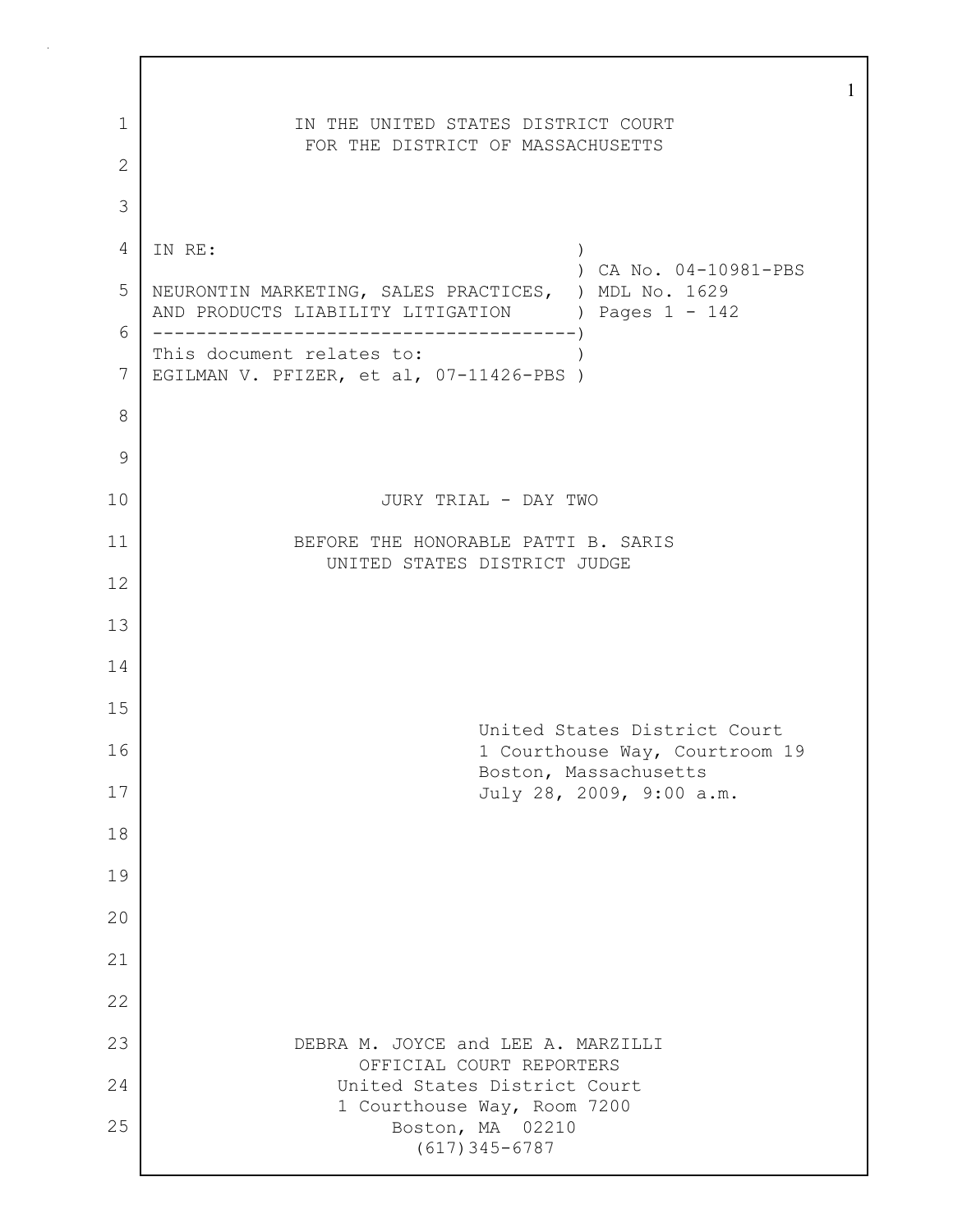|                 | $\overline{c}$                                                    |             | 4                                                                                                                        |
|-----------------|-------------------------------------------------------------------|-------------|--------------------------------------------------------------------------------------------------------------------------|
| 1               | APPEARANCES:                                                      | $\mathbf 1$ | PROCEEDINGS                                                                                                              |
| $\sqrt{2}$<br>3 | FOR THE PLAINTIFFS:<br>W. MARK LANIER, ESQ.                       | 2           | THE CLERK: In Re: Neurontin Marketing, Sales                                                                             |
|                 | DARA HEGAR, ESQ.                                                  | 3           | Practices, and Products Liability Litigation, Civil Action                                                               |
| 4               | ROBERT LEONE, ESO.<br>Lanier Law Office                           | 4           | No. 04-10981, will now be heard before this Court. Will                                                                  |
| 5               | 6810 FM 1960 Road W<br>Houston, TX 77069                          | 5           | counsel please identify themselves for the record.                                                                       |
| 6               |                                                                   | 6           | THE COURT: Are we ready for opening statements?                                                                          |
| 7               | ANDREW G. FINKELSTEIN, ESQ.<br>KENNETH B. FROMSON, ESQ.           |             |                                                                                                                          |
| 8               | Finkelstein & Partners, LLP                                       | 7           | I need to deal with the juror issue, as you remember.                                                                    |
|                 | 436 Robinson Avenue<br>Newburgh, New York 12550                   | 8           | MR. LANIER: Yes, your Honor. We also have three                                                                          |
| 9               | JACK W. LONDON, ESQ.                                              | 9           | housekeeping issues, if we could deal with the Court quickly                                                             |
| 10              | Jack W. London & Associates, P.C.                                 | 10          | on them.                                                                                                                 |
| 11              | 3710 Bee Cave Road, Suite 200<br>Austin, TX 78746                 | 11          | THE COURT: Does it have to do with the opening                                                                           |
| 12              | FOR THE DEFENDANTS:                                               | 12          | statements?                                                                                                              |
| 13              |                                                                   | 13          | MR. LANIER: One of them does, your Honor;                                                                                |
| 14              | WILLIAM S. OHLEMEYER, ESQ.<br>Boies, Schiller & Flexner, LLP      | 14          | specifically, whether I'm allowed to use the DDMAC letters                                                               |
| 15              | 333 Main Street<br>Armonk, NY 10504                               | 15          | that you took under advisement yesterday and whether or not                                                              |
| 16              | DAVID B. CHAFFIN, ESO.                                            | 16          | I'm allowed to --                                                                                                        |
| 17              | White and Williams, LLP<br>100 Summer Street, Suite 2707          | 17          | THE COURT: Why don't you not use them in the                                                                             |
|                 | Boston, MA 02110                                                  | 18          | opening, and I'll deal with them later.                                                                                  |
| 18              | CHARLES P. GOODELL, JR.                                           | 19          | MR. LANIER: Am I allowed to at least reference                                                                           |
| 19              | RICHARD M. BARNES, ESQ.<br>Goodell, DeVries, Leech & Dann, LLP    | 20          | them if I don't show them, your honor?                                                                                   |
| 20              | One South Street, 20th Floor                                      | 21          | THE COURT: I'd rather not take the time to argue                                                                         |
| 21              | Baltimore, MD 21202                                               | 22          | now. It's not necessary for the opening statement.                                                                       |
| 22              | MARK S. CHEFFO, ESQ.<br>Skadden, Arps, Slate, Meagher & Flom, LLP | 23          | Anything else?                                                                                                           |
|                 | Four Times Square                                                 | 24          | MR. OHLEMEYER: The only other thing was just,                                                                            |
| 23<br>24        | New York, NY 10036                                                | 25          | Mr. Lanier had indicated they basically cut out all the                                                                  |
| 25              |                                                                   |             |                                                                                                                          |
|                 | 3                                                                 |             | 5                                                                                                                        |
| 1               | INDEX                                                             | 1           | exhibits except for a few, which he gave them like five or                                                               |
| $\overline{c}$  | <b>OPENING STATEMENTS</b><br>PAGE                                 | 2           | so, including a deck of cards that he said he may or may not                                                             |
| 3               | By Mr. Lanier:<br>8                                               | 3           | use. We'd object to that. And the operating plan, I think                                                                |
|                 | By Mr. Ohlemeyer:<br>44                                           | 4           | we would just ask the Court -- I mean, it's literally about                                                              |
| 4               |                                                                   | 5           | a hundred pages. I know the Court doesn't want to take the                                                               |
| 5               | DIRECT CROSS REDIRECT RECROSS<br><b>WITNESS</b>                   | 6           | time right now.                                                                                                          |
| 6               |                                                                   | 7           | THE COURT: What do you mean, the operating plan?                                                                         |
|                 | <b>DAVID FRANKLIN</b>                                             |             |                                                                                                                          |
| 7               | 87<br>By Mr. Lanier:                                              | 8           | MR. OHLEMEYER: There's an operating plan that he                                                                         |
| 8<br>9          | <b>EXHIBITS</b><br><b>DESCRIPTION</b><br>RECEIVED IN EVIDENC# 10  | 9           | referenced, and it's just got a lot of information that --                                                               |
| 10              |                                                                   |             | THE COURT: Who's operating plan?                                                                                         |
|                 |                                                                   | 11          | MR. OHLEMEYER: It's a Pfizer in 2001 --                                                                                  |
| 11              |                                                                   |             | THE COURT: Well, if it's your document, don't you                                                                        |
| 12              | Plaintiff                                                         | 12          |                                                                                                                          |
|                 | 2020 F<br>Decile List<br>123                                      | 13          | have to live with it?                                                                                                    |
| 13              | 2020 J<br>Snake Oil Slides<br>134                                 | 14          | MR. OHLEMEYER: Well, it goes well beyond the                                                                             |
| 14              |                                                                   | 15          | issues in this case, your Honor. I mean, we could talk                                                                   |
| 15              |                                                                   | 16          | about many of them, but there's third-party payor issues,                                                                |
| 16              |                                                                   | 17          | there's relevance, there's proprietary, things that --                                                                   |
| 17              |                                                                   | 18          | THE COURT: Well, maybe, but we can delete it                                                                             |
| 18              |                                                                   | 19          | later, delete out the irrelevant pieces later. I'm not                                                                   |
| 19              |                                                                   | 20          | going to micromanage this for the opening statements.                                                                    |
| 20              |                                                                   | 21          | MR. LANIER: One page, your Honor.                                                                                        |
| 21              |                                                                   | 22          |                                                                                                                          |
| 22              |                                                                   | 23          | THE COURT: One page, all right? So let me just                                                                           |
| 23              |                                                                   | 24          | say this. Stay away -- the issue is, I did read those                                                                    |
| 24<br>25        |                                                                   | 25          | letters last night, and the problem I have is, there was one<br>I thought was admissible, and there was one that thought |

Ш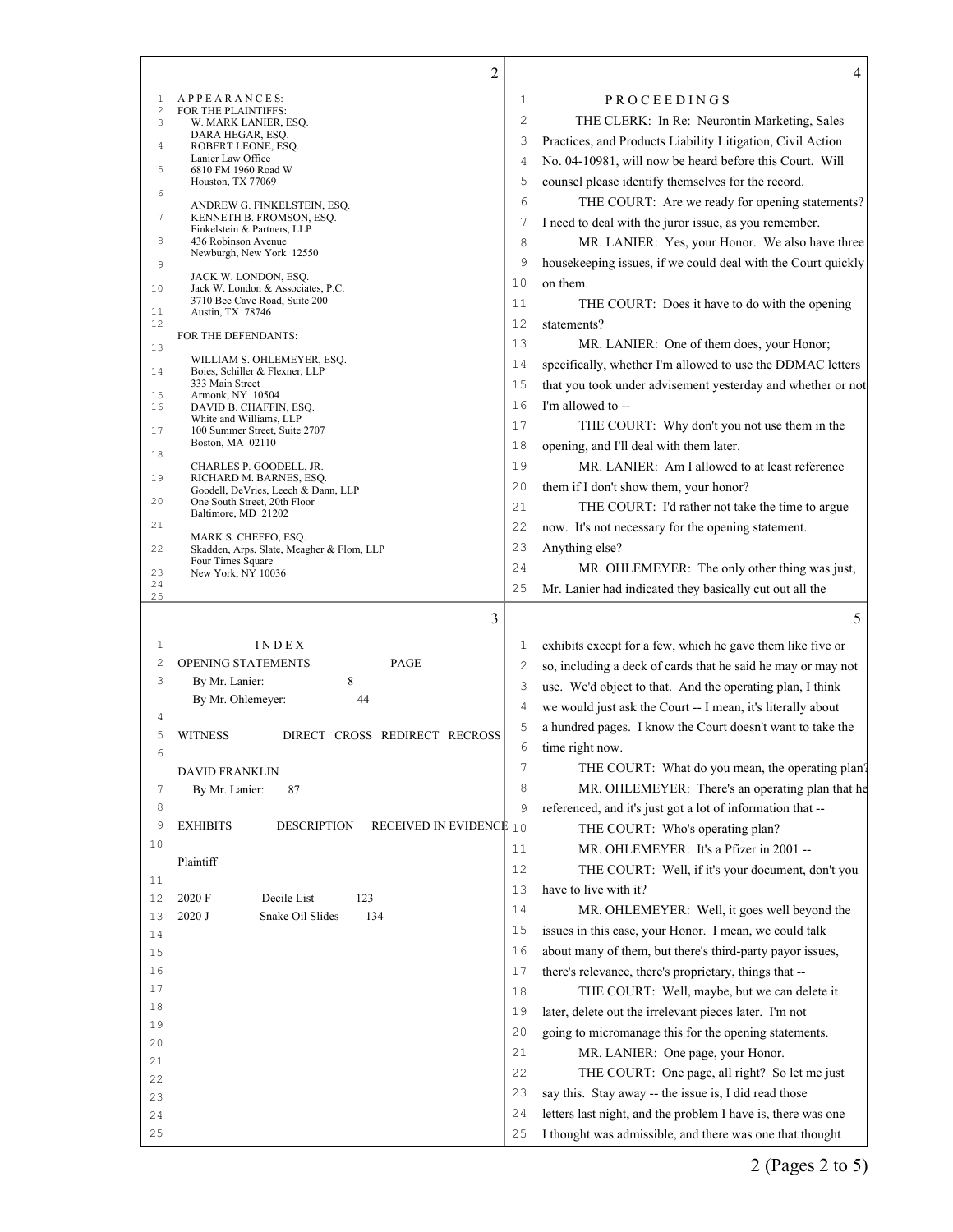|              | 6                                                                                                 |                | 8                                                                                                                        |
|--------------|---------------------------------------------------------------------------------------------------|----------------|--------------------------------------------------------------------------------------------------------------------------|
| $\mathbf{1}$ | wasn't, and I don't want to take the time to go through it                                        | 1              | statements. You all have notebooks, and essentially, if you                                                              |
| 2            | right now. It's just opening statement. I didn't know what                                        | $\overline{c}$ | take notes, remember this is not evidence. And each one                                                                  |
| 3            | a Slim Jim or a Slim Jack was. They were not                                                      | 3              | will take an hour. It's 9:15. At about 10:10, if he's not                                                                |
| 4            | self-explanatory letters, and I don't think it's worth the                                        | $\overline{4}$ | done, I'll give a five-minute warning, then the hook, okay,                                                              |
| 5            | time right now to go through them.                                                                | 5              | and then we'll do that for the next one, and then we'll have                                                             |
| 6            | So I need to deal with this juror issue. Do you                                                   | 6              | our break afterwards.                                                                                                    |
| 7            | each want to pick one person to deal with this?                                                   | 7              | <b>OPENING STATEMENT BY MR. LANIER:</b>                                                                                  |
| 8            | MR. LANIER: I will, your Honor.                                                                   | 8              | MR. LANIER: May it please the Court, good                                                                                |
| 9            | THE COURT: Okay, so why don't we bring her in,                                                    | 9              | morning, ladies and gentlemen. My name is Mark Lanier.                                                                   |
| 10           | please.                                                                                           | 10             | It's my honor today and throughout this trial to some                                                                    |
| 11           | MR. LANIER: And while she's coming, your Honor,                                                   | 11             | degree, at least, to be able to represent Regina Bulger.                                                                 |
| 12           | before we put on Mr. Franklin, there are several                                                  | 12             | Regina, would you stand up so they know who you                                                                          |
| 13           | housekeeping matters we need to deal with, but we can do                                          | 13             | are, please. She's that sweet little ten-year-old right                                                                  |
| 14           | that whenever you want to during the break.                                                       | 14             | there, who's just finished fourth grade and is starting                                                                  |
| 15           | THE COURT: Okay. This is about the first                                                          | 15             | fifth grade in the fall. She's in the summer. She's lives                                                                |
| 16           | witness. Let's bring her in and let's go.                                                         | 16             | with her grandmother, Grandma Pat. Would you stand up,                                                                   |
| 17           | (Side-bar conference with juror.)                                                                 | 17             | please, and let them know who you are. And they won't be                                                                 |
| 18           | (Juror dismissed.)                                                                                | 18             | here for very much of the trial. In fact, I'm going to ask                                                               |
| 19           | THE COURT: You're going first? Do you need the                                                    | 19             | them to leave, if you don't mind, at this point now that the                                                             |
| 20           | podium?                                                                                           | 20             | jury has seen you, and thank you all for coming down here                                                                |
| 21           | MR. LANIER: No, your Honor. With the Court's                                                      | 21             | this morning.                                                                                                            |
| 22           | permission, I'll just stand right there. I've turned the                                          | 22             | You'll get to know more about them and you'll get                                                                        |
| 23           | microphone around.                                                                                | 23             | to know more about why they leave as -- this gentleman who's                                                             |
| 24           | THE COURT: What about the charts? Where are you                                                   | 24             | standing up now is Dr. David Egilman. He teaches at Brown                                                                |
| 25           | putting them?                                                                                     | 25             | and is a doctor nearby, and is the legal representative for                                                              |
|              | 7                                                                                                 |                | 9                                                                                                                        |
|              |                                                                                                   |                |                                                                                                                          |
| 1            | MR. LANIER: Your Honor, I don't have any.                                                         | 1              | purposes of this lawsuit of the young lady that you've just                                                              |
| 2            | THE COURT: You don't have any, okay.                                                              | $\mathbf{2}$   | seen, Regina. Thank you, Dr. Egilman.                                                                                    |
| 3            | MR. LANIER: No. I'm not going to use any                                                          | 3              | This is a simple case, but it's a very serious                                                                           |
| 4            | PowerPoints. I'm not going to use any charts. I've got a                                          | 4              | case. It's a very serious case because it involves some                                                                  |
| 5            | couple of documents. Half of them are now gone, but the                                           | 5              | delicate issues, but it involves some important policy                                                                   |
| 6            | others I'll just use on the Elmo, if I could speak from                                           | 6              | issues as well. And those at this point, eight of you --                                                                 |
| 7            | there.                                                                                            | 7              | no, nine of you, one, two, three, four, five, six, seven,                                                                |
| 8            | THE COURT: Yes, okay.                                                                             | 8              | eight, nine of you that are left on this jury at this point                                                              |
| 9            | MR. OHLEMEYER: My plan, your Honor, was to put an                                                 | 9              | are actually doing something that's extremely important as                                                               |
| 10           | easel over there and then one here.                                                               | 10             | you make your way through this case. And what I get to do                                                                |
| 11           | THE COURT: Okay, yes.                                                                             | 11             | over the next 57 minutes at this point before I get the hook                                                             |
| 12           | (Jury enters the courtroom.)                                                                      | 12             | is, I get to tell you what I anticipate the evidence is                                                                  |
| 13           | THE COURT: Good morning. I want to thank you all                                                  | 13             | going to be.                                                                                                             |
| 14           | for coming on time, and as I've said I would, I want to ask                                       | 14             | It's a case that evolves ultimately around that                                                                          |
| 15           | you all, did you speak about the case with anyone or see                                          | 15             | young girl from here on out, but she's not the main                                                                      |
| 16           | anything in the press about it? I find the jury has                                               | 16             | character in the past part of the story. The past part of                                                                |
| 17           | complied.                                                                                         | 17             | this story involves her mother, Susan Bulger. Susan                                                                      |
| 18           | Now, you may notice that one of the chairs is                                                     | 18             | committed suicide, and it will be five years ago next week                                                               |
| 19           | empty. One of the jurors told us she had trouble                                                  | 19             | on August 4. Regina and her father, Ron, Sr., are who found                                                              |
|              | understanding English, and she asked to be excused, which I                                       | 20             | the mom dangling at the end of a wire in the basement.                                                                   |
| 20           | have done. So because there are some very complicated                                             | 21             | It's a tough, tough thing when you're dealing with                                                                       |
| 21           |                                                                                                   |                |                                                                                                                          |
| 22           | concepts here, that was agreed upon. So at some point maybe                                       | 22             | suicide. Suicide is not a simple matter. And we're going                                                                 |
| 23           | the two of you will move down, if you want to, so we can                                          | 23             | to have to probe in this case, what is it that allows a                                                                  |
| 24<br>25     | just have one solid core here. That's great.<br>All right, so now we're going to hear the opening | 24<br>25       | person to kill themselves? It's not something that's common<br>in the United States. Oh, it happens, and I think most of |

3 (Pages 6 to 9)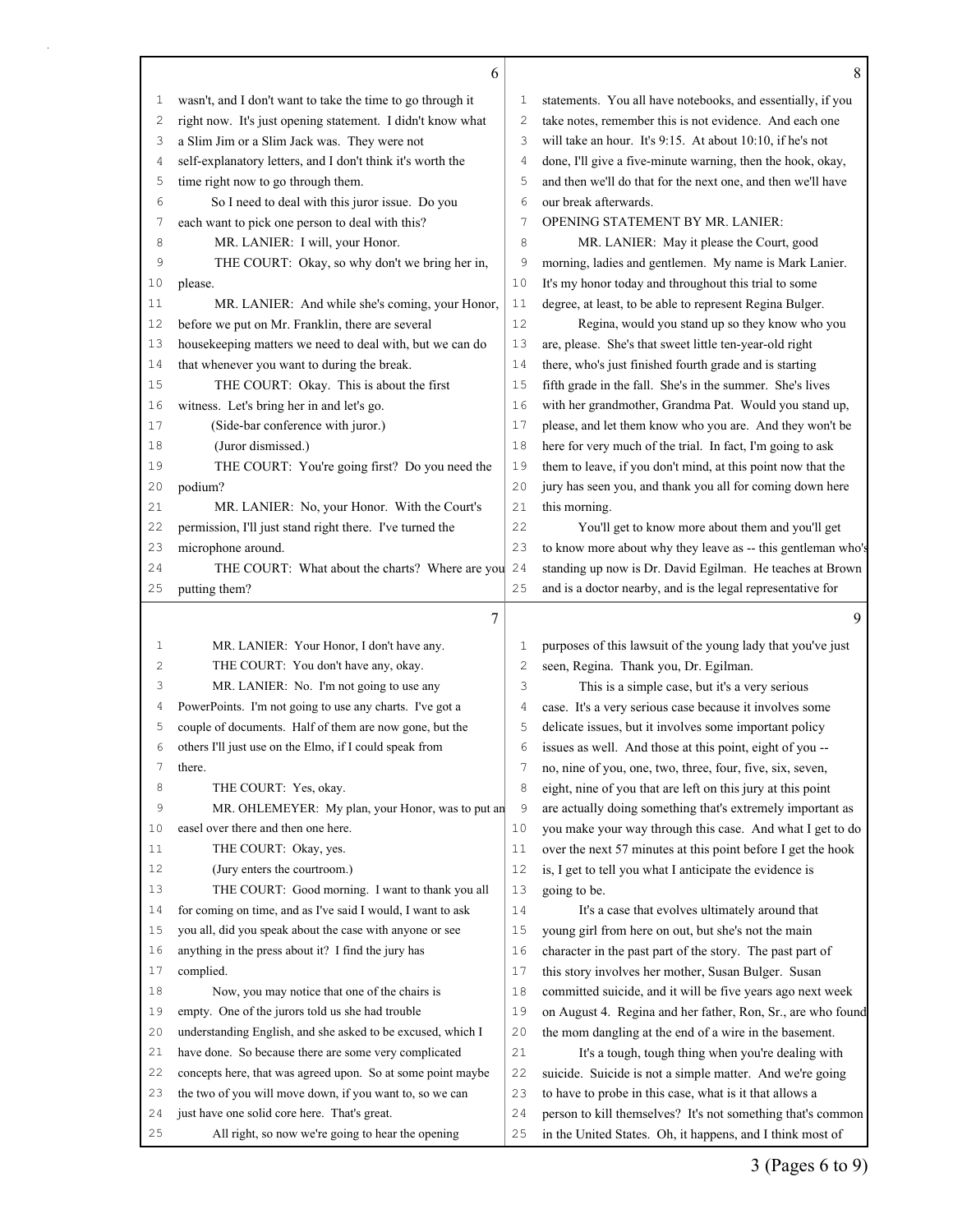|              | 10                                                           |                | 12                                                           |
|--------------|--------------------------------------------------------------|----------------|--------------------------------------------------------------|
| $\mathbf{1}$ | us, the older we get, we can find where we've brushed up     | $1\,$          | MR. OHLEMEYER: Objection, your Honor.                        |
| 2            | with awareness of it somewhere in our life, but what is it   | $\overline{c}$ | THE COURT: Overruled.                                        |
| 3            | that happens?                                                | 3              | MR. LANIER: Not for the husband, and not even for            |
| 4            | You know, the way we're made, the doctors will               | $\overline{4}$ | Ron, Jr., the older brother. So the evidence is going to be  |
| 5            | explain, we've got within us kind of a wall of               | 5              | targeted around the young lady, around Regina, and what I    |
| 6            | self-preservation. There's this will that says, "I don't     | 6              | believe have been her damages and what we need to do to take |
| 7            | want to stick my hand in fire. You know, it's going to       | $\overline{7}$ | care of her and keep her on a road to a good life that she's |
| 8            | burn, it's going to hurt. I don't want to do damage and      | 8              | on right now.                                                |
| 9            | destruction to my body."                                     | 9              | As we look at this, though, you're going to see              |
| 10           | Now, some people have, some doctors call it the              | 10             | that the mom, Susan, and the dad, Ron, Sr., they had a son,  |
| 11           | will to live. Some people have a really strong will to       | 11             | this older brother. Susan tried hard to be a good mom. I'm   |
| 12           | live. You probably heard stories about people the doctors    | 12             | sure Ron, Sr. tried hard to be a good dad. There were        |
| 13           | thought were going to die in the hospital, but they just     | 13             | limits to how good they were. They were young for that       |
| 14           | seemed to hang on. And doctors might say they have a strong  | 14             | child, and they had struggles. They lost custody of the      |
| 15           | will to live or they need to let go or something like that,  | 15             | child for a while because of the drug abuse in their home.   |
| 16           | but there is this wall of self-preservation that we have.    | 16             | It's a sad situation to sit and learn from. If               |
| 17           | And I think the evidence is going to indicate some people    | 17             | you take that social sadness, add to it -- let me add        |
| 18           | have a bigger wall than others, some people have a really    | 18             | another layer now. There's not just social sadness in her    |
| 19           | strong will to live. Some folks, their will to live is not   | 19             | life. There are lots of other physical problems she had.     |
| 20           | as strong. Some people have a very low wall, and those       | 20             | Susan Bulger, the mom, had rheumatoid arthritis, painful     |
| 21           | people are people who are susceptible to, in danger of       | 21             | advanced rheumatoid arthritis. She had fifteen, sixteen,     |
| 22           | something that might hurt themselves, some type of a         | 22             | seventeen surgeries in her life. She lost all but four of    |
| 23           | suicide.                                                     | 23             | her teeth. She had just had an elbow surgery within a few    |
| 24           | The evidence in this case is going to show you               | 24             | years of her suicide. She had aches and pains that required  |
| 25           | that Susan Bulger, Regina's mom, had a very low wall. She    | 25             | her to be on more medicines, I'd almost say more than Pfizer |
|              | 11                                                           |                | 13                                                           |
| 1            | had a very, very tough life. She had a tough childhood.      | 1              | makes, but that's not true. I mean, just lots of medicines.  |
| 2            | She grew up in an abusive home. Her parents abused her       | $\mathbf{2}$   | I could give you big charts with 80 gazillion types of       |
| 3            | verbally. They may have abused her physically. I don't       | 3              | medicines she'd been on all of her life.                     |
| 4            | know. But early in her life she got hooked up with a fellow  | $\overline{4}$ | At the time she committed suicide, she's on maybe            |
| 5            | named Ron Bulger. He wasn't the kind of guy that most        | 5              | five or six medicines, but over her life she'd been on a ton |
| 6            | parents want their daughters to hook up with, a tough        | 6              |                                                              |
| 7            |                                                              |                | of them to try and deal with the pain. She was on methadone  |
|              | husband. And so she's in a marriage where her husband is a   | 7              | at the time of her suicide simply for pain relief. I think   |
| 8            | drug user. He used illegal drugs, cocaine, heroin, a number  | 8              | she was out of tablets at the time, so she was clearly       |
| 9            | of different illegal drugs.                                  | 9              | hurting actually.                                            |
| 10           | Susan Bulger herself lived a very tough life, did            | $10$           | But this is a woman who had physical pain. She               |
| 11           | many of the same things as her husband. She found herself    | 11             | had emotional difficulties from childhood. This is a woman   |
| 12           | addicted at one point in life to cocaine. She found herself  | 12             | who had a tough marriage. She'd been talking to some people  |
| 13           | addicted at one point in life to heroin. She tried to,       | 13             | about leaving her husband. But she had a bright spot in her  |
| 14           | maybe -- I mean, this is some degree of speculation, but she | 14             | life, and the bright spot was that little girl she named     |
| 15           | clearly tried to at least hurt herself and gain attention,   | 15             | Regina. It's Latin for "queen."                              |
| 16           | if not actually try to commit suicide, multiple times in her | 16             | I think the evidence is going to show you that in            |
| 17           | life from a very early age, four, five, six times maybe,     | 17             | some way, with the pregnancy of Regina, Susan Bulger tried   |
| 18           | depending on how you take certain events.                    | 18             | to turn her life around. She went onto methadone and some    |
| 19           | She and her husband Ron, they had a son, Ron, Jr.,           | 19             | other drugs while she was pregnant so she wouldn't be using  |
| 20           | and you'll hear about Ron, Jr. Ron, Jr. is now in his early  | 20             | heroin. She did what she could do to try and make sure she   |
| 21           | twenties. I don't have him down here. You'll understand      | 21             | didn't lose this child the way she'd lost her son. You       |
| 22           | why more and more as we go through the trial. You'll         | 22             | don't -- you know, there's the old expression, "You don't    |
| 23           | understand my concern, and what you're going to hear my      | 23             | turn a battle ship on a dime." Well, you don't turn your     |
| 24           | evidence point to is what we need to do for this young lady  | 24             | life around generally -- I know historically there have been |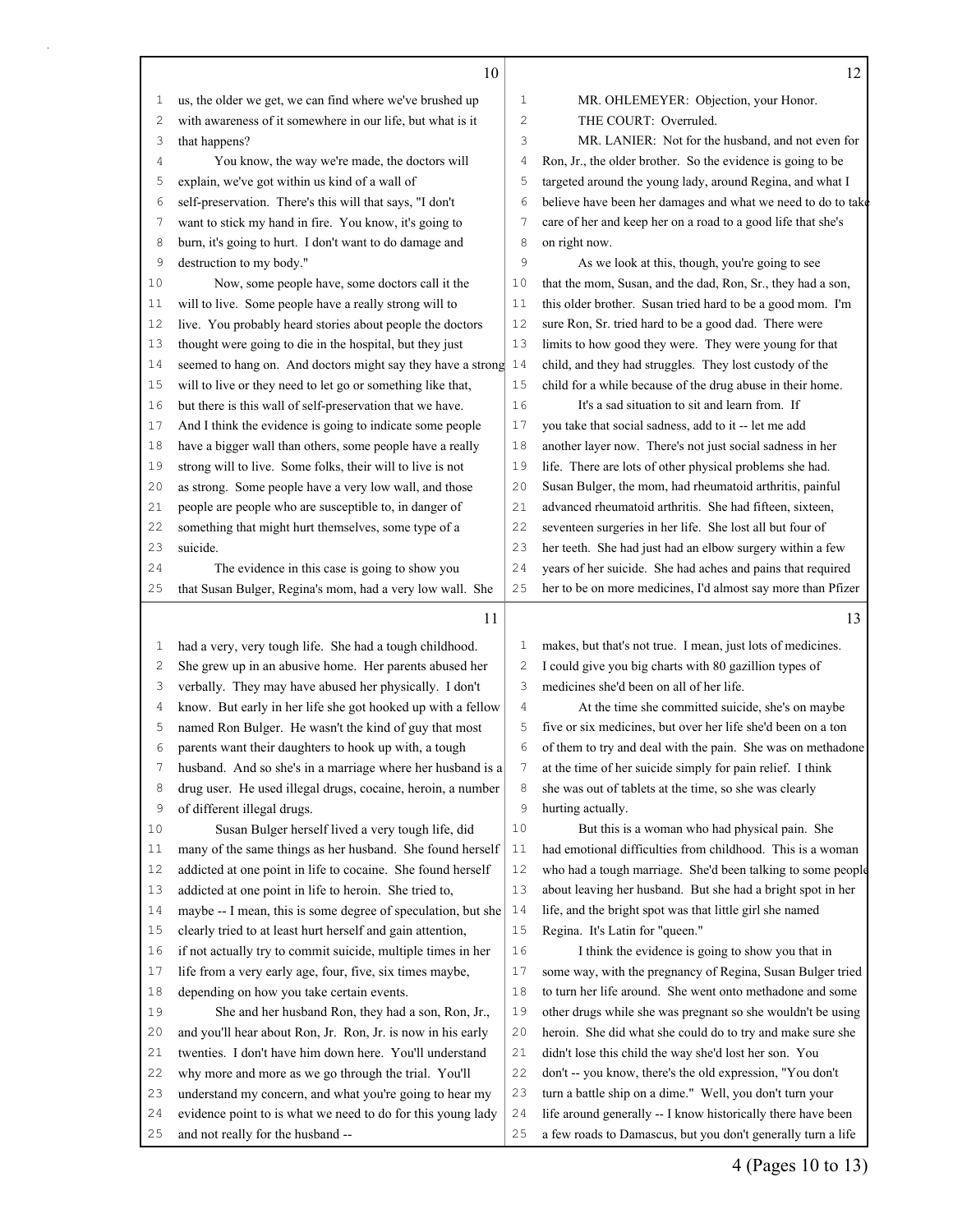|              | 14                                                           |                                                                 | 16                                                           |  |
|--------------|--------------------------------------------------------------|-----------------------------------------------------------------|--------------------------------------------------------------|--|
| 1            | around on a dime. But you'll clearly see that there were     | America. It was started in the 1800s right after the Civil<br>1 |                                                              |  |
| 2            | efforts made. There weren't suicide attempts anymore.        | $\overline{c}$                                                  | War. But Parke-Davis at the time that we're interested in    |  |
| 3            | There weren't issues of abject drug usage, illegal drugs,    | 3                                                               | is owned by Warner-Lambert, Warner-Lambert, the makers of    |  |
| 4            | cocaine, heroin, that kind of stuff.                         | $\overline{4}$                                                  | things like Listerine and other things like that.            |  |
| 5            | You've got a woman who's trying to do her best               | 5                                                               | Warner-Lambert buys Parke-Davis in 1970, I believe. And so   |  |
| 6            | who's a good mother to the child, who loves the child. And   | 6                                                               | Warner-Lambert is the company.                               |  |
| 7            | my hope will be the Judge will let us put Regina on the      | $\overline{7}$                                                  | Now, in this case we're suing Pfizer because in              |  |
| 8            | stand, and you'll get to see what a wonderful young lady she | 8                                                               | the year 1999, effective, I think, January 1 of 2000, Pfizer |  |
| 9            | is. And that's going to be your task. The stand is back      | 9                                                               | bought Warner-Lambert and bought the right to Parke-Davis.   |  |
| 10           | here in the courtroom. I pointed the wrong way. But you'll   | 10                                                              | So all of the issues that were part of Warner-Lambert are    |  |
| 11           | get to judge that credibility, and I want you to. I want     | 11                                                              | now going to be part of Pfizer, and we'll look at that. And  |  |
| 12           | you to hear from her, and I want you to see what kind of     | 12                                                              | Pfizer, I think the Court will tell you, will ultimately     |  |
| 13           | girl you sit in judgment on.                                 | 13                                                              | have the responsibility for the actions before as well as    |  |
| 14           | And that's the kind of evidence that we've got, so           | 14                                                              | the actions after that merger, and we'll look at both of     |  |
| 15           | what happens? Why are we here? Suicide is an unfortunate     | 15                                                              | them seamlessly. I sometimes will refer to it as Pfizer.     |  |
| 16           | thing, but you can rightly say to me, "Lanier, what does     | 16                                                              | That's just my shorthand way of not getting us all jumbled   |  |
| 17           | that have to do with Pfizer? It sounds like it's got to do   | 17                                                              | up, but I'll try to be as deliberate and careful as I can.   |  |
| 18           | with everything unfortunate in this woman's life, but how    | 18                                                              | It doesn't really make a legal difference, I guess is what   |  |
| 19           | does Pfizer enter into the picture?"                         | 19                                                              | I'm driving at.                                              |  |
| 20           | Let me explain that to you. You're not asked as              | 20                                                              | So you've got a company called Parke-Davis, a                |  |
| 21           | jurors to decide what the cause was of Susan Bulger's        | 21                                                              | division of Warner-Lambert. They discover a drug in the      |  |
| 22           | suicide. The issue that you're going to have before you is   | 22                                                              | early '90s that they call Neurontin. It's got a plain        |  |
| 23           | whether or not the conduct from Pfizer and its predecessor   | 23                                                              | scientific name called gabapentin. And if you buy now a      |  |
| 24           | company, conduct was outside the boundaries of what's right  | 24                                                              | generic version, for example, the pharmacist will sell you   |  |
| 25           | and wrong based on what the Court tells you. You make that   | 25                                                              | gabapentin, and you'll save some bucks. But Neurontin was    |  |
|              |                                                              |                                                                 |                                                              |  |
|              |                                                              |                                                                 |                                                              |  |
|              | 15                                                           |                                                                 | 17                                                           |  |
| 1            | decision, and then you decide whether or not it was a        | 1                                                               | the real name, and for the first, oh, ten years or so the    |  |
| $\mathbf{2}$ | significant contributing cause.                              | 2                                                               | drug was sold there were no generics, so it was really just  |  |
| 3            | There's a difference between something being the             | 3                                                               | Neurontin. As long as the patent existed on the drug,        |  |
| 4            | cause and a significant contributing cause. If you're        | 4                                                               | nobody could make a generic.                                 |  |
| 5            | baking bread even, you know, it rises in the oven --         | 5                                                               | And so you've got Neurontin. And before a company            |  |
| 6            | MR. OHLEMEYER: Your Honor --                                 | 6                                                               | can start selling a drug they invent, the company has to go  |  |
| 7            | THE COURT: Overruled.                                        | 7                                                               | to the Food and Drug Administration, the FDA. They have to   |  |
| 8            | MR. LANIER: -- it rises in the oven because of               | 8                                                               | say, "FDA, we'd like to sell this drug," and the FDA says,   |  |
| 9            | yeast, but it needs more than just the yeast. It needs the   | 9                                                               | "Well, show us what you want to do." And there's an          |  |
| 10           | moisture and the food for the yeast. There are contributing  | $10$                                                            | elaborate, six-, seven-, eight-, ten-year process of         |  |
| 11           | causes beyond just one sole cause in many events in life.    | 11                                                              | shepherding a drug through the FDA. And what the company     |  |
| 12           | And so you'll hear the evidence and a chance to decide       | 12                                                              | has to do is say, "Here's what the drug is." You walk        |  |
| 13           | whether or not this drug was a significant contributing      | 13                                                              | through animal testing, and then you walk through human      |  |
| 14           | cause. And when you start reading that evidence or hearing   | 14                                                              | testing, and ultimately the FDA will either approve the drug |  |
| 15           | the evidence -- you'll get to read it because there are      | 15                                                              | and approve it for certain uses, the label, or the FDA won't |  |
| 16           | documents, as well as hear it from the witnesses, and maybe  | 16                                                              | approve the drug.                                            |  |
| 17           | from some videotapes that might play of witnesses that are   | 17                                                              | Now, the FDA might say, "We'll approve the drug,             |  |
| 18           | unavailable -- you're going to hear an interesting, sordid   | 18                                                              | but you'd like the drug to work for all four of these        |  |
| 19           | tale.                                                        | 19                                                              | things. We're only going to say it's approved for one."      |  |
| 20           | I've told you a sordid tale about the Bulger life.           | 20                                                              | It's all a question of what the FDA chooses to do.           |  |
| 21           | Let me tell you the tale as it stems from this drug. It's    | 21                                                              | The FDA did an evaluation of this drug, and as the           |  |
| 22           | the drug Neurontin. Some of you may have some familiarity    | 22                                                              | FDA did an evaluation of the drug, they said, ultimately,    |  |
| 23           | with it, some of you may not, but it's a fascinating story.  | 23                                                              | "We're going to approve the drug, but we're going to approve |  |
| 24           | The story starts with a drug company called Parke-Davis,     | 24                                                              | the drug as a second-line epileptic drug." A second line,    |  |

5 (Pages 14 to 17)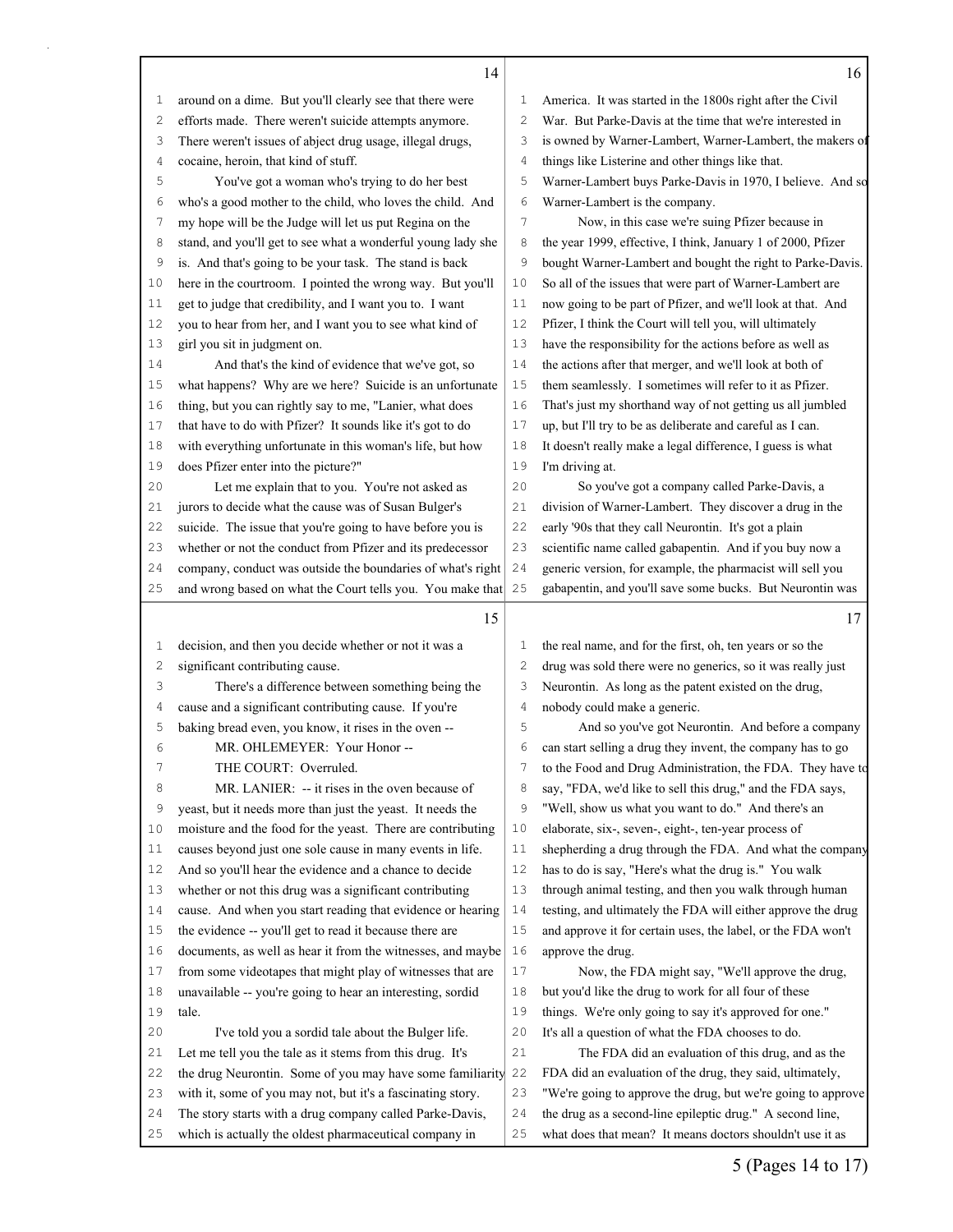|              | 18                                                           |                | 20                                                           |
|--------------|--------------------------------------------------------------|----------------|--------------------------------------------------------------|
| $\mathbf{1}$ | the primary drug. It shouldn't be the first go-to drug       | 1              | The snippets I want to show you from the review by           |
| 2            | because it doesn't seem to work as well as the other drugs   | $\mathbf{2}$   | McCormack that was originally received January 31 of 1992,   |
| 3            | on the market for epilepsy. But there may be circumstances   | 3              | the snippets that I want to show you deal with the issue of  |
| 4            | where the better-working drug doesn't work for a particular  | $\overline{4}$ | suicide. Ultimately the question becomes, one of the         |
| 5            | individual, and in that situation, or maybe the best working | 5              | questions you've got to deal with is, does Lanier have any   |
| 6            | drug would work better in tandem with Neurontin, it's a      | 6              | evidence that Pfizer had a warning or had reason to warn, or |
| 7            | second-line drug. It's a drug that can work along with, and  | 7              | reason to study, or reason to investigate, any reason at all |
| 8            | it's approved for that in the epileptic market for epilepsy, | 8              | they might suspect this drug could have problems related to  |
| 9            | for the convulsant type of seizures, a certain kind that are | 9              | suicide? And so we look at this document, and we're going    |
| 10           | epileptic seizures. That's how the drug was approved.        | 10             | to see -- let's see if I can figure out how to make it a     |
| 11           | Before the actual approval goes out, the FDA                 | 11             | little bigger. These are a summary of the serious adverse    |
| 12           | submits -- and you're going to get a lot of exhibits. I      | 12             | events that occurred in the gabapentin, which is Neurontin,  |
| 13           | don't have many to show you during my opening because I want | 13             | treated patients. These are ones that are considered         |
| 14           | you to focus on the story. The documents you'll get from     | 14             | possibly or probably drug-related by the investigator.       |
| 15           | the witnesses, and we'll go through the documents in great   | 15             | So they want to look and see what they are. They             |
| 16           | detail. I think the documents are critically important.      | 16             | separated them out. There's a category of "neurological."    |
| 17           | The problem is, anytime someone starts to show you a         | 17             | That's the epilepsy itself. Maybe this causes epilepsy or    |
| 18           | document in the opening, you don't get the whole thing. You  | 18             | enhances it. They want to know.                              |
| 19           | get the snippets. See, I'm going to show you some snippets   | 19             | They look, though, at an area called                         |
| 20           | from this document, and ultimately you need the whole        | 20             | "psychiatric." Psychiatric means -- well, this is the area   |
| 21           | document, you need witnesses so you can find out what's on   | 21             | we want to go to to question the issue of depression and     |
| 22           | the pages I didn't show you to see if I was being fair and   | 22             | suicide and things like that. You'll see that they've got    |
| 23           | up front about it. So I'm careful about using documents      | 23             | the number of each patient. They're going to have the age    |
| 24           | with you, but I do want to show you a couple of snippets     | 24             | and the gender, the dosage the patient is on and how long    |
| 25           | from this document.                                          | 25             | the patient was on the drugs. They break all of that out.    |
|              | 19                                                           |                | 21                                                           |
|              |                                                              |                |                                                              |
| 1            | MR. LANIER: Your Honor, with your permission, if             | 1              | But then they give information about the event.              |
| 2            | I could use the Elmo?                                        | $\mathbf{2}$   | And so if we go over to the events, you'll see               |
| 3            | THE COURT: Yes. Now, for those of you sitting in             | 3              | that there was this one person who was depressed and         |
| 4            | the back row, pull up -- it's like an airline tray table     | 4              | attempted suicide. You'll see here's another person who was  |
| 5            | right in between there. Pull it up. You all get screens.     | 5              | depressed. The depression resolved when they reduced the     |
| 6            | This is a high-tech courtroom. Pull it all up. And you'll    | 6              | dose.                                                        |
|              | be using these a lot. I think for the public, is it working  | 7              | This was not treatment-emergent because they want            |
| 8            | back there?                                                  | 8              | to note that the plaintiff had had depression in the past,   |
| 9            | MR. LANIER: Yes, your Honor, this screen is on.              | 9              | so this wasn't the first time this patient was depressed.    |
| 10           | THE COURT: That screen is on? Good, so everyone              | 10             | That's important. You don't know if the drug is causing it,  |
| 11           | can see?                                                     | 11             | or if the drug is bringing it back out, or if it's just      |
| 12           | MR. LANIER: Now, let's see if it's working.                  | 12             | there and the drug is a coincidence.                         |
| 13           | We'll ask it this way by putting something up.               | 13             | There's another person who was depressed with                |
| 14           | THE COURT: Is everyone seeing? Yes, all right.               | 14             | suicide ideation. That means they actually thought about     |
| 15           | MR. LANIER: So, for example, this is a document              | 15             | killing themselves. They improved on tapering. That means,   |
| 16           | that --                                                      | 16             | as the drug was being removed from their system, they got    |
| 17           | THE COURT: I just want to make sure, everybody's             | 17             | better. And they didn't have -- or the DC, and               |
| 18           | screen is up? Good, all right.                               | 18             | discontinuation. So their condition improved, but then the   |
| 19           | MR. LANIER: This document you'll see is from the             | 19             | depression with suicide ideation recurred on rechallenge.    |
| 20           | Division of Neuropharmacological Drug Products. This is a    | 20             | What that means is, you've got this person. They're taking   |
| 21           | combined review that deals with the medical and the          | 21             | the drug. They're depressed. They've got suicide ideation.   |
| 22           | statistical materials that Pfizer gave the FDA. It deals     | 22             | They're thinking about suicide. The doctor tapers them off   |

You're able to see that, I hope.

 with NDA, that means a new drug application, and it gives it. It's that drug Neurontin which has the name gabapentin. the drug, and as he does so, it goes away. And then he puts them back on the drug, and it comes back.

You're going to hear evidence from some people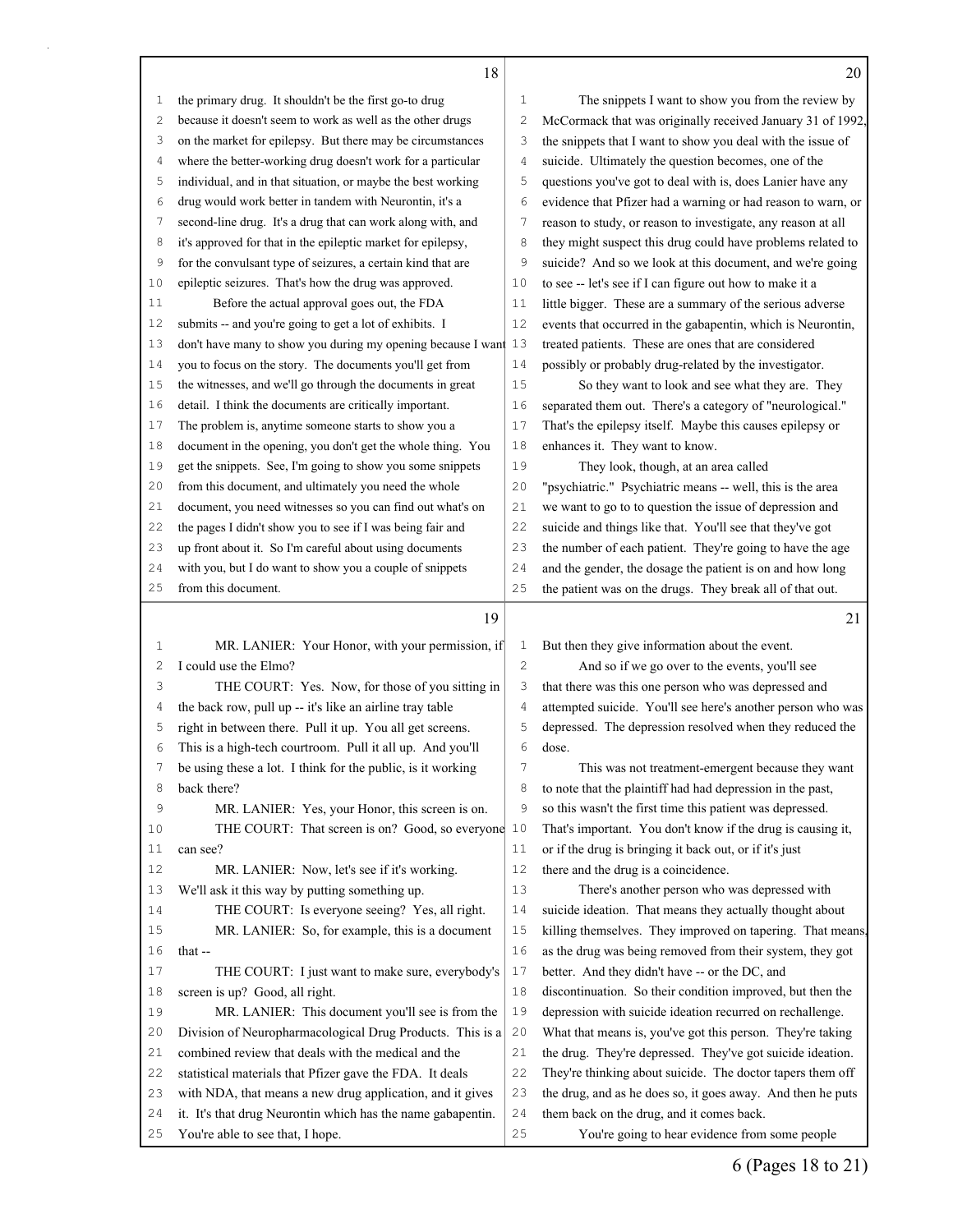$\mathsf{I}$ 

| 1  | that that is an absolute key test and a huge warning sign      | 1            | depression that was oncoming after they started taking the   |
|----|----------------------------------------------------------------|--------------|--------------------------------------------------------------|
| 2  | that the literature even writes up because it's very serious   | $\mathbf{2}$ | drug where pharmacological intervention was required, drug   |
| 3  | when you have someone having a reaction they've never had      | 3            | intervention, and a report of a serious adverse event was    |
| 4  | before when they're on the drug. They take them off the        | 4            | not made. In other words, we got 5.3 percent suffering this  |
| 5  | drug; the reaction leaves. They put them back on the drug;     | 5            | problem, but there may even be more.                         |
| 6  | the reaction comes back. They've got folks who tried to        | 6            | If you get to the conclusions section of this                |
| 7  | drug overdose. They've got people with depression and          | 7            | document as you work through it, or working toward the       |
| 8  | attempted suicide. They've got drug overdose. All of this      | 8            | conclusions -- you'll see it on Page 117. It's where the     |
| 9  | is happening before the drug has ever been approved.           | 9            | section is on the drug. It's conclusions for the toxic       |
| 10 | Pfizer -- well, Warner-Lambert is what they were               | 10           | issues. It says it doesn't look like it's got hepatic --     |
| 11 | called at the time -- gets this information to the FDA         | 11           | that's blood -- or bone marrow toxicity. In other words,     |
| 12 | because they're required under law to submit the NDA, the      | 12           | it's not going to kill your bones or your bone marrow.       |
| 13 | new drug application. It's reams and reams and hundreds of     | 13           | It says, "Less common but more serious events may            |
| 14 | boxes' worth of material. They give all of this to the FDA,    | 14           | limit the drug's widespread usefulness." Now, these words    |
| 15 | and the FDA works through it.                                  | 15           | are critical in this case. One of these is, "Seizures may    |
| 16 | The FDA ultimately has what they call a section in             | 16           | become worse." It's what you're giving it for. A second is   |
| 17 | here entitled "Discussion of selected serious safety           | 17           | malignancies. But look at the third.                         |
| 18 | findings." Discussion of selected serious safety findings,     | 18           | A third is that "Depression, while it might not be           |
| 19 | and these are certain adverse events that emerged as both      | 19           | an infrequent occurrence in the epileptic population --" in  |
| 20 | serious and frequent. So we've got serious and we've got       | 20           | other words, epileptics probably are depressed anyway to     |
| 21 | frequent adverse events. Due to the nature of the reporting    | 21           | some degree "-- but it may become worse, and it may require  |
| 22 | process, it was initially difficult to determine the           | 22           | intervention, and it may lead to suicide, as it has resulted |
| 23 | magnitude of these; therefore, how much of a safety issue      | 23           | in some suicide attempts."                                   |
| 24 | they represent. These include, the serious and frequent        | 24           | So this is the information that the drug company             |
| 25 | ones include seizures and status, depression/suicide/          | 25           | has that's issued by the FDA's review of their product back  |
|    | 23                                                             |              | 25                                                           |
| 1  | overdose, and cancers. And so the medical statistical          | 1            | in 1992 before it's ever approved. What does the FDA do?     |
| 2  | analysis by the FDA gives us this indication, gives it out     | 2            | Oh, they approved the product for epilepsy as a second-line  |
| З  | and gives it out early before the drug was even approved.      | 3            | treatment. That's the key. They issue -- and they say,       |
| 4  | As we continue, they actually break out those                  | 4            | "Okay, look, guys --" and it makes sense. You'll hear the    |
| 5  | serious events in sections. So there is a section for the      | 5            | evidence about this. Epilepsy is a tough situation. There    |
| 6  | depression, the suicide ideation, which is idea, thinking      | 6            | are not a lot of good drugs out there for epileptics, so the |
| 7  | about or contemplating, and the actual attempted suicide.      | 7            | FDA is always tending to approve drugs that -- I think that  |
| 8  | It says, in the total exposed population -- that means out     | 8            | you'll see that they will approve a drug more readily if     |
| 9  | of everybody who's taken this drug in the study group -- 78    | 9            | there's a limited usefulness and there's not a lot of drug   |
| 10 | of them, over 5 percent, 5.3 percent to be precise, of the     | 10           | availability. So, yes, they approved this drug. And          |
| 11 | patients reported depression as an adverse event. This         | 11           | they've got all the standard language that it's safe and     |
| 12 | included one subject in a phase one study. There were seven    | 12           | appropriate for approved uses, blah-blah-blah, within the    |
| 13 | reports of depression as serious adverse events, and nine      | 13           | caveats or the warnings or the exceptions that are provided. |
| 14 | patients who withdrew from the study because of depression.    | 14           | What happens from here? Neurontin is approved for            |
| 15 | Now, they also go on to say that there may be some             | 15           | epilepsy. Warner-Lambert does an internal study trying to    |
| 16 | underrepresentation of certain categories. It may not have     | 16           | figure out how much money they're going to make off this     |
| 17 | as many people as there actually were. It goes on. For         | 17           | drug. So they do their market analysis, how big is the       |
| 18 | example, in some cases depression was reported as a serious    | 18           | market for epilepsy, and how much do you think we can make?  |
| 19 | adverse event, particularly if it resulted in                  | 19           | And they figure that they're looking at making maybe         |
| 20 | hospitalization or was associated with suicide. You know,      | 20           | \$50 million a year, maybe not; maybe not that much, maybe a |
| 21 | you go to the hospital because you're that depressed, they     | 21           | little more. I think that sounds like a lot of money to us.  |
| 22 | reported it, or suicide ideation.                              | 22           | If you take fifty of us, that gets us each \$1 million, you  |
| 23 | But, however, numerous examples were identified                | 23           | know, \$50 million. But in the world of drugs, that's not a  |
| 24 | among the CRFs -- those are the case reports -- where a        | 24           | big one. It's not what they call a blockbuster. You've got   |
| 25 | patient developed treatment-emergent depression. That means 25 |              | to top the billion-dollar mark for a blockbuster.            |

7 (Pages 22 to 25)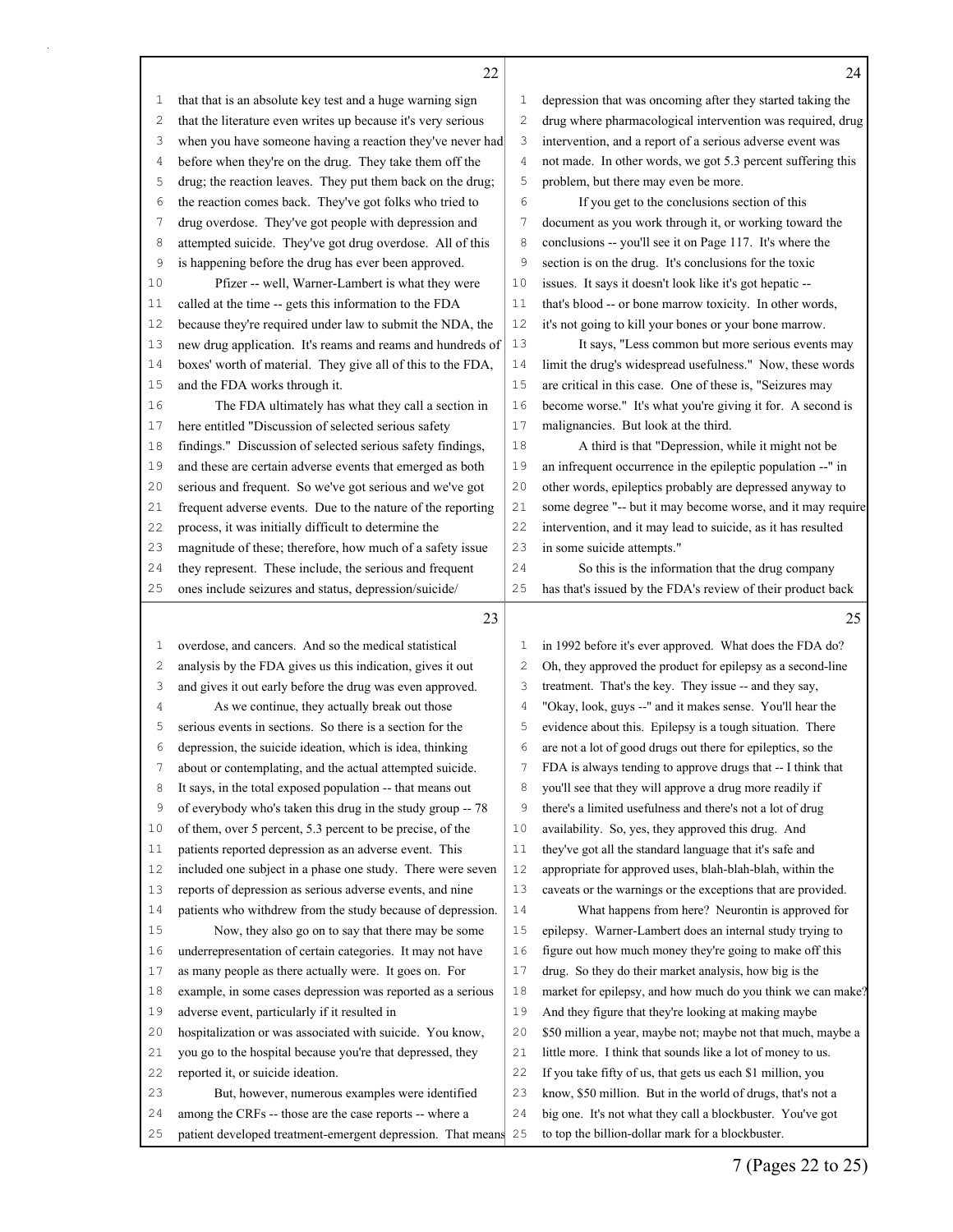I'd love to show you the difference in stacks of

| 2              | money between \$50 million and a billion because it's a huge | $\mathbf{2}$   | anything that ails you. There's actually a joke that's made  |
|----------------|--------------------------------------------------------------|----------------|--------------------------------------------------------------|
| 3              | difference. Okay, we just think in terms of the words and    |                | by the drug company bosses telling their salespeople to go   |
| $\overline{4}$ | they both sound like a lot of money, but, I mean, it's the   | $\overline{4}$ | out and sell the drug for a myriad of diseases. You know,    |
| 5              | difference between a -- it's big. Do the math and you'll     | 5              | we saw that it looks like it may cause depression, you saw   |
| 6              | just start -- it's lots of millions. It's a thousand         | 6              | that in the document. They got their salespeople out         |
| 7              | millions instead of fifty. It's the difference between       | 7              | telling the doctors it's a cure for depression. It may       |
| 8              | having \$50 and \$1,000.                                     | 8              | cause different -- they've got them out there telling them   |
| 9              | They have a market of \$50 million, so they start            | 9              | it works for -- "Oh, write it for this, that." In fact, the  |
| 10             | trying to figure out what they can do to expand the market.  | 10             | drug company executives themselves say, "When you show this  |
| 11             | The drug company makes a conscious decision to do something  | 11             | next slide to the doctors as you're selling them on it,      |
| 12             | that is illegal. The law says the drug company can only      | 12             | you've got to warn them ahead of time, 'Hey, this looks like |
| 13             | market the drug for its approved purposes. That law doesn't  | 13             | a snake oil salesman approach,' off of the old snake oil     |
| 14             | apply to doctors. Doctors can write prescriptions all the    | 14             | salesmen, you know, that had the snake oil that was a cure   |
| 15             | time for whatever the doctor thinks is appropriate, but the  | 15             | for everything. They said, "Warn them. Otherwise, the        |
| 16             | drug company can't go out there and market and sell the drug | 16             | doctors when they see that we're claiming it might cure all  |
| 17             | for what's called "off-label." Important words, if you       | 17             | these things, they'll laugh you out of the room. But if you  |
| 18             | don't mind me just writing them down for a minute.           | 18             | warn them ahead of time and say, 'Hey, I look like a snake   |
| 19             | "Off-label." Off-label marketing is "illegal."               | 19             | oil salesman when I show you this next slide, but it's the   |
| 20             | Now, that may seem oversimplistic, and I'm not               | 20             | truth,' they won't laugh you out of the room."               |
| 21             | trying to turn this into law school, but it's illegal. You   | 21             | Our first witness is a fellow named David                    |
| 22             | can't do it. The drug companies can't do it, and they know   | 22             | Franklin, and we'll start him with the Court's permission    |
| 23             | it.                                                          | 23             | before today is over, but it will take through tomorrow to   |
| 24             | The thing is, the drug company figures out there's           | 24             | finish him up with all the questions that we've got and that |
| 25             | a world of people paying big dollars for drugs for things    | 25             | they've got. David Franklin is an interesting fellow. He     |
|                |                                                              |                | 29                                                           |
|                |                                                              |                |                                                              |
|                | 27                                                           |                |                                                              |
| 1              | that Neurontin has not been approved for, but Neurontin      | $\mathbf 1$    | graduated with an undergraduate degree in microbiology from  |
| $\mathbf{2}$   | falls into this class of drugs called antiepileptic drugs,   | $\mathbf{2}$   | the University of Rhode Island. Then he gets his Ph.D. from  |
| 3              | AED. Anti, against, epileptic, epilepsy, drugs. And some     | 3              | there, and he's working at Dana Farber as a cancer           |
| 4              | doctors have used antiepileptic drugs before to help people  | $\sqrt{4}$     | researcher and doing cancer work over at Dana Farber.        |
| 5              | with pain. Well, that would be huge. The pain market is      | 5              | He gets a job going to work for the drug company.            |
| 6              | big.                                                         | 6              | When he gets the job, he's being told -- now, he's not a     |
| 7              | So what the drug company starts doing is making a            | 7              | medical doctor. You'll hear all about this. He's just a      |
| 8              | deliberate effort to illegally market this drug off-label.   | 8              | Ph.D. He doesn't wear a stethoscope, he can't write          |
| 9              | I don't know what it is in your life, there's got to be      | 9              | prescriptions, but gets hired at triple his former salary so |
| 10             | something in your life that relates this way to you. The     | 10             | that on behalf of the drug company he can go into the        |
| 11             | picture I always get in my brain is from cartoons growing    | 11             | doctors' offices where he's introduced as a doctor, never    |
| 12             | up. When I grew up, you remember we had the Bugs Bunny -     | 12             | being told, well, not really a medical doctor. And he sits   |
| 13             | some of you may be too young to remember that -- but the     | 13             | there and he's trained to teach these doctors and convince   |
| 14             | Bugs Bunny cartoons and all of that? Have you ever seen the  | 14             | these doctors to write prescriptions for Neurontin for       |
| 15             | cartoon where they have the snowball that starts at the top  | 15             | off-label reasons, to write prescriptions for Neurontin to   |
| 16             | of the hill and it starts rolling down, and as it gathers    | 16             | cure ADD in children, to write prescriptions for Neurontin   |
| 17             | momentum, it just gets bigger and bigger; and then, you      | 17             | to do all sorts of different things. I'll ask him; you'll    |
| 18             | know, you've got arms and legs of people in the way flying   | 18             | get to hear him.                                             |
| 19             | out and all, and it's gets on down the hill.                 | 19             | He'll tell you that that wasn't the only thing;              |
| 20             | What the drug company does is makes a                        | 20             | that the drug company also told him to go out there and to   |
| 21             | conscientious decision to market this off-label in a way     | 21             | convince the doctors to write what's called megadosing. You  |
| 22             | where it takes on a life of its own, and it becomes a        | 22             | see, it's not enough that the drug company is going to try   |
| 23             | massive growing snowball that nothing really is going to get | 23             | and expand their profit margins by selling it off-label.     |
| 24             | in the way and stop. They enter into an elaborate            | 24             | The FDA only approves it in dosages up to, I think at the    |

## 

thinking that this drug is the wonder drug that will cure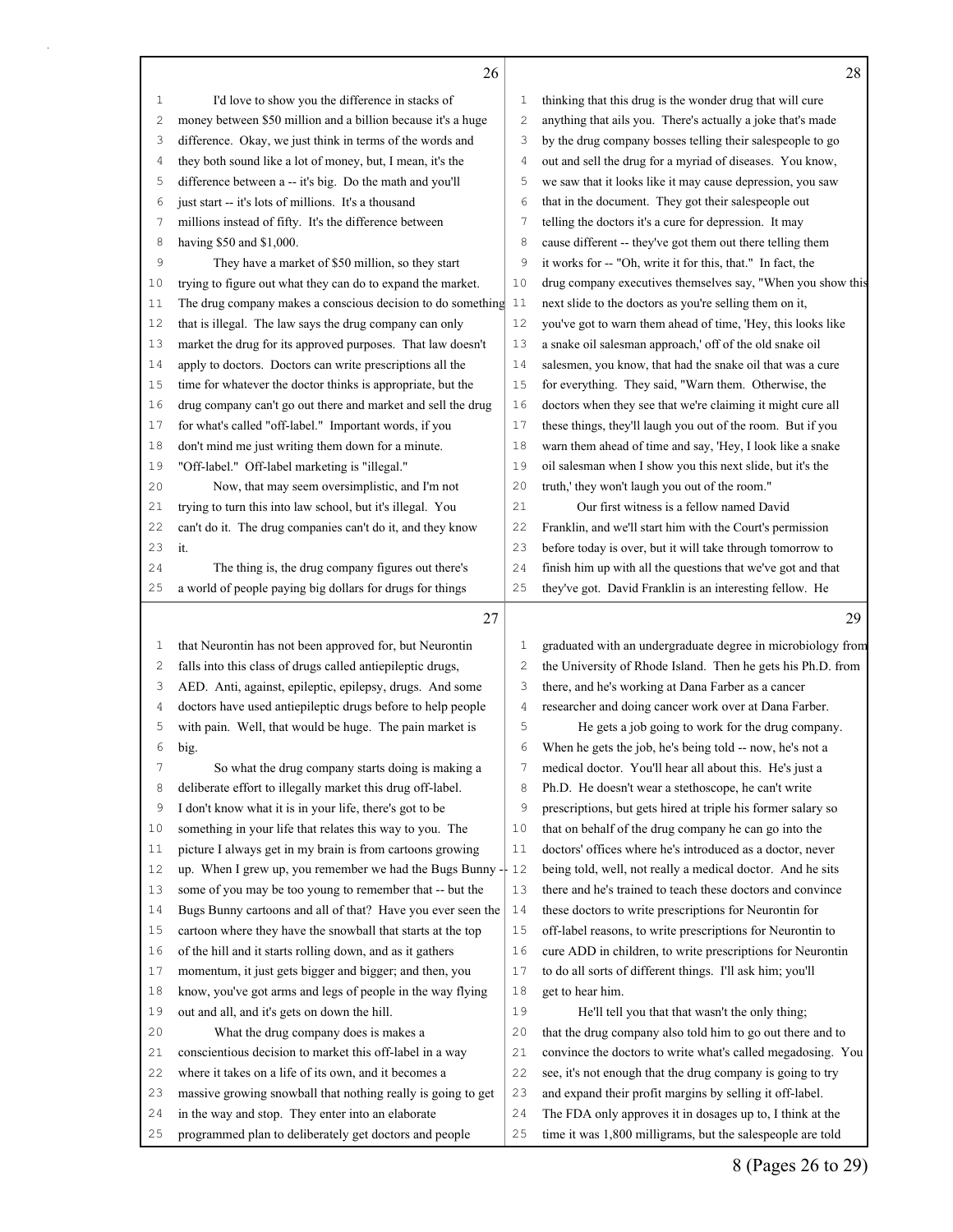| ٠<br>I |  |
|--------|--|
|        |  |
| i,     |  |
|        |  |

|             | 30                                                                                         |                | 32                                                                                      |
|-------------|--------------------------------------------------------------------------------------------|----------------|-----------------------------------------------------------------------------------------|
| 1           | to go out there and to convince the doctors that they can do                               | 1              | we cannot pay you to write a prescription for Neurontin, but                            |
| 2           | not 1,800. "Give them 21, give them 25, give them 28, give                                 | $\mathbf{2}$   | would you like to come to a seminar? It will be an                                      |
| 3           | them 31, give them 4,000, give them 4,800 a day, more and                                  | 3              | all-expense-paid trip for you and your family." Let's say                               |
| 4           | more and more pills. Get it up as high as you can."                                        | $\overline{4}$ | the Olympics were in Atlanta in 1996. "Why don't you come                               |
| 5           | There's a joking memo about one woman who's on the                                         | 5              | down to Atlanta. We'll get you into some Olympic games.                                 |
| 6           | drug who winds up trying to commit suicide, and she's taken                                | 6              | You can stay at the Chateau Elan," which is this wonderful                              |
| 7           | hundreds of them to try and do it, and the joke within the                                 | 7              | spa resort. I mean, it looks like a castle. "You can have                               |
| 8           | drug company was, "That was the world's most expensive                                     | 8              | all the massages you want. Don't pay for a thing. Just                                  |
| 9           | suicide attempt." But they're pushing this drug in ways                                    | 9              | write 'Parke-Davis' on the ticket. We'll pick up the tab.                               |
| 10          | outside the label and at dosages not approved.                                             | 10             | And then what you'll need to do is to sit in to an hour or                              |
| 11          | Now, there are some restrictions on how they can                                           | 11             | two or three of doctors' presentations on how wonderful the                             |
| 12          | do this and what they can do with the doctors. You, for                                    | 12             | drug Neurontin is for reasons it's never been approved for                              |
| 13          | example, if you're a drug company are not allowed to pay a                                 | 13             | off-label."                                                                             |
| 14          | doctor to write a prescription, and aren't we glad?                                        | 14             | I've got a list of things they did. I hadn't                                            |
| 15          | Wouldn't you hate -- golden rule, excuse me, your Honor.                                   | 15             | covered half of it. You're going to hear this from David                                |
| 16          | It's a good thing that drug companies don't have the power                                 | 16             | Franklin. It's the effort to get that snowball rolling down                             |
| 17          | to pay doctors behind our back to write prescriptions for                                  | 17             | the hill with some momentum.                                                            |
| 18          | us. That's an important public health policy. But the drug                                 | 18             | Oh, here's one. Doctors listen to other doctors                                         |
| 19          | company found what they thought was a way around that. They                                | 19             | to get ideas on medicines, so the sales force was trained to                            |
| 20          | would go to the doctors, and they would say, "Doctor, I                                    | 20             | go to one doctor and to say, you know, "Can I get you to do                             |
| 21          | can't pay you to write a prescription, but I'll tell you                                   | 21             | it?" And when that doctor does it, then they'd go to the                                |
| 22          | what I can do. If you'll let me watch you write the                                        | 22             | next doctor, almost like a door-to-door book salesman, the                              |
| 23          | prescription, we'll say that I'm learning from you. I'm                                    | 23             | same technique, and say, "Hey, Dr. Smith, you know,                                     |
| 24          | learning how you sign your name. I'm learning how you write                                | 24             | Dr. Jones down the hall, your buddy, he's writing these                                 |
| 25          | a prescription. And I can pay you 350 bucks if you'll let                                  | 25             | Neurontin prescriptions, so excited about it. We want to                                |
|             | 31                                                                                         |                | 33                                                                                      |
| $\mathbf 1$ | me do that, watch you write the prescription. Be clear, I'm                                | 1              | give you a chance to get on the bandwagon too." And then                                |
| 2           | not paying you for writing it. I'm paying for the honor of                                 | $\overline{c}$ | they'd go to Dr. McDonald: "Dr. McDonald, Dr. Smith and                                 |
| 3           | learning how you do it."                                                                   | 3              | Jones, you know those two guys, they're doing this, and,                                |
| 4           | Or, "Hey, Doctor, would you like to be a paid                                              | $\overline{4}$ | man, this is the bandwagon you need." And they'd do this                                |
| 5           | consultant for our drug company? Here's what we're doing.                                  | 5              | like an intense spiderweb, you know, interweaving of all of                             |
| 6           | We're going to have a phone conference coming up, and you                                  | 6              | the different doctors together.                                                         |
| 7           | can participate as a paid consultant. We'll pay you 750                                    | 7              | Then that not being enough, they -- doctors not                                         |
| 8           | bucks to be in on this phone conference. Now, if you want                                  | 8              | only listen to other doctors, but doctors, some, read the                               |
| 9           | to do it, though, the people on the conference are                                         | 9              | literature. So they're thinking, "How do we get in the                                  |
| 10          | consultants, and what that means is, you need to write a                                   | 10             | literature, the medical journals, information that says our                             |
| 11          | couple of Neurontin prescriptions so that on the phone                                     | 11             | drug is really good in all these areas where the FDA never                              |
| 12          | conference you can say that 'Hey, I've written some                                        | 12             | said it was good? We didn't have enough proof for the FDA                               |
| 13          | prescriptions,' and tell whether or not they're doing any                                  | 13             | to get it approved for any of these areas, but how can we                               |
| 14<br>15    | good. We'll pay you money to do that."<br>And then the drug company goes to these doctors. | 14<br>15       | get the doctors to think it's good for them anyway? We need                             |
| 16          | Now, they're not doing this to every doctor. The drug                                      | 16             | some people to write some articles."<br>So what the drug company did is, they hire a PR |
| 17          | company has the information that enables them to know which 17                             |                | firm, and they figure out how to write these articles, and                              |
| 18          | doctors are writing the biggest number of prescriptions for                                | 18             | then they go find doctors and they pay doctors to put the                               |
| 19          | pain, for depression, for all the different things they're                                 | 19             | doctor's name on the article so it can be published under                               |
| 20          | looking for. And they find those doctors, they target those                                | 20             | the doctor's name, with no reference to the PR firm or to                               |
| 21          | doctors, and then they monitor through the record service                                  | 21             | the drug company that really authored it. So they're                                    |
| 22          | that they have how many prescriptions that doctor is writing                               | 22             | seeding the literature with that.                                                       |
| 23          | for Neurontin versus other drugs. And so they keep very                                    | 23             | Now, I say seeding. "Seeding" has a buzz word in                                        |
| 24          | clear tabs, and they target specific doctors.                                              | 24             | their industry because they also did what's called a                                    |
|             |                                                                                            |                |                                                                                         |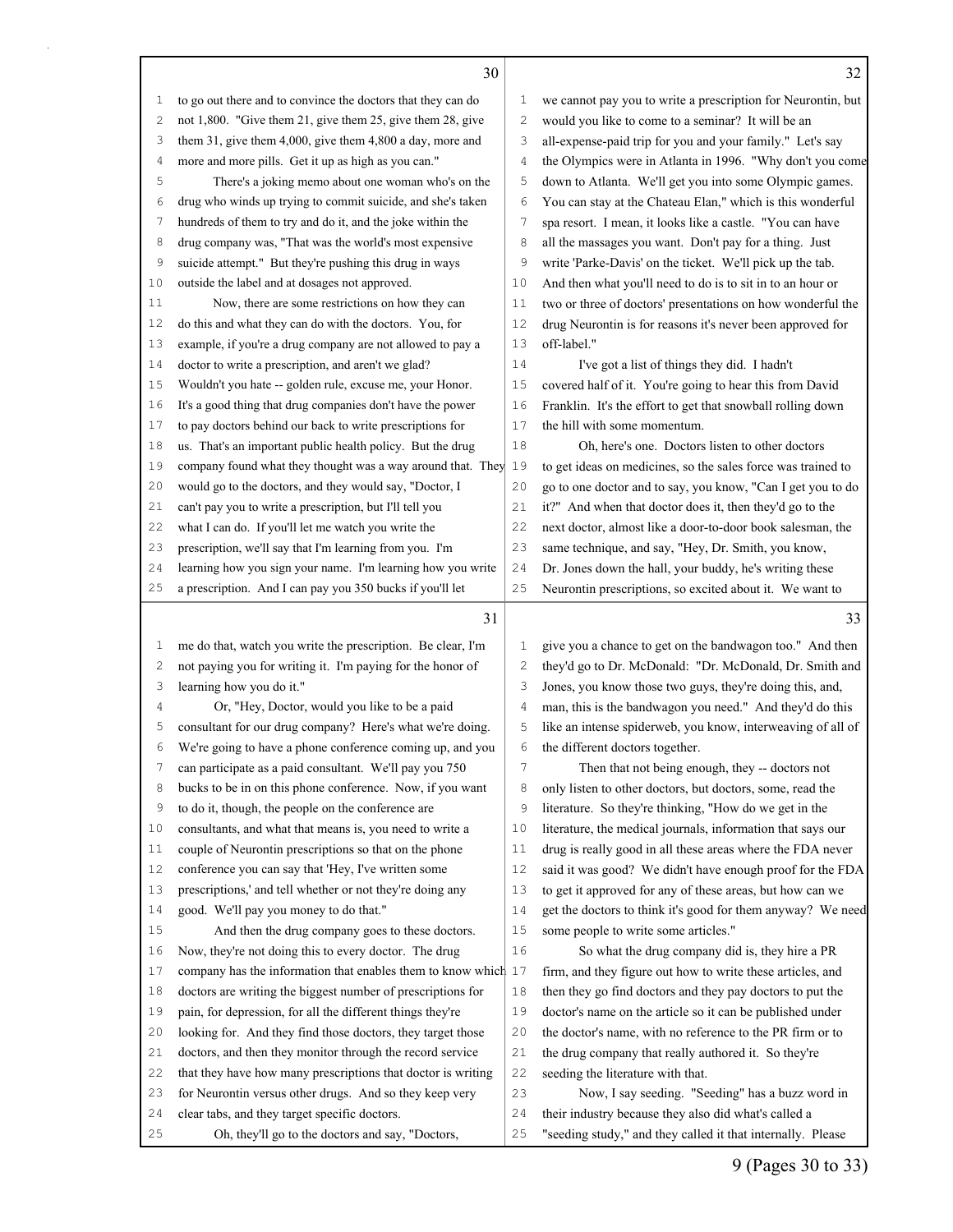time that the drug goes off patent, Pfizer sells \$10 billion

 understand, you're not going to have a lot of documents on this stuff because you will hear David Franklin explain that the people in his job, he was told, "Do not be putting much of this stuff we're doing in writing." As one of the coworkers said, "It just takes one phone call to turn us all in." They're not allowed to leave the slide, the snake oil salesman slide, they're not allowed to leave those

 presentations with the doctors. They go to seminars where they're taught how to do this, and they're handed tablets, and across the tablets it says "Ladies and gentlemen of the jury" to remind them what kind of trouble the company can get in if people write stuff down. So any note that they would take they would take understanding ultimately a jury may get to see it one day. So a lot of what was done was done by phone, it was done face-to-face. Or there was a time where they were taught how to give a fair and balanced presentation on a videotape. And so the videotape plays, and as the videotape plays, the executives stop the videotape, and they say to everybody, "Okay, now, ignore everything you just heard, and let me tell you how we're going to do it. We were required to show you that." This is what happens, and as it happens -- oh, the seeding study, I got distracted. Excuse me. The seeding study, what they do -- we think of studies, I hope, as the

|    | 36                                                           |
|----|--------------------------------------------------------------|
| 1  | put ten, but put some people on Neurontin and keep up with   |
| 2  | them for a period of time, and we'll pay you for each one of |
| 3  | those people in the study. If at the end of the study you    |
| 4  | decide Neurontin is helping them and you're going to keep    |
| 5  | them on Neurontin, we'll pay you a bonus."                   |
| 6  | This is what the drug company would consider a               |
| 7  | study, but it's not a study. That's not a fair, rigorous     |
| 8  | scientific study. Trust me, nobody signed a consent form     |
| 9  | saying, "Yes, I'll take this drug knowing I'm a guinea pig   |
| 10 | by the marking department to see if they're going to be able |
| 11 | to sell more of these drugs by getting the doctors used to   |
| 12 | writing the prescriptions and the patients used to taking    |
| 13 | the drugs," but that's what we have.                         |
| 14 | Now, David Franklin figures this out and after               |
| 15 | four months says "no" and quits. He's what's called a        |
| 16 | whistleblower. And he went out and he sought legal help,     |
| 17 | and he brought a complaint against at the time               |
| 18 | Warner-Lambert. Pfizer buys them in the middle of this       |
| 19 | mess, and so we can start using the term "Pfizer" now. And   |
| 20 | ultimately Pfizer is fined and signs a guilty plea. But      |
| 21 | their fine is 400 and some odd million dollars. Meanwhile,   |
| 22 | this drug has started selling billions of dollars. Just      |
| 23 | between the time Pfizer bought the company in 2000 and the   |

 scientist writing and devising a very clear study with safety parameters. When somebody is in a study for a drug, an experimental study, we're supposed to have a full disclosure of what that study is for, and what are the possible consequences, and that we have read it and we understand it and we're agreeing to be the guinea pig. And the scientists are supposed to set it out with very clear standards so that the results can be very clear and can be 8 adequately analyzed and calculated. That's the scientific process that should be producing these drugs to our benefits, or at least produce drugs that might benefit us with a clear and fair warning so that we and our doctors can make an adequate assessment of whether or not we want to gamble and risk taking the drug. No, they've got their marketing people devising some of their studies. The marketing people devised the step study. This is one that they internally called a "seeding study" because it's like sewing seeds hoping for that bumper crop. You know, the seeds off of one ear of corn ought to be able to produce enough to feed a family. They're going to seed, they're going to plant the seeds and just watch it grow. Here's what they did: They'd go find doctors and say, "Doctors, would you like to participate in our step study? You could be one of the doctors. Here's all you need to do. Just put a couple of people, we'd like you to of this drug, the drug that has a market of \$50 million. Oh, that market expanded. A couple of the tests that Pfizer did, or Warner-Lambert, showed that the drug might also have some pain relief help for a condition we call "shingles." The doctors call it "postherpetic neuropathy." Neuropathic pain is a pain that's deemed to be part of the nerve system. You're doing the hook at fifteen after? 8 THE COURT: Yes. MR. LANIER: Okay. You're going to hear tons about this at a later time, but I will tell you, I want to take advantage of this format to plug you into one more thing on that issue as I get close to summing up, and that is, there is a whole area of pain that's called "neuropathic pain." I'll abbreviate it as "neuropain," and it even gets that abbreviation in the industry. They'll call it NP sometimes, neuropathic pain. One kind of neuropathic pain carries the abbreviation PHN. It's post, meaning after, herpetic, it comes from herpes because it's the herpes virus of sorts, postherpetic neuropathy, or neuropain. Now, that's one kind of neuropathic pain, and ultimately the drug company is able to get approval for using this drug Neurontin in that one area, that slim part of neuropathic pain, as well as in epilepsy, seizures. Now, that's it. That's all this drug ever gets approved for.

## 10 (Pages 34 to 37)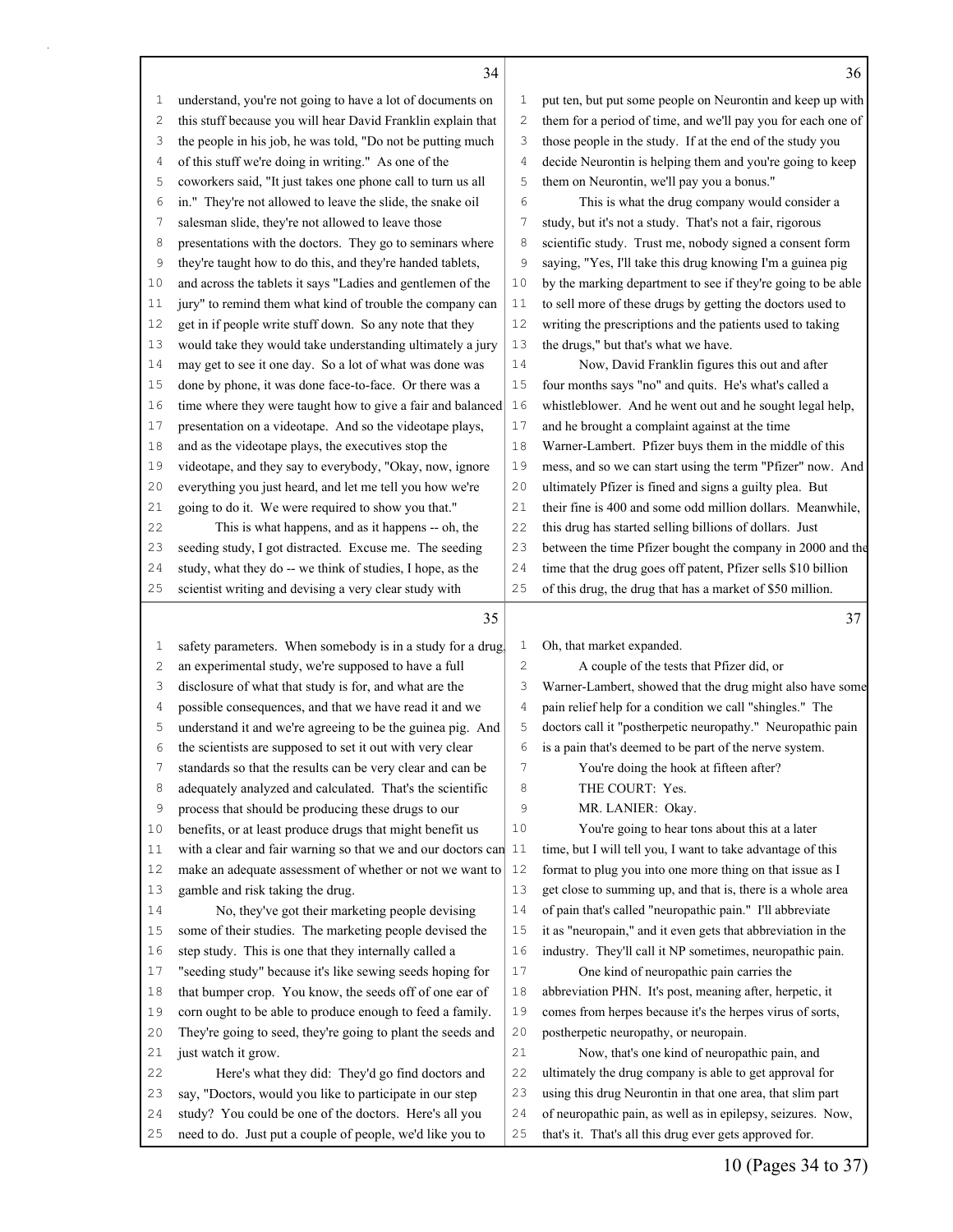|    | 38                                                           |                | 40                                                                                                                     |
|----|--------------------------------------------------------------|----------------|------------------------------------------------------------------------------------------------------------------------|
| 1  | Boy, Pfizer takes it on the road. Look what                  | 1              | no, the FDA, they were a bit dim-witted on that. They                                                                  |
| 2  | Pfizer does. This is from Pfizer's 2001 U.S. operating       | 2              | didn't realize that these two drugs seemed to be the bad                                                               |
| З  | plan. And, again, I'm nervous about showing you an exhibit   | 3              | guys and that we are innocent because ours wasn't." No,                                                                |
| 4  | when you don't get to see the whole thing. I'll tell you     | 4              | we'll sort through all of that. That's why we don't put                                                                |
| 5  | why in a minute in more detail, but I can only show you a    | 5              | documents up on a select basis. You've got to read the                                                                 |
| 6  | little bit right now. I'll ask the Court to let this whole   | 6              | whole document, and I'll put them in front of you, and we'll                                                           |
| 7  | exhibit go back into evidence.                               | 7              | sort through them with witnesses, but beware of anyone who                                                             |
| 8  | The 2001 U.S. Operating Plan of Neurontin -- this            | 8              | says that --                                                                                                           |
| 9  | is by Pfizer at this point in time -- if we look on Page 503 | 9              | MR. OHLEMEYER: I object to this, your Honor.                                                                           |
| 10 | by the Bates number, your Honor, for the record, here's what | 10             | It's not proper. It's argument.                                                                                        |
| 11 | we see: The medical strategic plan for Neurontin in 2001 is  | 11             | THE COURT: Overruled. You have about five, seven                                                                       |
| 12 | a neuropathic pain filing. They want to ask the FDA to let   | 12             | minutes.                                                                                                               |
| 13 | them use it for neuropathic pain, but here are the tactics   | 13             | MR. LANIER: Thank you, Judge.                                                                                          |
| 14 | they're going to use. To get it for neuropathic pain,        | 14             | And so Neurontin now, now, after the drug is off                                                                       |
| 15 | they're going to develop a relationship with the American    | 15             | patent, now that most people can buy it as gabapentin and                                                              |
| 16 | Pain Society. They're going to publish and present new data  | 16             | buy it outside, after they've made all of the big money that                                                           |
| 17 | at key pain congresses. They're going to have a so-called    | 17             | they're going to make on the drug, now the label is changed.                                                           |
| 18 | independent group working. They're going to develop and      | 18             | And now Pfizer, now Pfizer, 2009, tells people that, "By the                                                           |
| 19 | publish diagnostic tools. They're going to do things that    | 19             | way, we still don't know how the drug works," and they                                                                 |
| 20 | try to push this drug for the whole neuropathic pain         | 20             | don't, just seems to, but under "Warnings," their first very                                                           |
| 21 | category, not simply folks suffering from shingles.          | 21             | big warning is "suicidal behavior and ideation." They said,                                                            |
| 22 | And the drug company continues to do it. They                | 22             | "Antiepileptic drugs, including Neurontin, increase the risk                                                           |
| 23 | continue to sell this to people who never had epilepsy, who  | 23             | of suicidal thoughts or behavior in patients taking these                                                              |
| 24 | never had shingles. That's the minor part of their market.   | 24             | drugs for any indication."                                                                                             |
| 25 | The major part of the market is all this other stuff. They   | 25             | That warning should have been on there before.                                                                         |
|    |                                                              |                |                                                                                                                        |
|    |                                                              |                |                                                                                                                        |
|    | 39                                                           |                | 41                                                                                                                     |
| 1  | make a lot of money; they do a lot of damage. I think we're  | 1              | You'll hear the doctors that wrote these prescriptions.                                                                |
| 2  | going to get into evidence some information where the FDA    | $\mathbf{2}$   | They had no idea. This was not being told. This is not                                                                 |
| 3  | continued to monitor some things, and we'll be able to show  | 3              | what's being published. This is not the insight and                                                                    |
| 4  | you that Pfizer themselves are guilty of marketing it        | $\overline{4}$ | information people are getting. It's not at all.                                                                       |
| 5  | off-label illegally.                                         | 5              | So as you listen to me try and present this                                                                            |
| 6  | MR. OHLEMEYER: Objection, your Honor. There will             | 6              | evidence, you've got to integrate it with what you're going                                                            |
| 7  | be no evidence of that.                                      | 7              | to be hearing from these drug company lawyers because                                                                  |
| 8  | THE COURT: As I said, this is not a substitute               | 8              | they've got their perspective that they want to give you. I                                                            |
| 9  | for evidence.                                                | 9              | think what you're going to hear and what I want you to sort                                                            |
| 10 | MR. LANIER: And the Judge will throw me in jail              | 10             | through is evidence that tries to put all of the blame on                                                              |
| 11 | if I say it's evidence because it's not. I think that's      | 11             | this on Susan Bulger.                                                                                                  |
| 12 | what the evidence will show. I think that's what you'll      | 12             | I suspect you're not going to hear them accept one                                                                     |
| 13 | sea. You hold me accountable. You can write it down. If I    | 13             | ounce of responsibility. I suspect they're going to say,                                                               |
| 14 | can't show it, I can't show it, but I think you'll see the   | 14             | "Hey, this woman was --" and they'll do it politely. They                                                              |
| 15 | evidence of it.                                              | 15             | won't say "loser," but they're going to say this woman had,                                                            |
| 16 | I think ultimately you're going to see the FDA               | 16             | you know, such a horrible life, she was -- I'll tell you                                                               |
| 17 | finally catches up and figures out what's going on because   | 17             |                                                                                                                        |
| 18 | the FDA finally reports, the FDA finally says, "All of these | 18             | Bulger or a difficulty in her life, what that tells me is,                                                             |
| 19 | antiepileptic drugs, these eleven that we looked at, all of  | 19             | this is the last person in the world who ought to be on a                                                              |
| 20 | these seem to have some effect on depression and suicide     | 20             | drug that increases suicide ideation. This is the last                                                                 |
| 21 | ideation and suicide." And the FDA ultimately will say,      | 21             | what. Every time they point out something bad about Susan<br>person in the world, especially, especially if one of the |
| 22 | "Antiepileptic drugs are associated with increased risk of   | 22             | reasons her doctor is prescribing it is for depression.                                                                |
| 23 | suicidality. The effect appears consistent among the group   | 23             | Mood disorder, affective mood disorder, that's one of the                                                              |
| 24 | of eleven drugs."                                            | 24             | reasons the doctor is giving her the drug. He's hoping this                                                            |

11 (Pages 38 to 41)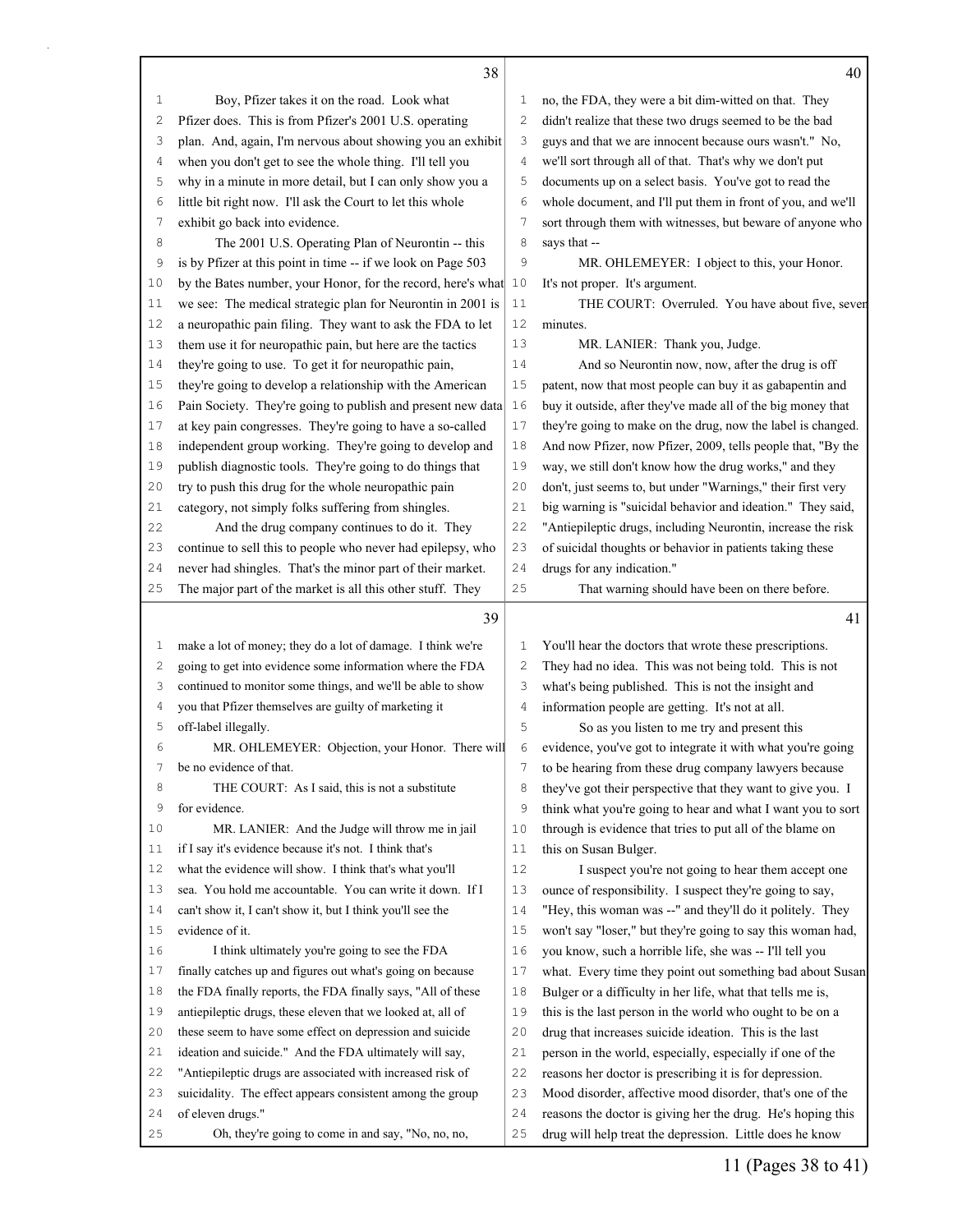|          | 42                                                                                                            |                | 44                                                                                                         |
|----------|---------------------------------------------------------------------------------------------------------------|----------------|------------------------------------------------------------------------------------------------------------|
| 1        | he's been beguiled by this world, and the drug is not going                                                   | 1              | forward to getting to know you, indirectly, over the next                                                  |
| 2        | to help treat the depression; it's going to make it worse.                                                    | $\overline{c}$ | couple of weeks.                                                                                           |
| 3        | If the truth had been in the label, if the label                                                              | 3              | Thank you, your Honor.                                                                                     |
| 4        | had said what it should have said back when Susan Bulger was                                                  | $\overline{4}$ | THE COURT: Thank you. Why don't we stand up and                                                            |
| 5        | taking it, the doctor would not have said, "Hey, you're                                                       | 5              | stretch. You need to set up.                                                                               |
| 6        | depressed. I understand from this massive snowball rolling                                                    | 6              | MR. OHLEMEYER: Just for a minute, your Honor.                                                              |
| 7        | down the hill that Neurontin is good for depression. Let me                                                   | $\overline{7}$ | Thank you.                                                                                                 |
| 8        | give you some Neurontin. It will help." Instead maybe he'd                                                    | 8              | (Pause.)                                                                                                   |
| 9        | have given her some drugs that would have helped. I don't                                                     | 9              | OPENING STATEMENT BY MR. OHLEMEYER:                                                                        |
| 10       | know, but he shouldn't be adding fuel to the fire. She's                                                      | 10             | MR. OHLEMEYER: May it please the Court,                                                                    |
| 11       | the last person in the world that ought to be taking this                                                     | 11             | counsel --                                                                                                 |
| 12       | drug.                                                                                                         | 12             | THE COURT: Why don't we wait till everyone -- all                                                          |
| 13       | I think you'll hear from the defense side that the                                                            | 13             | set?                                                                                                       |
| 14       | FDA approved the drug, so it must be safe. Well, they've                                                      | 14             | MR. OHLEMEYER: Thank you, your Honor.                                                                      |
| 15       | got -- and I almost brought a deck of cards, but I didn't                                                     | 15             | THE COURT: I can barely see you surrounded by all                                                          |
| 16       | decide to use it, but if I took a deck of cards right here,                                                   | 16             | those.                                                                                                     |
| 17       | and I held up the 3 of diamonds, and you look at it and say,                                                  | 17             | MR. OHLEMEYER: Snippets.                                                                                   |
| 18       | "Hey, that's a diamond, isn't it?" and I put it down, and I                                                   | 18             | Ten years before Mrs. Bulger died and before she                                                           |
| 19       | held up the jack of diamonds and said, "That's a jack of                                                      | 19             | ever took Neurontin, she told her doctors that the disease                                                 |
| 20       | diamonds," and then I set the whole deck of cards aside and                                                   | 20             | had made her depressed, that she was always depressed                                                      |
| 21       | I said, "Well, now we know that deck is full of diamonds,                                                     | 21             | because the disease had taken the life right out of her, a                                                 |
| 22       | nothing else," you would laugh me out of the courtroom and                                                    | 22             | life that had been active but now was one where she just                                                   |
| 23       | say, "Lanier, give me a break. You just showed us two of                                                      | 23             | existed with no desire whatsoever, in which she was moody                                                  |
| 24       | the cards."                                                                                                   | 24             | each and every day.                                                                                        |
| 25       | What they're going to do is parade certain                                                                    | 25             | THE COURT: A little bit louder.                                                                            |
|          | 43                                                                                                            |                | 45                                                                                                         |
| 1        | studies -- it's like parading certain pages of exhibits and                                                   | $\mathbf 1$    | MR. OHLEMEYER: The evidence you're going to hear                                                           |
| 2        | leaving out other pages -- they're going to parade certain                                                    | $\overline{c}$ | in this case, as Mr. Lanier said, is that suicide can be                                                   |
| 3        | studies in front of you that all seem to show this to be a                                                    | 3              | difficult to explain, and at other times it has a sense of                                                 |
| 4        | jack of diamonds drug.                                                                                        | $\overline{4}$ | inevitability about it, unfortunately. But it's never far                                                  |
| 5        | THE COURT: You need to finish in about three                                                                  | 5              | from depression, pain, substance abuse, and the things that                                                |
| 6        | minutes.                                                                                                      | 6              | make a life difficult. And the evidence you'll hear in this                                                |
| 7        | MR. LANIER: Okay, thank you, Judge.                                                                           | 7              | case is that Mrs. Bulger had medical conditions that are                                                   |
| 8        | And all I can say is just hold on and wait because                                                            | 8              | known causes of suicide, that increased her risk of                                                        |
| 9        | it's my obligation and duty to show you the rest of the deck                                                  | 9              | committing suicide, and actually caused her to attempt                                                     |
| 10       | so that you know what all the cards are on the table, and                                                     | 10             | suicide before she ever took Neurontin. The Neurontin                                                      |
| 11       | that's what my job is, and that's what I'll do.                                                               | 11             | Mrs. Bulger was taking, you'll hear from the doctors, is                                                   |
| 12       | So the final thing I have to say in the last two                                                              | 12             | actually one of the few things in her life that was not                                                    |
| 13       | minutes is, when you analyze this, don't ever be persuaded                                                    | 13             | making it more difficult.                                                                                  |
| 14       | that you're trying to look for the cause of the suicide.                                                      | 14             | Now, I agree with Mr. Lanier that the life you're                                                          |
| 15       | The question is, in the great wealth of the world, was this                                                   | 15             | going to hear about is a tragic life, and it raises a                                                      |
| 16       |                                                                                                               |                |                                                                                                            |
|          | drug a significant contributing cause? Was it a significant                                                   | 16             | question: What caused this woman to commit suicide? What                                                   |
| 17       | contributing cause, not was it the cause? The cause is way                                                    | 17             | caused Susan Bulger to commit suicide? The plaintiffs say                                                  |
| 18       | too complicated.                                                                                              | 18             | it's Neurontin, and that's what they've alleged, and that's                                                |
| 19       | So those are what I anticipate the trial is going                                                             | 19             | what they believe. But beliefs and allegations aren't                                                      |
| 20       | to unfold, both the themes that the parties will have as                                                      | 20             | evidence, and the evidence you're going to hear from the                                                   |
| 21       | well as how we're going to approach it. We're going to do                                                     | 21             | witnesses who testify will have to prove those beliefs,                                                    |
| 22       | it through witnesses. We'll try and do it as quickly as                                                       | 22             | because at the end of the day, we're going to have to try to                                               |
| 23       | possible. We've got a number of lawyers working on the                                                        | 23             | answer my question, what caused Mrs. Bulger's suicide?                                                     |
| 24<br>25 | case, and we'll see how it all shakes out. But we<br>appreciate very much your time and attention, and I look | 24<br>25       | Good morning again. My name is Bill Ohlemeyer,<br>and with Charlie Goodell and Rick Barnes, we're going to |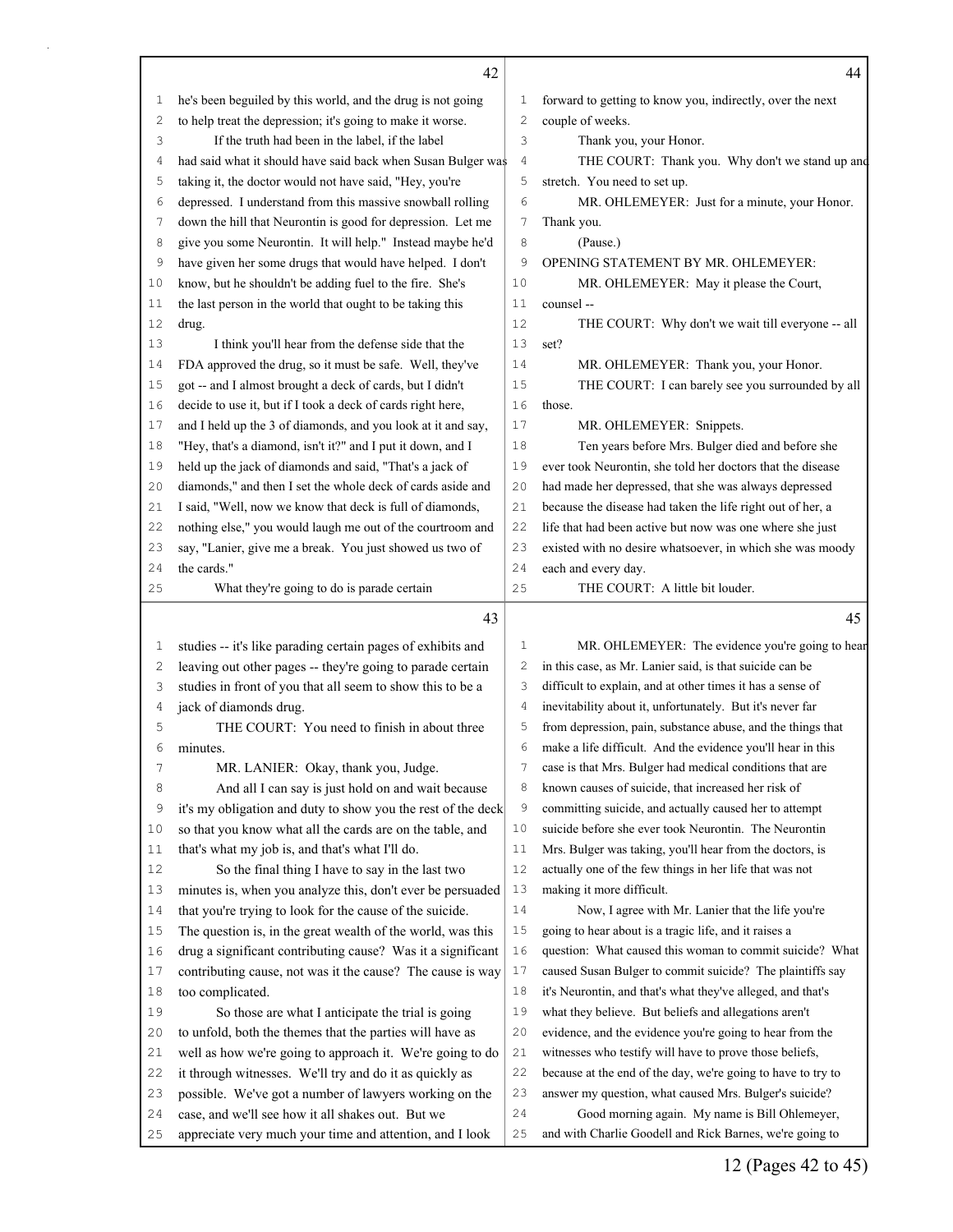|              | 46                                                                                                              |          | 48                                                                                                              |
|--------------|-----------------------------------------------------------------------------------------------------------------|----------|-----------------------------------------------------------------------------------------------------------------|
| $\mathbf{1}$ | present Pfizer's evidence to you. And you're going to hear                                                      | 1        | They're not snippets. You'll see the whole record. These                                                        |
| 2            | about Pfizer and you're going to hear about Neurontin, but                                                      | 2        | records are available to Mr. Lanier. He's actually seen                                                         |
| 3            | you're going to hear a lot about Mrs. Bulger because it's                                                       | 3        | these records before this morning.                                                                              |
| 4            | impossible to understand suicide without hearing the                                                            | 4        | Mrs. Bulger told her doctors she had a lousy                                                                    |
| 5            | personal history of the victim. We're not going to present                                                      | 5        | childhood in which she was constantly physically abused.                                                        |
| 6            | that evidence to you to judge Mrs. Bulger, we're not                                                            | 6        | She ended up in a foster home. She was diagnosed with                                                           |
| 7            | presenting that evidence to you to blame Mrs. Bulger, but                                                       | 7        | depression in the 1980s, and she suffered from it her entire                                                    |
| 8            | it's impossible to understand how Mrs. Bulger died unless                                                       | 8        | life. Mrs. Bulger had substance abuse problems as you've                                                        |
| 9            | you understand how she lived, so we're going to present the                                                     | 9        | heard, alcohol and cocaine, crack cocaine, and even heroin.                                                     |
| 10           | story of her life to you so you can answer the questions                                                        | 10       | And unfortunately she suffered from a degenerative,                                                             |
| 11           | that have to be answered in this case with confidence.                                                          | 11       | incurable autoimmune disease called rheumatoid arthritis,                                                       |
| 12           | The evidence I'm going to present involves four                                                                 | 12       | and she was diagnosed with rheumatoid arthritis when she was                                                    |
| 13           | major issues, and the first one will discuss the                                                                | 13       | seventeen.                                                                                                      |
| 14           | circumstances in Mrs. Bulger's life that may explain why                                                        | 14       | Rheumatoid arthritis is a disease that causes the                                                               |
| 15           | people make this tragic choice and why specifically                                                             | 15       | body to slowly fall apart. By the time she was thirty-nine,                                                     |
| 16           | Mrs. Bulger may have made it. You're going to hear evidence 16                                                  |          | Mrs. Bulger had more than a dozen surgeries, including two                                                      |
| 17           | about Neurontin and whether it or something else was a                                                          | 17       | complete elbow replacements, a wrist fusion, and an                                                             |
| 18           | substantial factor, or whether anyone can determine what the                                                    | 18       | amputation of one of her toes. Rheumatoid arthritis is the                                                      |
| 19           | substantial factor was in causing Mrs. Bulger's suicide.                                                        | 19       | disease she was talking about when she told the doctors at                                                      |
| 20           | Mr. Lanier described a company that you might                                                                   | 20       | Brigham and Women's in 1993 that she was always depressed                                                       |
| 21           | think sounds reckless, and we're going to present evidence                                                      | 21       | because the disease had changed her life.                                                                       |
| 22           | about Pfizer so that you can answer the question, is Pfizer                                                     | 22       | And sometimes you'll see handwritten medical                                                                    |
| 23           | a reckless company? And we're going to tell you what the                                                        | 23       | records in this case. Sometimes it will be Mrs. Bulger's                                                        |
| 24           | evidence is that connects Neurontin to suicide and what the                                                     | 24       | writing. Sometimes it will be doctors who are taking                                                            |
| 25           | data is when people actually try to do these tests and                                                          | 25       | information down from her. And one of the challenges in                                                         |
|              | 47                                                                                                              |          | 49                                                                                                              |
| $\mathbf 1$  | answer these questions.                                                                                         | 1        | this case and one of the difficulties in this case is,                                                          |
| 2            | So you're going to hear that Neurontin is an                                                                    | 2        | there's a lot of personal information we're going to have to                                                    |
| 3            | important medicine that actually helped people who weren't                                                      | 3        | present to you, and it's difficult but it's important to                                                        |
| 4            | being helped by other medicines. You're going to hear how                                                       | 4        | know it to understand the issues. And this information came                                                     |
| 5            | it was tested, how it was monitored, how it was labeled, and                                                    | 5        | from medical records. It comes from conversations                                                               |
| 6            | you're going to hear how Pfizer helps doctors help their                                                        | 6        | Mrs. Bulger is having with her doctors, and we're going to                                                      |
| 7            | patients.                                                                                                       | 7        | share that information with you so you can understand what                                                      |
| 8            | I said it once and I'm going to say it again:                                                                   | 8        | was going on in her life.                                                                                       |
| 9            | Mostly you're going to hear about Mrs. Bulger because this                                                      | 9        | Mrs. Bulger also had serious and long-standing                                                                  |
| 10           | is a case about Susan Bulger. The plaintiff in this case is                                                     | 10       | problems with her husband. She had an abusive and                                                               |
| 11           | the estate of Susan Bulger. It's not Regina Bulger. It's                                                        | 11       | controlling husband. They had financial problems throughout                                                     |
| 12           | the estate of Susan Bulger. Mr. Lanier represents the                                                           | 12       | their marriage. They even lost custody of their son for a                                                       |
| 13           | estate. Mr. Egilman who you met is the administrator of the $\vert$ 13                                          |          | while in the '90s. Mrs. Bulger also attempted to commit                                                         |
| 14           | estate. And because it's a case about Mrs. Bulger, that's                                                       | 14       | suicide several times, long before she ever started taking                                                      |
| 15           | what I want to start talking about this morning.                                                                | 15       | Neurontin. And you'll hear doctors, every doctor who                                                            |
| 16           | Susan Bulger lived a life filled with pain                                                                      | 16       | testifies in the case will tell you that people who attempt                                                     |
| 17           | beginning when she was about seventeen. The doctors that                                                        | 17       | to suicide are at a significantly greater risk of actually                                                      |
| 18           | you'll hear testify will tell you that healthy people don't                                                     | 18       | committing suicide in the future.                                                                               |
| 19           | understand what it's like to live in constant pain; not just                                                    | 19       | And Mrs. Bulger also had a variety of serious                                                                   |
| 20           | muscle aches and backaches and headaches, as difficult as                                                       | 20       | medical problems for which she was taking a variety of                                                          |
| 21           | that can be, but what doctors call neuropathic, which is                                                        | 21       | prescription drugs. In the last five years of her life, she                                                     |
| 22           | pain in the nerves, or chronic pain, pain you can't treat                                                       | 22       | took more than 30 different prescription drugs, including                                                       |
|              |                                                                                                                 |          |                                                                                                                 |
| 23           | with aspirin or Tylenol.                                                                                        | 23       | antidepressants, pain pills, and pills that were designed to                                                    |
| 24<br>25     | Mrs. Bulger's difficult life began when she was a<br>child. You'll see medical records. And these are excerpts. | 24<br>25 | help her with her anxiety disorder and some of her mood<br>problems. You'll hear and you'll see testimony about |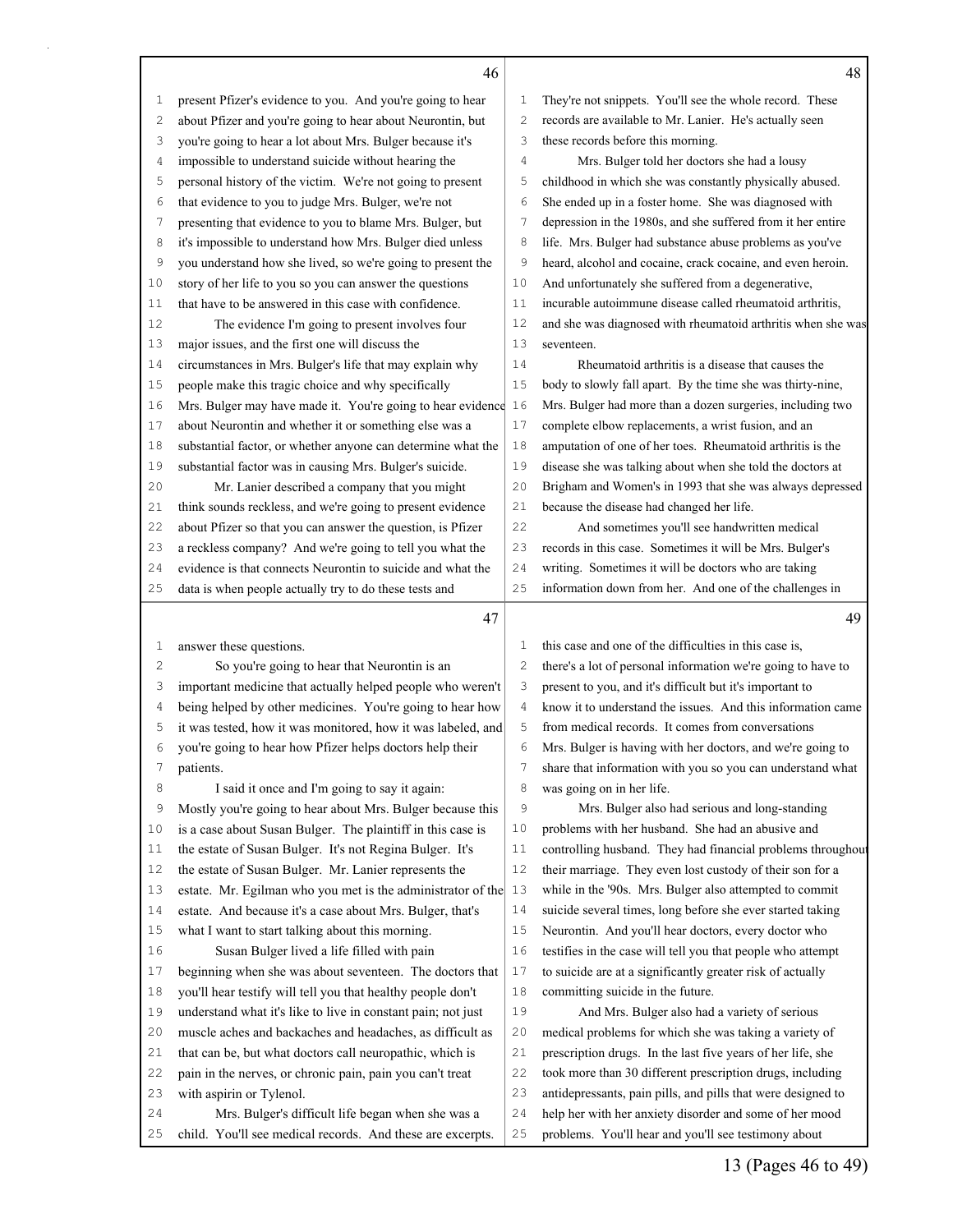|                | 50                                                                                                                     |                | 52                                                                                                                        |
|----------------|------------------------------------------------------------------------------------------------------------------------|----------------|---------------------------------------------------------------------------------------------------------------------------|
| 1              | Mrs. Bulger and these medicines.                                                                                       | 1              | Dr. Goldman got a bachelor of science at Wesleyan,                                                                        |
| 2              | At the time of her death, Mrs. Bulger had                                                                              | $\overline{c}$ | a master's in public health at UCLA, got his medical degree                                                               |
| 3              | prescriptions for five prescription medicines. Including                                                               | 3              | at BU, trained at Boston City, and also has a family                                                                      |
| 4              | methadone, OxyContin, Effexor that she was taking in two                                                               | 4              | practice. Unfortunately, Dr. Goldman died recently, so                                                                    |
| 5              | different doses, Klonopin, and Neurontin. And the reason I                                                             | 5              | you'll hear his testimony through a videotape deposition.                                                                 |
| 6              | said she was supposed to be taking some of these is because                                                            | 6              | Dr. Crognale has moved to Africa where he's actually working                                                              |
| 7              | at the time of her death, the police asked Mr. Bulger to                                                               | 7              | in a village in Africa. He too will testify through a                                                                     |
| 8              | provide them with all of the prescription medicine that was                                                            | 8              | videotape deposition.                                                                                                     |
| 9              | in the house the night of her death. And based on records                                                              | 9              | You'll hear these doctors tell you that they treat                                                                        |
| 10             | of her prescriptions, and you'll hear the doctors testify                                                              | 10             | people with chronic pain, with neuropathic pain. And                                                                      |
| 11             | about this, there should have been 84 methadone tablets in a                                                           | 11             | everybody's different, so they use a variety of prescription                                                              |
| 12             | bottle in the home, but none were provided to the police.                                                              | 12             | and over-the-counter medicines to treat their patients. But                                                               |
| 13             | There should have been somewhere between 18 to 21 OxyContin                                                            | 13             | Neurontin is one of the medicines they use for people like                                                                |
| 14             | tablets. None were provided. None appeared to be in the                                                                | 14             | Mrs. Bulger who had problems that weren't being successfully                                                              |
| 15             | home.                                                                                                                  | 15             | treated by other medicines.                                                                                               |
| 16             | This is important medicine. She's taking                                                                               | 16             | Now, Neurontin is not something you can buy at the                                                                        |
| 17             | methadone for substance abuse and pain. She's taking                                                                   | 17             | CVS without a prescription. Your doctor has to prescribe it                                                               |
| 18             | OxyContin for her pain. The Effexor is an antidepressant                                                               | 18             | to you. And to make a decision like that, these doctors had                                                               |
| 19             | that the doctors were giving her in two different dosages.                                                             | 19             | to decide that it was going to help Mrs. Bulger. They                                                                     |
| 20             | Klonopin is an antianxiety drug, and Neurontin of course                                                               | 20             | thought Neurontin made sense for Mrs. Bulger because it                                                                   |
| 21             | you've heard about. The Effexor, there should have been 12                                                             | 21             | wouldn't interact with the other medicines she was taking,                                                                |
| 22             | of the 150-milligram pills. There were only six. And there                                                             | 22             | and it wasn't addictive, and she had a problem with                                                                       |
| 23             | should have been none of the 37.5-milligram pills, and there                                                           | 23             | substance abuse.                                                                                                          |
| 24             | were six. So it appears that Mrs. Bulger was taking the                                                                | 24             | Now, you're going to hear that companies like                                                                             |
| 25             | methadone and OxyContin she was supposed to be taking and                                                              | 25             | Pfizer, and Pfizer in particular, are in business to provide                                                              |
|                | 51                                                                                                                     |                | 53                                                                                                                        |
|                |                                                                                                                        |                |                                                                                                                           |
| 1              | wasn't taking the Effexor, the antidepressant, as directed.                                                            | 1              | doctors like these with tools they can use to help their                                                                  |
| $\mathbf{2}$   | Klonopin, there was nothing found, and nothing                                                                         | $\overline{c}$ | patients. They do well by doing good. They're not perfect,                                                                |
| 3              | should have been found. If she took it as prescribed, she                                                              | 3              | and you're going to hear how they were called to account for                                                              |
| $\overline{4}$ | would have run out of the prescription on that day. And the                                                            | 4              | the mistakes they made, but they do well by doing good.                                                                   |
| 5              | Neurontin, there were 44 pills provided to the police that                                                             | 5              | These doctors are trying to help Mrs. Bulger. They were                                                                   |
| 6              | night. There should have been 24, which again tells you                                                                | 6              | well aware of her background, they were well aware of her                                                                 |
| 7              | Mrs. Bulger was not taking Neurontin as directed. There was                                                            | 7              | medical conditions, they were well aware of her problems,                                                                 |
| 8              | more medicine in the house than there should have been.                                                                | 8              | but they thought Neurontin had the best chance of helping                                                                 |
| 9              | Now, Mrs. Bulger also had a history of not taking                                                                      | 9              | her, and the evidence you will hear is that it did.                                                                       |
| 10             | medicine as directed. You'll see and you'll hear more than                                                             | 10             | Now, Mrs. Bulger's pain is described in a letter                                                                          |
| 11             | a dozen different times in the medical records she tells her                                                           | 11             | she wrote in her handwriting to a Dr. Jacobs in 2002, and                                                                 |
| 12             | doctors that she stopped taking medicine on her own,                                                                   | 12             | she told Dr. Jacobs that she was diagnosed in 1982 with                                                                   |
| 13             | antidepressants, pain pills, other anti-anxiety medicines,                                                             | 13             | rheumatoid arthritis, and she hasn't had a day go by without                                                              |
| 14             | and even Neurontin a couple times. You'll hear about that                                                              | 14             | experiencing pain, pain she describes as excruciating, and                                                                |
| 15             | in a minute. She told the doctors that she didn't like the                                                             | 15             | she told the doctor every day was a pain-filled challenge                                                                 |
| 16             | way it made her feel, or she didn't like the side effects,                                                             | 16             | for her. This doctor was talking to Mrs. Bulger about                                                                     |
| 17             | or she didn't think they were working, and you'll hear                                                                 | 17             | prescription medicines, particularly narcotics, and he                                                                    |
| 18             | testimony about this throughout the trial.                                                                             | 18             | wanted her to make sure she understood the risks and the                                                                  |
| 19             | Let me tell you a little bit about the two doctors                                                                     | 19             | benefits of those medicines, and she told him in this                                                                     |
| 20             | who actually prescribed Neurontin to Mrs. Bulger. These                                                                | 20             | letter, "There are drawbacks to pain medication such as                                                                   |
| 21             | doctors treated Mrs. Bulger for nearly four years prior to                                                             | 21             | addiction, tolerance, and damage to organs. That goes for                                                                 |
| 22             | her death. They were trying to help her manage a variety of                                                            | 22             | arthritis medicine too. I have been on medicine that's made                                                               |
| 23<br>24       | medical conditions, including her pain. Dr. Crognale went<br>to Salem State, got his M.D. at UMass, trained at Beverly | 23<br>24       | my bones brittle, my hair fall out, made me gain a bit of<br>weight, put stress on my arthritis, and the side effects can |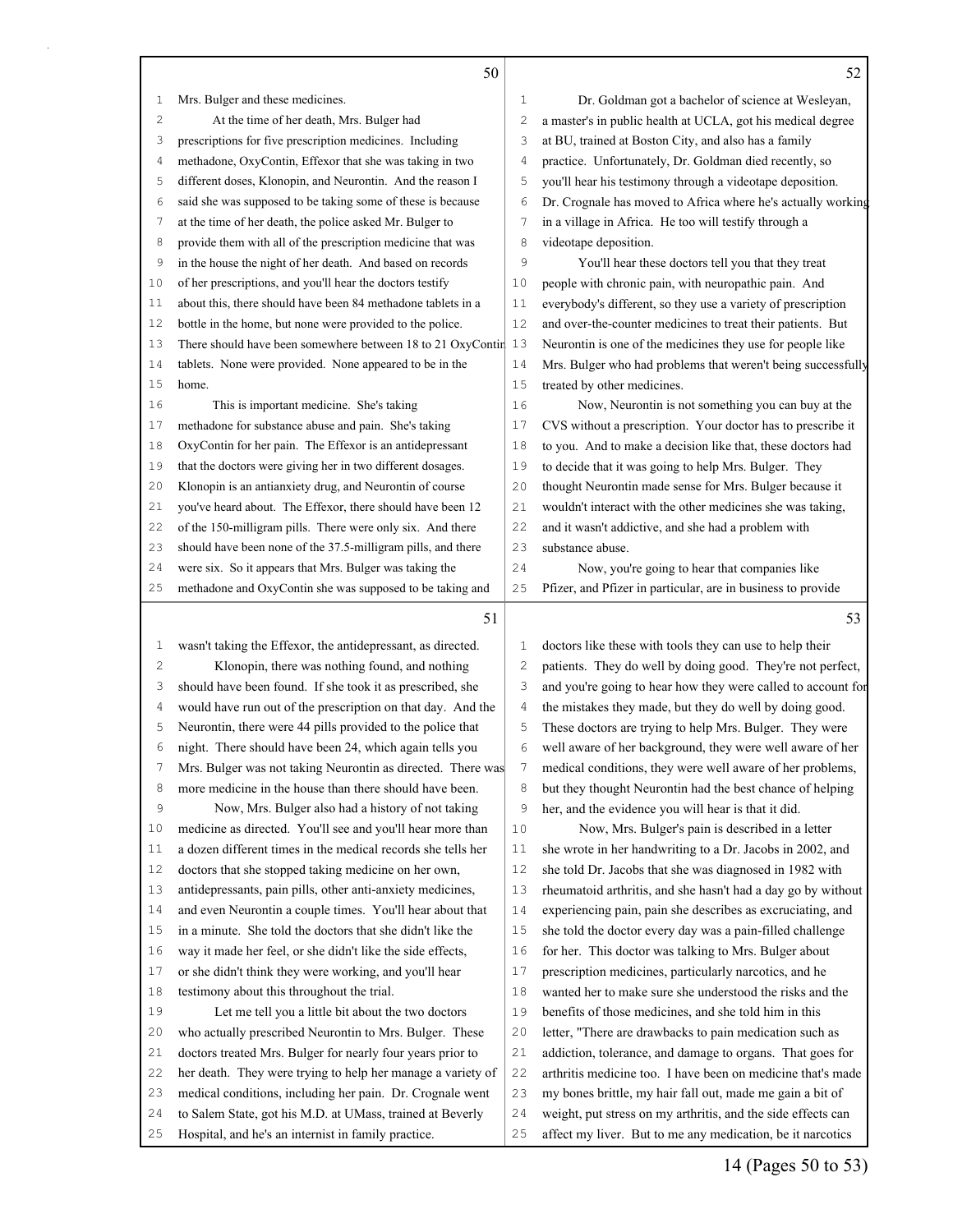|    | 54                                                           |                | 56                                                           |
|----|--------------------------------------------------------------|----------------|--------------------------------------------------------------|
| 1  | or arthritis medication, has adverse effects, but I need the | 1              | doses. It's not addictive, and it's a good option for        |
| 2  | medicine because of the pain." And you'll see and hear more  | $\mathbf{2}$   | patients who are refractive. And the doctors you'll hear     |
| 3  | testimony about this from Dr. Jacobs.                        | 3              | testify will tell you that refractive means nothing is       |
| 4  | Not treating Mrs. Bulger's pain was not an option            | $\overline{4}$ | working for them. So Neurontin, when you think about         |
| 5  | for Drs. Crognale and Dr. Goldman. Pain is important. It     | 5              | Mrs. Bulger with a history of substance abuse, some possible |
| 6  | causes other problems. It actually can increase depression.  | 6              | addiction problems, and prior suicide attempts, was the      |
| 7  | So they had to do something for her. Other medicine that     | 7              | choice that these doctors made.                              |
| 8  | she was taking had side effects, it didn't work, or it was   | 8              | Now, the reason they made this choice is not                 |
| 9  | addictive. Fortunately for Mrs. Bulger the Neurontin that    | 9              | because of something a salesman told them. You heard a lot   |
| 10 | they prescribed to her for per pain worked, and you're going | 10             | of discussion from Mr. Lanier about evidence that he expects |
| 11 | to see here why.                                             | 11             | to present about Pfizer and Warner-Lambert and doctors. The  |
| 12 | You'll see and you'll hear from doctors that                 | 12             | two doctors who testify about Mrs. Bulger are going to tell  |
| 13 | Mrs. Bulger had been treated with a variety of different     | 13             | you that they made this decision based on their background,  |
| 14 | medications to treat her pain, none of them effectively. In  | 14             | their education, their experience, what they knew about      |
| 15 | 1996 her doctors noted that she was overusing Percocet       | 15             | Neurontin because they'd used it with other patients, what   |
| 16 | because it was the only way she could get pain relief.       | 16             | they'd heard about it from other doctors, but not because of |
| 17 | Again, it's an addictive narcotic. You don't want your       | 17             | anything that Pfizer told them or Warner-Lambert told them.  |
| 18 | patients overusing it, especially if there are other         | 18             | They will tell you that they were never at the Chateau Elan  |
| 19 | alternatives.                                                | 19             | in Atlanta, they were never involved in any of these things  |
| 20 | So in 1999 an arthritis specialist noted that                | 20             | you've heard talked about. They prescribed Neurontin to      |
| 21 | Mrs. Bulger had tried numerous disease-modifying             | 21             | Mrs. Bulger because they were trying to help her and they    |
| 22 | antirheumatic drugs, but that either had bad side effects or | 22             | thought it would work, and the undisputed evidence is that   |
| 23 | they didn't work, lack of efficacy. "Efficacy" is the word   | 23             | it did help her.                                             |
| 24 | you'll hear a couple times. It means they didn't work.       | 24             | You'll see and you'll hear about all the                     |
| 25 | Methotrexate caused her hair to fall out. That's what        | 25             | references in the medical records to Neurontin. This is the  |
|    | 55                                                           |                | 57                                                           |
| 1  | alopecia is. Imuran didn't help, and gold shots helped her   | 1              | time line. This is every reference to Neurontin in           |
| 2  | once but not again.                                          | 2              | Mrs. Bulger's medical records. Dr. Crognale was not the      |
| 3  | Then she sees Dr. Jacobs, as we just said, and in            | 3              | first doctor to prescribe it to her. Another doctor          |
| 4  | that same letter she tells him, "The arthritis medicine I    | 4              | prescribed it to her in 1999. She took it for about six      |
| 5  | was put on, such as gold shots, methotrexate, Imuran, took   | 5              | weeks, stopped taking it without telling that doctor. In     |
| 6  | weeks to work, and if and when they finally did, didn't seem | 6              | October then she starts to see Dr. Crognale, and in that     |
| 7  | to last long or protect my joints. Therefore I've had all    | 7              | time period from January to October, her medical conditions  |
| 8  | these operations."                                           | 8              | got worse. But she told Dr. Crognale the first time she saw  |
| 9  | She sees Dr. Goldman in 2003, and he notes that              | 9              | him, "I used to take Neurontin, but I stopped because it     |
| 10 | she's been on everything for her pain; nothing has had any   | 10             | made me feel out of it."                                     |
| 11 | long-term effect, but the Neurontin was helping her          | 11             | She sees Dr. Crognale from January of 2000 to May            |
| 12 | significantly with both her affective disorder, with her     | 12             | of 2002, and you're going to see some of those records, and  |
| 13 | moods, and her pain.                                         | 13             | her medical conditions don't get any better. They continue   |
| 14 | These doctors prescribed Neurontin to Mrs. Bulger            | 14             | to get worse. He puts her back on Neurontin in 2002, May of  |
| 15 | because it made sense to them, and they'll tell you that     | 15             | 2002. She never says to him, "I don't want to take it."      |
| 16 | Neurontin doesn't have many side effects. It's not           | 16             | She never says, "It made me feel depressed, it made me feel  |
| 17 | metabolized by the liver. It basically leaves your body      | 17             | suicidal." She told him that "Way back when I stopped        |
| 18 | unchanged. It doesn't have toxicity risks. It doesn't        | 18             | taking it once because it made me feel out of it."           |
| 19 | interact with other medicines you're taking. You can't       | 19             | By August of 2002, the records that Dr. Crognale             |
| 20 | really overdose on it. And Mr. Lanier's joke was based in    | 20             | is taking of each visit with Mrs. Bulger report that he's    |
| 21 | science in a sense. You can't overdose on Neurontin, which   | 21             | getting good results with Neurontin for sleep. It's helping  |
| 22 | is important for a woman who's had a prior suicide attempt   | 22             | her sleep, helping her pain so she can sleep better. By      |
| 23 | by overdose, and you'll hear about that. It has a speedy     | 23             | November of 2002, Mrs. Bulger stops taking it again without  |
|    | half-life of five to seven hours, which means that it        |                | telling Dr. Crognale; and she later tells him, well, she     |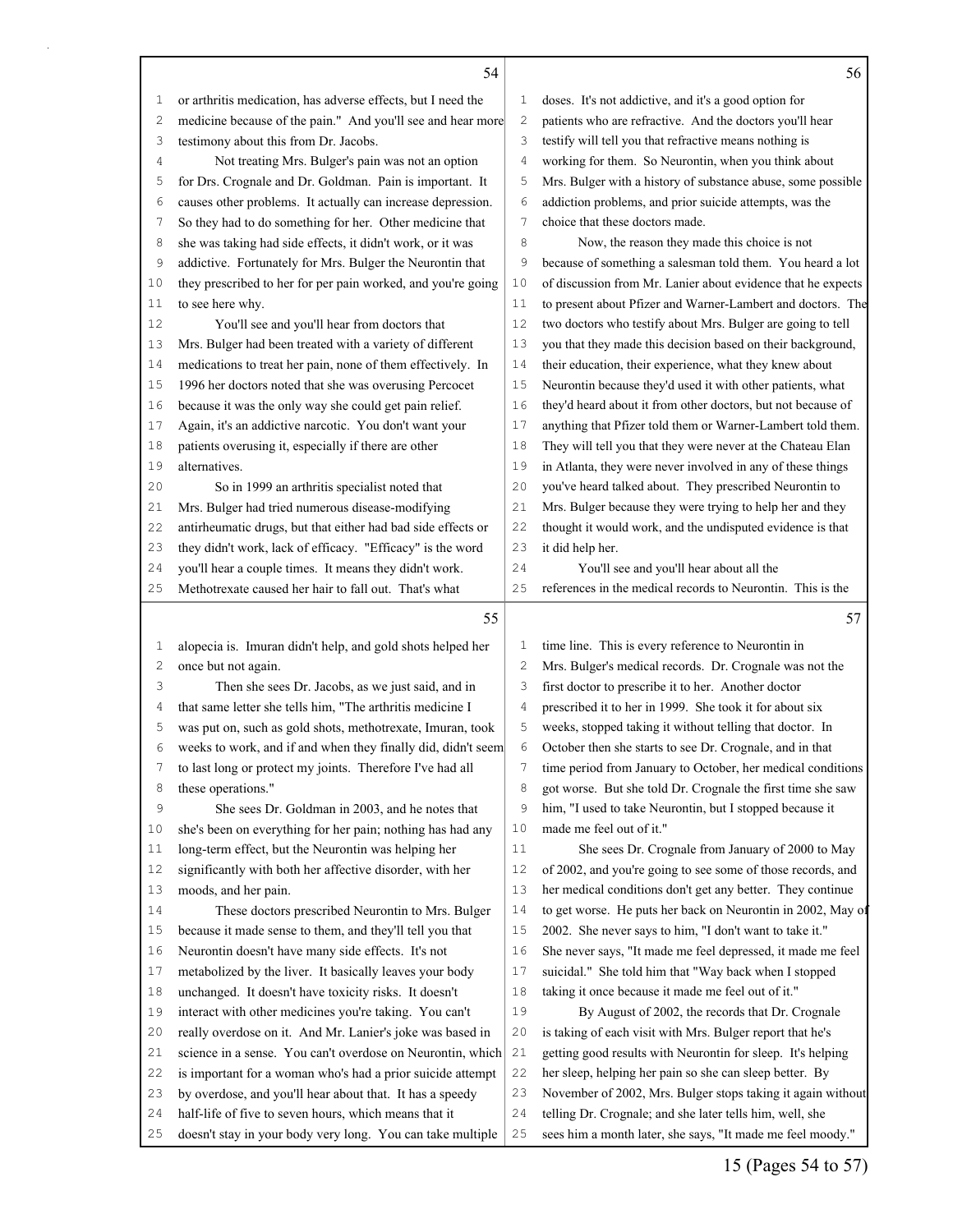|        | 58                                                                                  |        | 60                                                                                                                                                                                          |
|--------|-------------------------------------------------------------------------------------|--------|---------------------------------------------------------------------------------------------------------------------------------------------------------------------------------------------|
| 1      | Now, the evidence in this case will be, there's                                     | 1      | And these doctors were paying attention to those                                                                                                                                            |
| 2      | nothing unusual about a patient with the kind of medical                            | 2      | kinds of things. They were talking to her about depression                                                                                                                                  |
| 3      | problems Mrs. Bulger suffered from feeling moody. In fact,                          | 3      | and about suicide at nearly every visit. They were keeping                                                                                                                                  |
| 4      | you'll remember when she talked to the doctors at Brigham                           | 4      | track of her medicines, and they were asking her how her                                                                                                                                    |
| 5      | and Women's in 1993, she told them, "I'm usually very moody                         | 5      | medicines made her feel.                                                                                                                                                                    |
| 6      | most days because of the arthritis."                                                | 6      | Dr. Goldman in March of 2004 points out that                                                                                                                                                |
| 7      | Dr. Crognale puts her right back on Neurontin in                                    | 7      | Mrs. Bulger is doing pretty well, but she ran out of her                                                                                                                                    |
| 8      | December of 2002 and increases her dose to 1,800 milligrams                         | 8      | Effexor and she started to feel lousy. Effexor is the                                                                                                                                       |
| 9      | a day. So she's taking three pills in the morning, three                            | 9      | antidepressant that he told her not to stop taking under any                                                                                                                                |
| 10     | pills at night, and she does it for about a year at that                            | 10     | circumstances, and, again, on the day of her death, it                                                                                                                                      |
| 11     | dose. That's a higher dose than she was taking at the time                          | 11     | doesn't appear she was taking it as directed. These doctors                                                                                                                                 |
| 12     | of her death, or was supposed to be taking at the time of                           | 12     | knew what to look for, they knew what to talk about with                                                                                                                                    |
| 13     | her death.                                                                          | 13     | their patients, and they kept track of Mrs. Bulger because                                                                                                                                  |
| 14     | In April of 2003 Dr. Crognale continues to see                                      | 14     | they were trying to help her.                                                                                                                                                               |
| 15     | Mrs. Bulger. He specifically notes she's not thinking about                         | 15     | Now let me turn to a more difficult subject in a                                                                                                                                            |
| 16     | suicide. This is while she's on Neurontin at a higher dose.                         | 16     | way, and that's suicide itself. There are 30,000 suicides                                                                                                                                   |
| 17     | By May of 2003, Mrs. Bulger is complaining to Dr. Crognale                          | 17     | in this country last year. It's about 84 every day, which                                                                                                                                   |
| 18     | that her insurance company isn't paying for her Neurontin.                          | 18     | means three times an hour somebody makes that choice. And                                                                                                                                   |
| 19     | Now, she's never, once again, said it made her                                      | 19     | people have studied it. The American Psychiatric                                                                                                                                            |
| 20     | feel out of it, never once again said it made her feel                              | 20     | Association, the National Institute of Mental Health have                                                                                                                                   |
| 21     | moody, never said it made her feel depressed, never said it                         | 21     | determined that there are known causes of suicide. people                                                                                                                                   |
| 22     | made her feel suicidal; and in fact she's complaining                               | 22     | who have depression, people who have anxiety disorders,                                                                                                                                     |
| 23     | because she's not getting it as quickly and as cheaply as                           | 23     | people who have pain are at increased risks for suicide.                                                                                                                                    |
| 24     | she'd like to get it.                                                               | 24     | It's not because of my medicines they're taking. It's                                                                                                                                       |
| 25     | He also points out in that same visit that it's                                     | 25     | because of their underlying medical conditions. Those are                                                                                                                                   |
|        | 59                                                                                  |        | 61                                                                                                                                                                                          |
| 1      | helping her with her mood stability, she's less depressed,                          | 1      | the same kinds of people, though, who have to take medicine                                                                                                                                 |
| 2      | she's less anxious because in combination with another                              | 2      | to try to treat those conditions.                                                                                                                                                           |
| 3      | medicine called Lexapro, she's feeling more even, and she's                         | 3      | There are other risk factors for suicide that                                                                                                                                               |
| 4      |                                                                                     |        |                                                                                                                                                                                             |
|        |                                                                                     |        |                                                                                                                                                                                             |
|        | having no side effects. Neurontin is helping her sleep                              | 4      | you'll hear about, and they are things that people have                                                                                                                                     |
| 5<br>6 | better. Unlike Klonopin -- remember, Klonopin was one of                            | 5<br>6 | studied and published, and the doctors who will testify will                                                                                                                                |
|        | the medicines she had a prescription for on the day of her                          |        | tell you about that. And you'll hear that some people, you                                                                                                                                  |
| 7      | death, which she'd been taking but thought worsened her                             | 7      | know, that some people have many risk factors for suicide                                                                                                                                   |
| 8<br>9 | depression.                                                                         | 8<br>9 | but don't commit suicide, and other people have very few or                                                                                                                                 |
| 10     | By September of 2003 Mrs. Bulger starts to see                                      | 10     | no apparent risk factors and actually commit suicide. It's                                                                                                                                  |
| 11     | Dr. Goldman. He continues to prescribe Neurontin for her                            | 11     | very difficult to know why, but what the doctors who testify                                                                                                                                |
| 12     | pain. She sees him nearly every month in the year before                            | 12     | will tell you is, 20 to 40 percent of the people who commit                                                                                                                                 |
| 13     | she dies. In January 2004 she asks him to fill out some                             | 13     | suicide don't even have depression or anxiety disorder.<br>Their substance abuse and their pain is enough of an                                                                             |
| 14     | paperwork to get something called Prescription Advantage.                           | 14     | explanation.                                                                                                                                                                                |
| 15     | Again, it's a way for her to get Neurontin at a reduced                             | 15     |                                                                                                                                                                                             |
| 16     | cost, which Dr. Goldman says took a load off her mind and a<br>load off her wallet. | 16     | You're going to hear testimony and you're going to                                                                                                                                          |
| 17     | By April of 2004, Dr. Goldman notes that the pain                                   | 17     | hear evidence that Neurontin has been prescribed to millions<br>of people since 1993. Nearly 14 million people have taken                                                                   |
| 18     | medication is not working as well as it used to because                             | 18     | it, and in that time the suicide rate in the United States                                                                                                                                  |
| 19     | she's developing tolerance to the antidepressant and the                            | 19     | has not gone up; it's actually gone down. There have been                                                                                                                                   |
| 20     | methadone. The entire time that Mrs. Bulger was taking                              | 20     |                                                                                                                                                                                             |
| 21     | Neurontin after Dr. Crognale prescribed it to her in May of                         | 21     |                                                                                                                                                                                             |
| 22     | 2002, with one exception, she never stopped taking it, never                        | 22     | hundreds and thousands of studies published and you're going<br>to see and hear about them where people have actually looked<br>at the questions Mr. Lanier raised, and the evidence you're |

 way it makes me feel," never said, "It makes me feel depressed," never said, "It makes me feel suicidal."

 few minutes, is going to show that Neurontin doesn't cause people to commit suicide, it doesn't contribute to their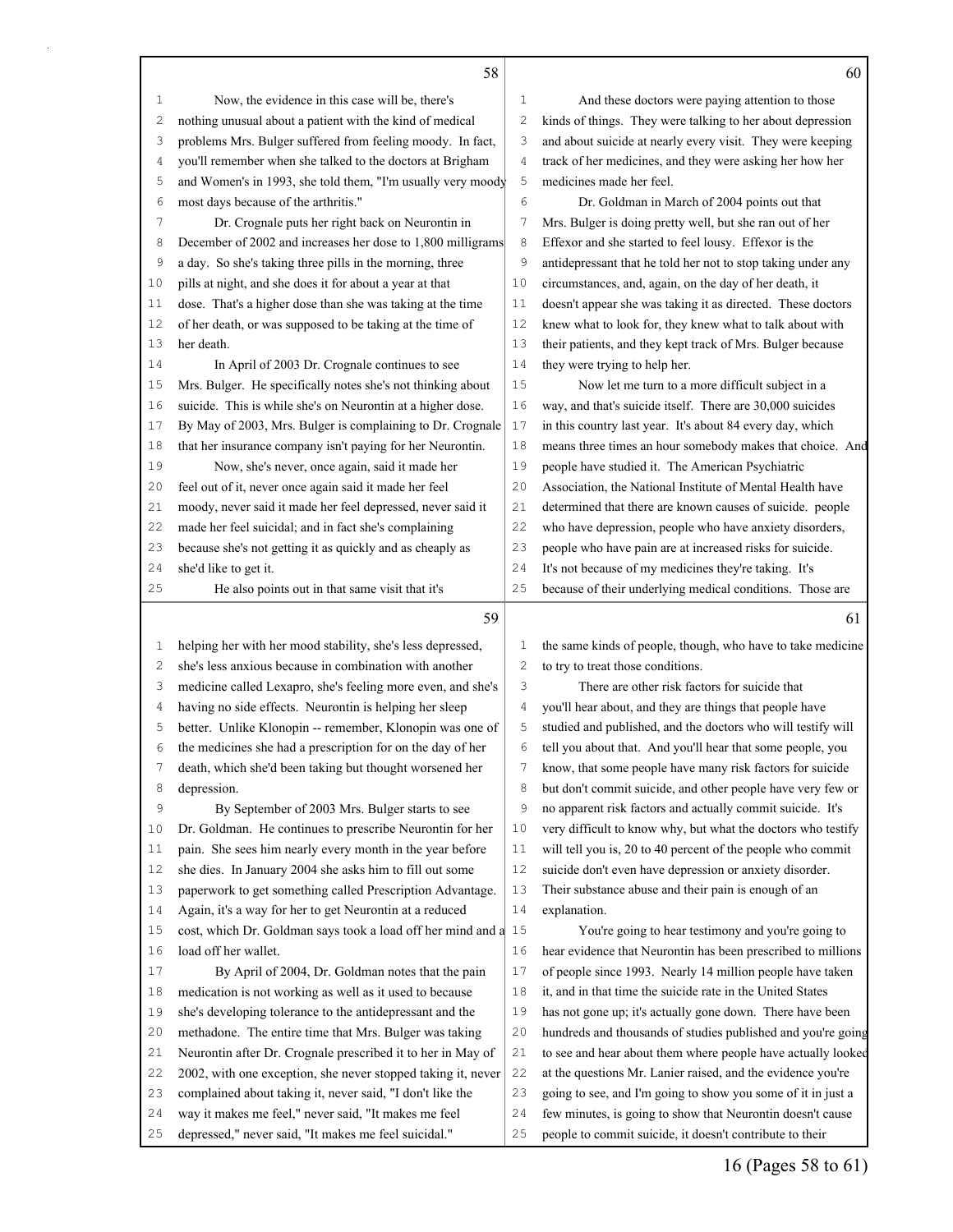|              | 62                                                                                                                   |          | 64                                                                                                 |
|--------------|----------------------------------------------------------------------------------------------------------------------|----------|----------------------------------------------------------------------------------------------------|
| 1            | suicides.                                                                                                            | 1        | Prozac isn't helping her depression. She has a long history                                        |
| 2            | The one thing we do know about Mrs. Bulger,                                                                          | 2        | of abuse, and he and she agree she has post-traumatic stress                                       |
| 3            | though, is, before she ever took Neurontin, she was at an                                                            | З        | disorder related to that. He encouraged Mrs. Bulger to seek                                        |
| 4            | increased risk of suicide. She had medical conditions that                                                           | 4        | counseling. You know, and she did seek counseling for a                                            |
| 5            | are causes and known causes of suicide, and she had tried to                                                         | 5        | while right after the birth of her daughter, and                                                   |
| 6            | commit suicide.                                                                                                      | 6        | unfortunately when her daughter was born, her daughter had                                         |
| 7            | The American Psychiatric Association has published                                                                   | 7        | to be detoxed. Mrs. Bulger was using illicit during her                                            |
| 8            | a guidebook for doctors, Practice Guidelines for Assessment                                                          | 8        | pregnancy and --                                                                                   |
| 9            | and Treatment of Patients With Suicide Ideation. And you're                                                          | 9        | MR. LANIER: Objection, your Honor. It wasn't                                                       |
| 10           | going to hear a witness from Harvard, a witness from McLean                                                          | 10       | illicit drugs. It was methadone she was on.                                                        |
| 11           | local doctors who will tell you that they treat people with                                                          | 11       | THE COURT: Overruled. You'll hear the evidence.                                                    |
| 12           | these problems, they do research in this area. You're even                                                           | 12       | Remember, this isn't a substitute for the evidence.                                                |
| 13           | going to hear from one of the doctors who was involved in                                                            | 13       | MR. OHLEMEYER: Thank you, your Honor.                                                              |
| 14           | preparing this book for other doctors, and they will tell                                                            | 14       | You're going to hear that Mrs. Bulger was                                                          |
| 15           | you that the most significant risk factors for suicide are                                                           | 15       | encouraged to and actually did start going to counseling and                                       |
| 16           | anxiety disorders and depression, things like post-traumatic                                                         | 16       | therapy after the birth of her daughter. That lasted until                                         |
| 17           | stress disorder. Physical illness including chronic pain is                                                          | 17       | August of 2003. And as part of that therapy, she had to get                                        |
| 18           | a risk factor for suicide. Psychosocial problems,                                                                    | 18       | urine tests and she had to keep the therapy treatments, and                                        |
| 19           | Mr. Lanier mentioned some of them; the lack of social                                                                | 19       | you'll see some of those records. Unfortunately she stopped                                        |
| 20           | support, an unstable domestic situation, unemployment,                                                               | 20       | doing that in August of 2003, the year before she died, and                                        |
| 21           | stressful life events, financial problems. Childhood                                                                 | 21       | that might have contributed to some of the problems that led                                       |
| 22           | traumas, whether it's sexual or physical abuse, can be an                                                            | 22       | to her death, but she did seek counseling and she was being                                        |
| 23           | increased risk for suicide. And, of course, as I said,                                                               | 23       | counseled during the time she saw Dr. Crognale.                                                    |
| 24           | people who think about and actually try to commit suicide                                                            | 24       | Dr. Crognale was talking with her about depression                                                 |
| 25           | are at a significantly greater increased risk of actually                                                            | 25       | and pointed out to her that if she had increasing signs of                                         |
|              | 63                                                                                                                   |          | 65                                                                                                 |
| $\mathbf{1}$ | committing suicide. And, unfortunately, when you see and                                                             | 1        | depression, she should talk to him about that. The                                                 |
| 2            | hear the evidence in this case, Mrs. Bulger's life never got                                                         | 2        | counseling records, the Center For Addictive Behaviors where                                       |
| 3            | very far from that list, and let me show you in some time                                                            | 3        | she was getting her counseling and therapy, discuss the                                            |
| 4            | sequence how some of these problems showed up in her life.                                                           | 4        | post-traumatic stress disorder, the anxiety, and her                                               |
| 5            | Mrs. Bulger was diagnosed with depression in 1986,                                                                   | 5        | problems with Mr. Bulger, all of which you'll see and you'll                                       |
| 6            | and every doctor you'll hear from and every medical record                                                           | 6        | hear about when the doctors come testify.                                                          |
| 7            | you'll see was that depression was a constant theme                                                                  | 7        |                                                                                                    |
| 8            |                                                                                                                      |          | Pain was something we already talked about, and                                                    |
|              | throughout Mrs. Bulger's life. She told Dr. Crognale the                                                             | 8        | Mrs. Bulger obviously had a significant amount of pain, and                                        |
| 9            | first time she saw him that she was significantly depressed,                                                         | 9        | she had a dozen surgeries before she died. So depression                                           |
| 10           | that she'd had severe depression in the past, and she was                                                            | 10       | and pain were always a part of Mrs. Bulger's life, even                                            |
| 11           | feeling that way at that visit. Now, this is nearly a year                                                           | 11       | before she ever started taking Neurontin. Dr. Goldman sees                                         |
| 12           | after she had stopped taking Neurontin. It's four years                                                              | 12       | her in December of 2003 and points out that even though                                            |
| 13           | before her suicide. She talks about the stress she has at                                                            | 13       | she's doing okay, she's never without pain.                                                        |
| 14           | home, both financial and otherwise. And you're going to                                                              | 14       | Now, there are other issues that you'll hear about                                                 |
| 15           | hear unfortunately that parenting was an issue for                                                                   | $15$     | that contribute to an increased risk of suicide, including                                         |
| 16           | Mrs. Bulger, in part because of her physical problems. She                                                           | 16       | what are called psychosocial features. And you'll see and                                          |
| 17           | talked to her doctors frequently about her doubts about her                                                          | 17       | you'll hear testimony about the Bulgers' marriage. You'll                                          |
| 18           | ability to be a parent with some of the physical and                                                                 | 18       | see and hear testimony about their financial problems; they                                        |
| 19           | psychological problems she had.                                                                                      | 19       | have a couple of bankruptcies. But most importantly you'll                                         |
| 20           | She told him that a doctor told her she might be                                                                     | 20       | see and you'll hear testimony that Mrs. Bulger unfortunately                                       |
| 21           | bipolar. There's going to be a little bit of testimony                                                               | 21       | didn't have a lot of friends. She was very isolated. She                                           |
| 22           | about that, but there's really no doctor who's going to say                                                          | 22       | didn't have the kind of support system that people who are                                         |
| 23           | that Mrs. Bulger was actually suffering from that. She                                                               | 23       | at risk for committing suicide need as a protective factor                                         |
| 24<br>25     | tells her doctors that she was experiencing depression her<br>entire life. She tells Dr. Crognale that medicine like | 24<br>25 | to help prevent these things from happening.<br>You've seen Mrs. Bulger's reference already to her |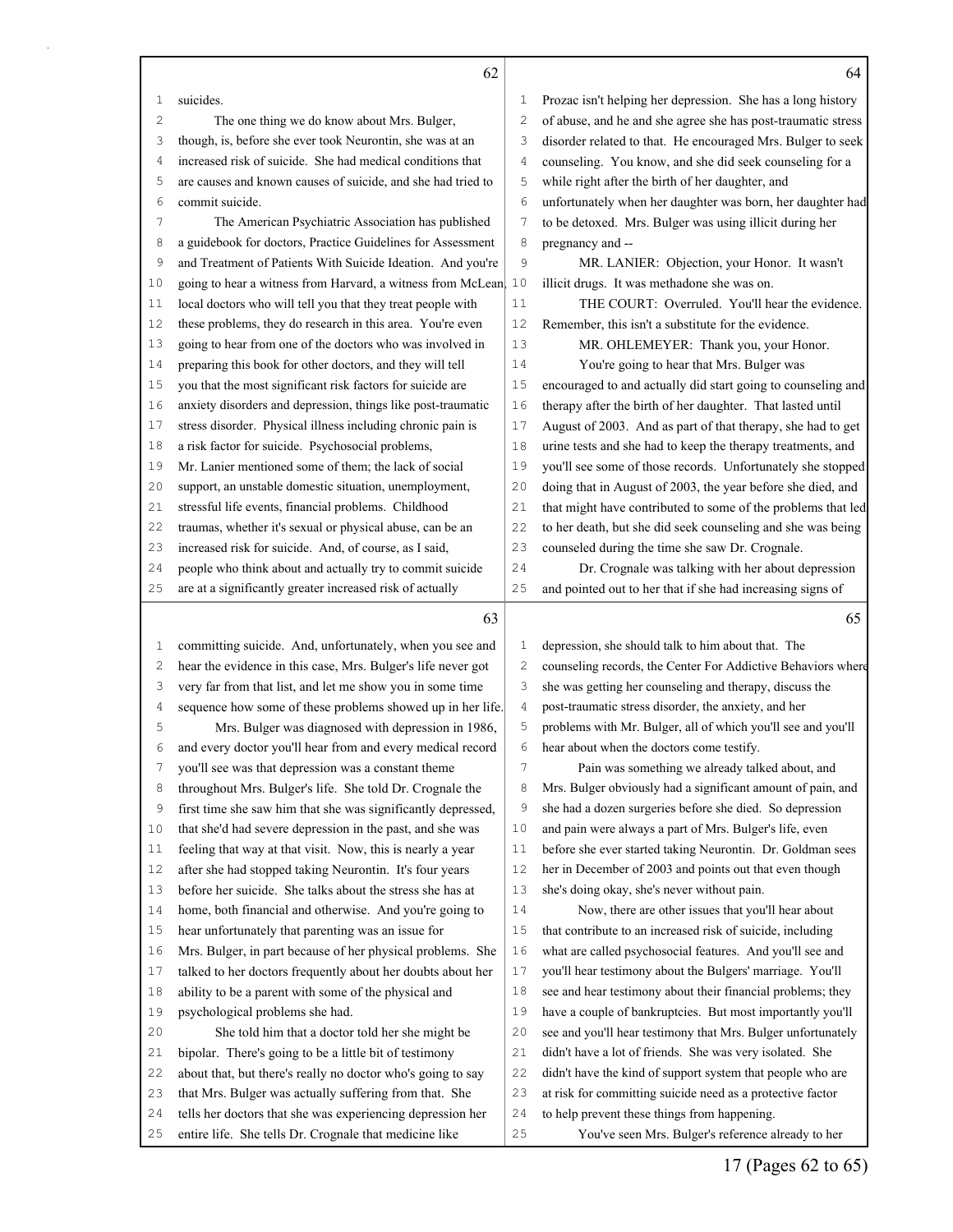## 

childhood. The doctors who will testify about suicide will

2 tell you in and

 to assume she took it the day before, the week before, the month before, and for two years without it causing any

| 2              | tell you that childhood abuse and childhood trauma is enough                                                              | 2            | which is more than 2,300 tablets, without ever complaining                                                            |
|----------------|---------------------------------------------------------------------------------------------------------------------------|--------------|-----------------------------------------------------------------------------------------------------------------------|
| 3              | in and of itself to cause somebody to think about and commit                                                              | 3            | about it, without ever not taking it, without ever telling                                                            |
| 4              | suicide later in life. It's unfortunately one of the most                                                                 | 4            | her doctors it was making her depressed or suicidal, which                                                            |
| 5              | difficult and hard things to overcome for people.                                                                         | 5            | are subjects she was talking about with them all the time.                                                            |
| 6              | Substance abuse Mr. Lanier talked about and you'll                                                                        | 6            | Now, evidence comes in a lot of different forms.                                                                      |
| 7              | hear about. Again, it's one of the unfortunate things that                                                                | 7            | You know, in a DWI case, you have a blood alcohol test. In                                                            |
| 8              | cause or contribute to cause suicide in people, and                                                                       | 8            | an asbestos case, you can look at an X ray to see the damage                                                          |
| 9              | Mrs. Bulger had a long history of substance abuse, again,                                                                 | 9            | that asbestos does to people's lungs. In this case, you're                                                            |
| 10             | before she ever started taking Neurontin, which put her at                                                                | 10           | not you're not going to see any evidence that says this has                                                           |
| 11             | risk for suicide.                                                                                                         | 11           | to have been a suicide caused by Neurontin. There's no                                                                |
| 12             | And you'll see and you'll hear that Mrs. Bulger                                                                           | 12           | signature or distinctive issue that shows us that this was                                                            |
| 13             | attempted to commit suicide multiple times, again, before                                                                 | 13           | caused by Neurontin.                                                                                                  |
| 14             | she ever took Neurontin. Remember, Mrs. Bulger only took                                                                  | 14           | The evidence you're going to see and you're going                                                                     |
| 15             | Neurontin from May of 2002 to 2004. She took it for a few                                                                 | 15           | to hear is that Mrs. Bulger was taking Neurontin for nearly                                                           |
| 16             | months back in 1999 right at the end of the year; but all of                                                              | 16           | two years before she died at a higher dose for a period of                                                            |
| 17             | these problems, these known causes of suicide, these medical                                                              | 17           | that time than she was supposed to be taking at her death.                                                            |
| 18             | conditions that increase your risk of committing suicide,                                                                 | 18           | She never claimed it made her feel depressed, and her                                                                 |
| 19             | that caused her to attempt to commit suicide, occurred                                                                    | 19           | doctors believed that it was helping her. They never said                                                             |
| 20             | before she ever started taking Neurontin.                                                                                 | 20           | in those medical records it isn't helping her.                                                                        |
| 21             | Mrs. Bulger's first suicide attempt occurred in                                                                           | 21           | At the same time Mrs. Bulger has other issues in                                                                      |
| 22             | 1978. She cut her wrists when she was fourteen. It                                                                        | 22           | her life that have put her at risk for suicide before she                                                             |
| 23             | followed some problems she had at home with her mother. In                                                                | 23           | ever takes Neurontin. And pain increases somebody's risk of                                                           |
| 24             | 1982, she drove a car off a cliff with the intent to hurt                                                                 | 24           | suicide two to five times over the general population's                                                               |
| 25             | herself. And you'll see a pattern in these attempts. They                                                                 | 25           | risk. Substance abuse increase it fourteen to twenty times.                                                           |
|                |                                                                                                                           |              |                                                                                                                       |
|                |                                                                                                                           |              |                                                                                                                       |
|                | 67                                                                                                                        |              | 69                                                                                                                    |
| $\mathbf{1}$   | almost always follow a domestic disturbance and a substance                                                               | 1            | If you have major depression, you are twenty-one times more                                                           |
| $\overline{c}$ | abuse problem, overuse of substances or being high and out                                                                | $\mathbf{2}$ | likely to commit suicide than people who don't have that.                                                             |
| 3              | of control, as her sister testifies.                                                                                      | 3            | Now, as we know, Mrs. Bulger committed suicide on                                                                     |
| 4              | In September of 1989, she goes to the emergency                                                                           | 4            | August 4, 2004, and why she chose that moment to do that is                                                           |
| 5              | room and tells them, "I'm afraid I'm going to try to hurt                                                                 | 5            | something that nobody is going to be able to answer for you                                                           |
| 6              | myself." In 1990 she overdoses on Valium and cocaine and                                                                  | 6            | in this lawsuit. The best we can do is look at the events                                                             |
| 7              | cuts her wrists and has to be taken to the hospital. In                                                                   | 7            | that led up to it to try to see what was going on in her                                                              |
| 8              | 1993 Mrs. Bulger was in a coma for four days because she                                                                  | 8            | life at that time. And we know that prior to August, 2004,                                                            |
| 9              | overdosed on an antidepressant drug called Elavil following                                                               | 9            | Mrs. Bulger had depression, pain, psychosocial problems,                                                              |
| 10             | a dispute with her husband and an effort to stop taking it.                                                               | 10           | childhood trauma, substance abuse, and prior suicide                                                                  |
| 11             | She was not taking it on her own. She became more depressed 11                                                            |              | attempts. They were preexisting risk factors for suicide.                                                             |
| 12             | and overdosed and nearly died. The doctors will testify                                                                   | 12           | At the same time, in the weeks and months leading                                                                     |
| 13             | that Mrs. Bulger was very fortunate to have survived four                                                                 | 13           | up to her death, you're going to hear evidence and testimony                                                          |
| 14             | days in a coma. There's another episode of cutting her                                                                    | 14           | that she really was isolated from her friends and family.                                                             |
| 15             | wrists in February of 1998, and then, unfortunately, as we                                                                | 15           | In fact she and her sister were making some plans for her to                                                          |
| 16             | know, Mrs. Bulger committed suicide in September of 2004.                                                                 | 16           | leave Mr. Bulger that he got in the way of and prevented                                                              |
| 17             | Now, there's no way to know for sure that                                                                                 | 17           | from happening. They had a recent bankruptcy.                                                                         |
| 18             | Mrs. Bulger took Neurontin on the day she died. You'll hear                                                               | 18           | Mrs. Bulger was facing her fourteenth operation,                                                                      |
| 19             | testimony about this, but there was no eyewitness who                                                                     | 19           | and it was one she knew was not going to solve her problems                                                           |
| 20             | actually saw her take it. There was no autopsy conducted,                                                                 | 20           | or end her pain. She was having a bad flare-up of her                                                                 |
| 21             | there was no blood test done, and there's evidence that she                                                               | 21           | arthritis. Two days before her death she called her doctor                                                            |
| 22             | wasn't taking Neurontin as directed. But if -- if you want<br>to assume she did take Neurontin the day she died, you have | 22<br>23     | and says, "I'm out of methadone," which he thought was odd<br>because she should have had more, "and I'm having a bad |

problems for her. She took Neurontin for nearly 600 days,

 flare-up of arthritis. I need something for my pain." She actually filled a prescription the day she died for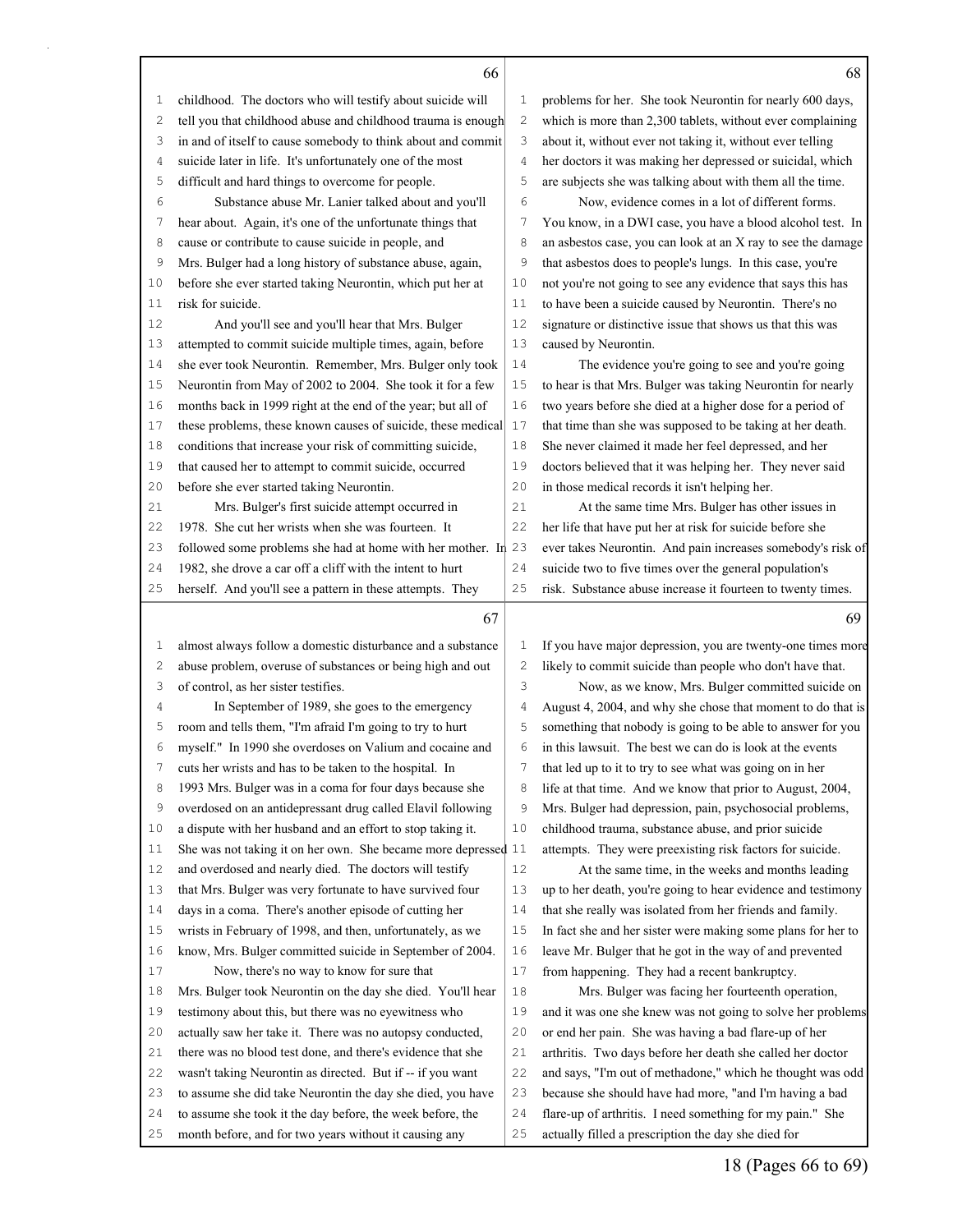|        | 70                                                              |              | 72                                                                                                                           |
|--------|-----------------------------------------------------------------|--------------|------------------------------------------------------------------------------------------------------------------------------|
| 1      | prescription-strength ibuprofen. She was out of methadone.      | 1            | So the reason the FDA requires you to submit these                                                                           |
| 2      | She was missing prescriptions. She might have been in           | $\mathbf{2}$ | trials, these tests, is to demonstrate that the medicine                                                                     |
| 3      | withdrawal because she wasn't taking the methadone, and         | 3            | does what it's supposed to do but doesn't cause any                                                                          |
| 4      | you're going to hear some disturbing testimony from a           | 4            | unnecessary risk to the people who are taking it. And the                                                                    |
| 5      | neighbor of Mr. Bulger's that Mrs. Bulger might have been       | 5            | way you do that and the way the FDA requires you to do that                                                                  |
| 6      | actually abusing crack cocaine in the days and weeks leading    | 6            | is to do a controlled study, a randomized placebo-controlled                                                                 |
| 7      | up to her death. You'll also hear that same kind of             | 7            | clinical trial. It's a long way of saying that you measure                                                                   |
| 8      | testimony from her sister.                                      | 8            | it instead of looking at it. Just because somebody who                                                                       |
| 9      | So there are a lot of things, unfortunately, going              | 9            | takes Neurontin or any other medicine has a problem doesn't                                                                  |
| 10     | on in Mrs. Bulger's life in August of 2004 that are better      | 10           | mean that problem was caused by the medicine. It might be                                                                    |
| 11     | explanations for what happened than the Neurontin that she      | 11           | something else, or it might be something that they're taking                                                                 |
| 12     | might have been taking, the Neurontin that she was taking       | 12           | the medicine for that is producing the problem. So you do a                                                                  |
| 13     | that there is no evidence, and there will be no evidence,       | 13           | study like this: You take a group of people who are                                                                          |
| 14     | was making any of these problems that she had any worse, and 14 |              | identical in every way. You divide them into two groups                                                                      |
| 15     | in fact the evidence will be that it was actually helping       | 15           | randomly. You give one group the medicine; you give one                                                                      |
| 16     | her.                                                            | 16           | group something called a placebo, a sugar pill. Nobody                                                                       |
| 17     | All right, let me shift gears for a minute now and              | 17           | knows what they're taking. You give them the medicine, you                                                                   |
| $1\,8$ | talk about Pfizer and Neurontin. As Mr. Lanier told you,        | 18           | keep track of them, and you record how they react, positive                                                                  |
| 19     | Pfizer didn't invent Neurontin. It wasn't the first company     | 19           | and negative. And then at the end of it all, you do some                                                                     |
| 20     | to manufacture Neurontin. It was developed by a company         | 20           | statistical analysis to make sure what you are seeing is not                                                                 |
| 21     | called Warner-Lambert. Pfizer merged with Warner-Lambert,       | 21           | a coincidence or is not what you expect to find in that                                                                      |
| 22     | and Neurontin then became a Pfizer product.                     | 22           | group of people but is actually a difference caused by the                                                                   |
| 23     | Neurontin was approved by the FDA, as Mr. Lanier                | 23           | medicine.                                                                                                                    |
| 24     | told you, to treat epileptic seizures. It's an                  | 24           | Those kinds of studies were done, and you're going                                                                           |
| 25     | antiepileptic drug. It was also approved again in 2002 to       | 25           | to see and you're going to hear a lot of testimony and a lot                                                                 |
|        |                                                                 |              |                                                                                                                              |
|        |                                                                 |              |                                                                                                                              |
|        | 71                                                              |              | 73                                                                                                                           |
| 1      | treat postherpetic neuralgia, the pain associated with          | 1            | of evidence about them. They're the most reliable and                                                                        |
| 2      | postherpetic neuralgia. And you're going to see and hear        | 2            | scientific way to answer the question this lawsuit raises,                                                                   |
| 3      | that the development of Neurontin began a long time before      | 3            | which is, can Neurontin cause suicide in anyone, before we                                                                   |
| 4      | that. The development of a medicine like Neurontin begins       | 4            | even start asking the question, what about Mrs. Bulger?                                                                      |
| 5      | with a scientist who discovers something in the laboratory      | 5            | These kinds of studies were conducted, and they                                                                              |
| 6      | that he or she thinks is going to help improve human health.    | 6            | were submitted to the FDA multiple times. They were                                                                          |
| 7      | It's a compound at that point. And then it goes through         | 7            | reviewed by the FDA. All of the information you're going to                                                                  |
| 8      | preclinical testing, usually with animals, and that took        | 8            |                                                                                                                              |
| 9      | seven years. Then you go into clinical trials, which are        | 9            | FDA, and it was analyzed for a variety of different reasons.                                                                 |
| 10     | studies in people, and you're going to hear a lot more about    | 10           | see comes from Pfizer or Warner-Lambert and was given to the<br>And never before Mrs. Bulger's death did anyone look at that |
| 11     | that than the evidence Mr. Lanier talked with you about.        | 11           | information and say, there should be more information in                                                                     |
| 12     | And then, finally, the FDA reviews that information and         | 12           | this label that is given to doctors that tells them about                                                                    |
| 13     | approves the drug for specific uses.                            | 13           | suicide and suicidal thinking, because there was no evidence                                                                 |
| 14     | You're going to hear that Dr. McCormack, the                    | 14           | to suggest there was.                                                                                                        |
| 15     | Dr. McCormack who was involved at the FDA, who was involved 15  |              | When you go back and look at that data from the                                                                              |
| 16     | in some of those things Mr. Lanier showed you where there       | 16           | controlled clinical trials for suicide and suicide attempts,                                                                 |
| 17     | were some questions about depression and suicide in those       | 17           | the evidence you'll see is that there was nobody in those                                                                    |
| 18     | clinical trials, looked at the information, and a year and a    | 18           | clinical trials, those controlled studies, who committed                                                                     |
| 19     | half later reported that, no, there is no evidence to           | 19           | suicide or attempted to commit suicide. In fact, suicidal                                                                    |
| 20     | suggest that those problems were caused by the medicine.        | 20           | ideation, which is thinking about suicide, the people on the                                                                 |
| 21     | And that's because the people who were in these trials and      | 21           | medicine, on Neurontin, were essentially no different than                                                                   |
| 22     | the people who take these medicines have medical problems       | 22           | the people on the placebo. There were two out of 5,200                                                                       |
| 23     | that in and of themselves cause those kinds of problems.        | 23           | versus one out of 2,600. You see that statistically it's                                                                     |
| 24     | There's a background rate of these kinds of medical problems    | 24           | about the same. So when you do the controlled study, you                                                                     |

Γ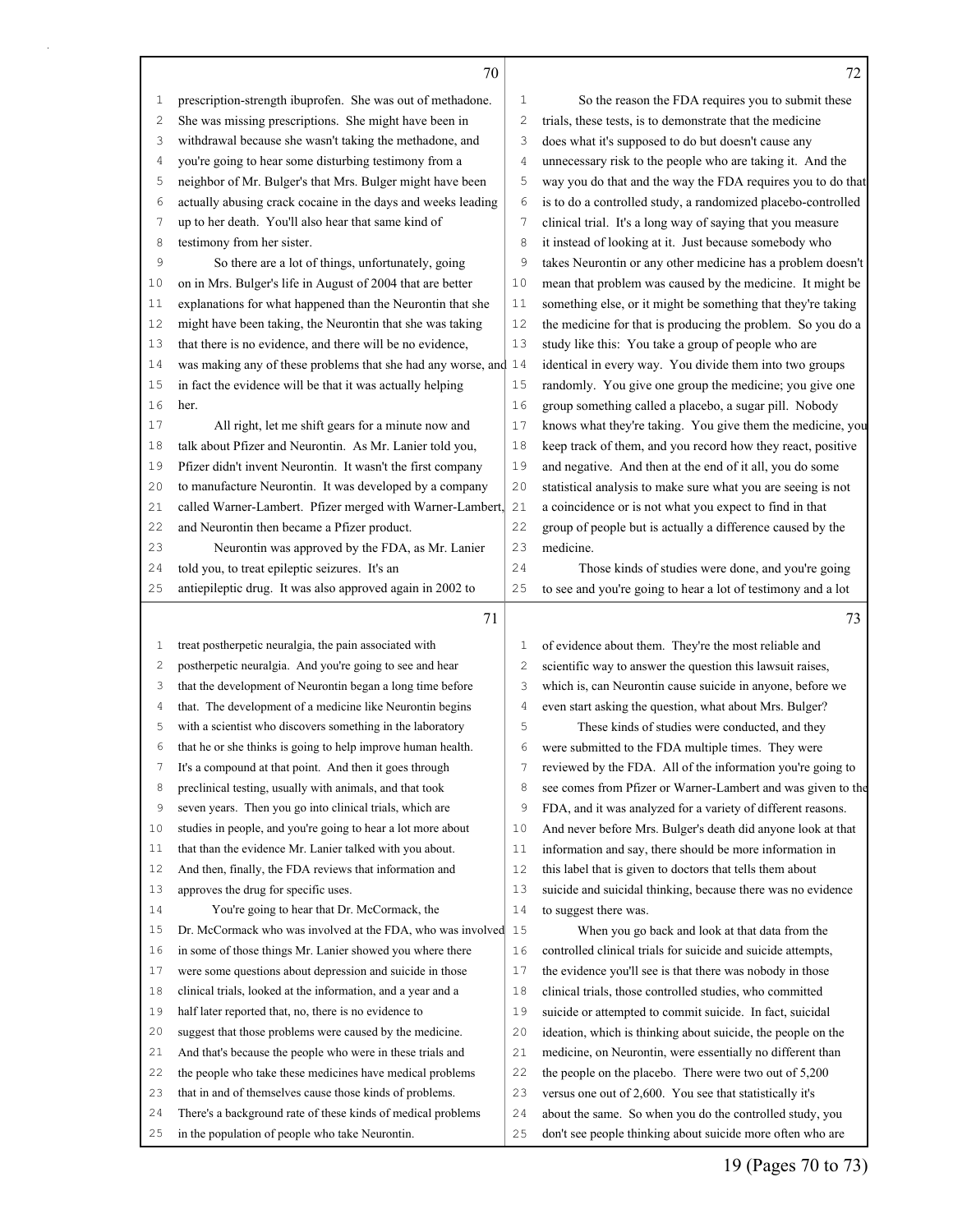|                | 74                                                           |              | 76                                                           |
|----------------|--------------------------------------------------------------|--------------|--------------------------------------------------------------|
| 1              | taking Neurontin than people who are taking the placebo.     | 1            | doesn't mean it's a cause of what you're observing. There    |
| $\mathbf{2}$   | They looked a little closer at the issue of                  | $\mathbf{2}$ | might be other explanations, or there might be more          |
| 3              | depression. When you look at depression -- and this was      | 3            | information that needs to be reviewed.                       |
| 4              | something that was submitted to the FDA and that the FDA     | 4            | Now, the idea that you are going to use an                   |
| 5              | looked at back in 1992, and this is where Dr. McCormack, who | 5            | antiepileptic drug to treat pain is not something that       |
| 6              | said before we should be careful about this, looked at it,   | 6            | Pfizer thought up on its own. Doctors have been using        |
| 7              | looked at the data, and then said later, "There's no         | 7            | antiepileptic drugs to treat pain since the 1960s. It was    |
| 8              | evidence here to suggest people who take this drug are more  | 8            | reported in the medical literature for a variety of reasons. |
| 9              | depressed than we would expect them to be." 1.8 is more      | 9            | It seemed to help people with pain. That kind of             |
| 10             | than 1.1, but you'll hear that's a statistical tie, that     | 10           | prescription, as Mr. Lanier told you, is called an off-label |
| 11             | essentially that's no difference.                            | 11           | use of a medicine. It is not illegal to prescribe medicine   |
| 12             | They looked a little harder at what are called               | 12           | off-label. There are strict rules, though, about how you     |
| 13             | psychobiologic events. These are events like hostility,      | 13           | can promote medicine off-label, and you're going to hear     |
| 14             | anger, you know, things that change your behavior. And,      | 14           | about the violation of those rules.                          |
| 15             | again, when you look in the epilepsy trials, people who have | 15           | Off-label medicine is allowed because the FDA                |
| 16             | medical problems who are being given Neurontin, that the     | 16           | doesn't regulate the practice of medicine. They want         |
| 17             | placebo patients actually had a higher incidence of adverse  | 17           | doctors to be free to use their judgment to help their       |
| 18             | psychobiologic events than the Neurontin patients.           | 18           | patients. The FDA has said that off-label prescriptions are  |
| 19             | In the postherpetic neuralgia application that               | 19           | accepted, rational, and of great value. They're not          |
| 20             | Mr. Lanier told you about, and these are the patients who    | 20           | illegal. But there are rules, again, about how you can       |
| 21             | are closer to people like Mrs. Bulger, you'll see that the   | 21           | promote medicines for off-label.                             |
| 22             | placebo patients again had essentially the same or a little  | 22           | Off-label helps patients who aren't being helped             |
| 23             | bit higher incidence of depression than people on the pill,  | 23           | by other medicines. It gives doctors the ability to treat    |
| 24             | which again tells you that the medicine is not causing new   | 24           | people with medicine and to take advantage of medical        |
| 25             | or additional problems in the people who are taking it.      | 25           | developments that occur faster than the FDA process.         |
|                | 75                                                           |              | 77                                                           |
| 1              | Now, the FDA reviews all of this, and this label             | 1            | It's very common. Using oral contraceptives to               |
| $\overline{c}$ | that Mr. Lanier showed you and talked about is the label     | 2            | treat acne is an off-label use of a medicine. Using blood    |
| 3              | that goes to doctors. It's the information the doctors get.  | 3            | pressure medicine to treat migraines is an off-label use of  |
| 4              | The FDA reviews this. They tell the company where to put     | 4            | medicine. In fact the majority of prescriptions for          |
| 5              | these results and how to describe them. And nowhere in this  | 5            | antiepileptic drugs are off-label prescriptions for the most |
| 6              | label before 2004, before Mrs. Bulger died, did the FDA tell | 6            | part to treat pain.                                          |
| $\overline{7}$ | Pfizer or anyone else that you have to tell people that      | 7            | Now, as Mr. Lanier pointed out, there are rules              |
| 8              | Neurontin causes suicide or suicidal thinking because the    | 8            | about how you can promote off-label use, and Warner-Lambert  |
| 9              | evidence didn't suggest it did.                              | 9            | violated those rules. And it's a strict liability            |
| 10             | Now, Mr. Lanier also talked to you about this                | 10           | violation. Even if what you tell the doctor is absolutely    |
| 11             | challenge-rechallenge kind of test where you give somebody   | 11           | true, you're not allowed to do it, and they were held to     |
| 12             | the medicine, and you take it away, and you give it back.    | 12           | account for it. They paid a fine for it. But there was no    |
| 13             | You'll see and you'll hear that the people who were on       | 13           | charge that they'd said anything false or misleading. There  |
| 14             | placebo had the same kind of phenomenon. You could see the   | 14           | was no claim of fraud. It was a violation of the rules. It   |
| 15             | same kind of results when you give somebody the placebo.     | 15           | was a serious violation. They paid a serious fine.           |
| 16             | They say, "Oh, I think it's making me feel more depressed."  | 16           | None of that has anything to do with Mrs. Bulger.            |
| 17             | You take the placebo away, they feel better; you give them   | 17           | It occurred before Mrs. Bulger ever took Neurontin. It       |
| 18             | the placebo back, it makes them feel worse.                  | 18           | occurred before Warner-Lambert and Pfizer merged. It         |
| 19             | So there's going to be a lot of evidence about               | 19           | occurred in 1995 and 1996 in a limited part of the country,  |
| 20             | scientific data, and the two things I think are important to | 20           | and the doctors who prescribed Neurontin to Mrs. Bulger,     |
| 21             | remember is that there are controlled studies that measure   | 21           | Dr. Goldman and Dr. Crognale, will tell you that they        |
| 22             | things. We compare two groups of people in a controlled      | 22           | prescribed Neurontin to Mrs. Bulger because of their         |
| 23             | setting to see whether there's really a difference. And      | 23           | judgment, not because of something anyone from Pfizer or     |
| 24             | then there are observations, things that we observe in       | 24           | Warner-Lambert told them. In fact, they had a hard time      |
|                | people. And the fact that you observe something in someone   | 25           | remembering specifically ever seeing anyone from Pfizer or   |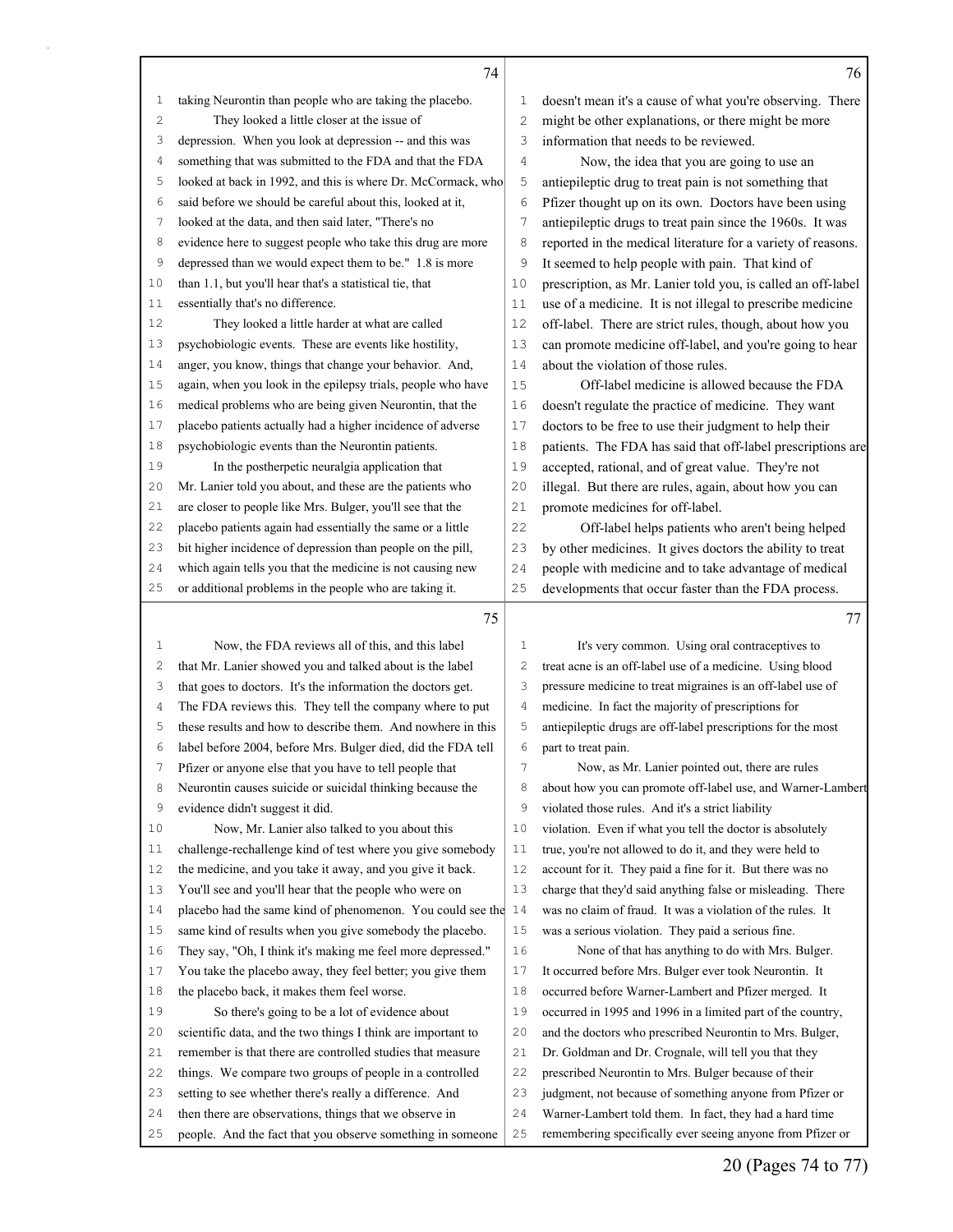|                | 78                                                           |                | 80                                                           |
|----------------|--------------------------------------------------------------|----------------|--------------------------------------------------------------|
| 1              | Warner-Lambert, and they specifically said they had no       | 1              | Topiramate, actually accounted for a large number of cases   |
| 2              | recollection of anyone trying to promote Neurontin to them   | $\mathbf{2}$   | of suicidal thinking. If you study the other drugs by        |
| 3              | for off-label uses.                                          | 3              | themselves, you don't see the same kinds of results. The     |
| 4              | Neurontin was tested in controlled studies in                | 4              | Neurontin data is different than the lamotrigine data. It's  |
| 5              | people who were part of a vulnerable population, people who  | 5              | different than the Topiramate today. The FDA, though,        |
| 6              | had medical problems that put them at risk for other         | 6              | says -- and this is what the FDA does, and you're going to   |
| 7              | problems. The fact that Mrs. Bulger took Neurontin while     | 7              | hear there's nothing wrong with this, but it's different     |
| 8              | she had other problems or at the time she committed suicide  | 8              | than the question we have to answer -- the FDA says, "We're  |
| 9              | doesn't prove it was a substantial factor in causing her     | 9              | going to treat all eleven drugs the same. In fact, we're     |
| 10             | disease. You have to look at controlled data. People who     | 10             | going to treat all antiepileptic drugs the same, whether     |
| 11             | studied this look at controlled data, and the data didn't    | 11             | they were in the study or not." So if you make an            |
| 12             | prove that Neurontin had anything to do with those problems. | 12             | antiepileptic drug, you have to put this label on it, and    |
| 13             | So without data, without results from these tests,           | 13             | the label is: It might cause someone to think about suicide  |
| 14             | you're going to hear testimony from some witnesses that      | 14             | who wouldn't otherwise have done it. In fact, the            |
| 15             | Mr. Lanier is going to call about a theory that somehow      | 15             | statistics are that one out of 530 people might have had a   |
| 16             | Neurontin might increase depression and therefore contribute | 16             | suicidal thought who wouldn't otherwise have had one if      |
| 17             | to suicide. You're going to hear that that's a theory, that  | 17             | they'd taken an antiepileptic drug. That means 99 percent    |
| 18             | it's contradicted by what scientists and other doctors have  | 18             | of the people won't, but it doesn't change the fact that the |
| 19             | read and written about and researched, but it really doesn't | 19             | Neurontin data is inconsistent with that.                    |
| 20             | answer the question that has to be answered here. And in     | 20             | If the question you have to answer is, from a                |
| 21             | fact you're going to see and you're going to hear testimony  | 21             | public policy or public health perspective, should           |
| 22             | that when you do a controlled study to see what happens when | 22             | antiepileptic drugs all have the same label and should they  |
| 23             | people take Neurontin, that it does not increase the         | 23             | say you might have an extra suicidal thought, it's a         |
| 24             | chemicals in the brain that those doctors will tell you      | 24             | different question than did Neurontin have anything to do    |
| 25             | contribute to depression and contribute to suicide.          | 25             | with Mrs. Bulger's suicide?                                  |
|                | 79                                                           |                | 81                                                           |
| $\mathbf 1$    | So the last thing we're left with are statistics,            | $\mathbf{1}$   | The evidence you're going to hear about Pfizer and           |
| 2              | and Mr. Lanier told you about the FDA's recent statistical   | $\mathbf{2}$   | the evidence you're going to hear about Neurontin is going   |
| 3              | analysis of antiepileptic drugs. And what the FDA did is,    | 3              | to prove at least this much, and you're going to hear more   |
| $\overline{4}$ | they asked the manufacturers of eleven different             | $\overline{4}$ | and it will prove more: Neurontin really helps people with   |
| 5              | antiepileptic drugs to "Send us your controlled data, send   | 5              | pain. It was studied for years in thousands of patients.     |
| 6              | us your clinical trials. We're going to analyze this         | 6              | There's no scientific evidence -- I shouldn't say            |
| 7              | because we're concerned that this medicine might have        | 7              | scientific. There's no controlled studies, there's no        |
| 8              | something to do with people thinking about suicide."         | 8              | reliable evidence that shows it causes suicide or makes      |
| 9              | Now, when they looked at that data, they saw some            | 9              | depression worse. I mean, the observations you're going to   |
| 10             | things that have to be considered if you're going to answer  | 10             | hear about and the challenge-rechallenge, that's scientific. |
| 11             | the question, what does this have to do with Mrs. Bulger?    | 11             | It's just not controlled, and there's a difference. That's   |
| 12             | The first thing that you have to understand is that          | 12             | an observation, not a measurement.                           |
| 13             | Neurontin, gabapentin, is a different chemical than the      | 13             | Neurontin has always had FDA-approved language on            |
| 14             | other ten drugs that were looked at. They're all different   | 14             | suicide and depression. The FDA has reviewed those labels.   |
| 15             | drugs. They're made differently. They do different things    | 15             | They've asked the company to make minor changes in them, and |

in the brain. They have different chemical structures.

 Well, why is that important? Because when you look at the data from each of those eleven drugs, they don't behave the same way. Remember I showed you earlier the controlled clinical trial data from Neurontin as it related to suicide and suicidal thinking, and there was really no difference between the Neurontin and the placebo when those tests were conducted. When you look at those other eleven

drugs, you'll see that two drugs, lamotrigine and

They're different chemical compounds.

 it wasn't until just recently that they said, "Make this change that we're making in all antiepileptic drugs." And even today after years of use with millions of patients and close scrutiny, even the FDA statistical analysis doesn't say antiepileptic drugs cause suicide. It says it may cause suicidal thinking in a small number of people, again, all based on data from two drugs, not eleven different drugs. So let me summarize and thank you for your time and attention. I know it's warm up here. This is going to be a difficult case, in that we're all going to learn more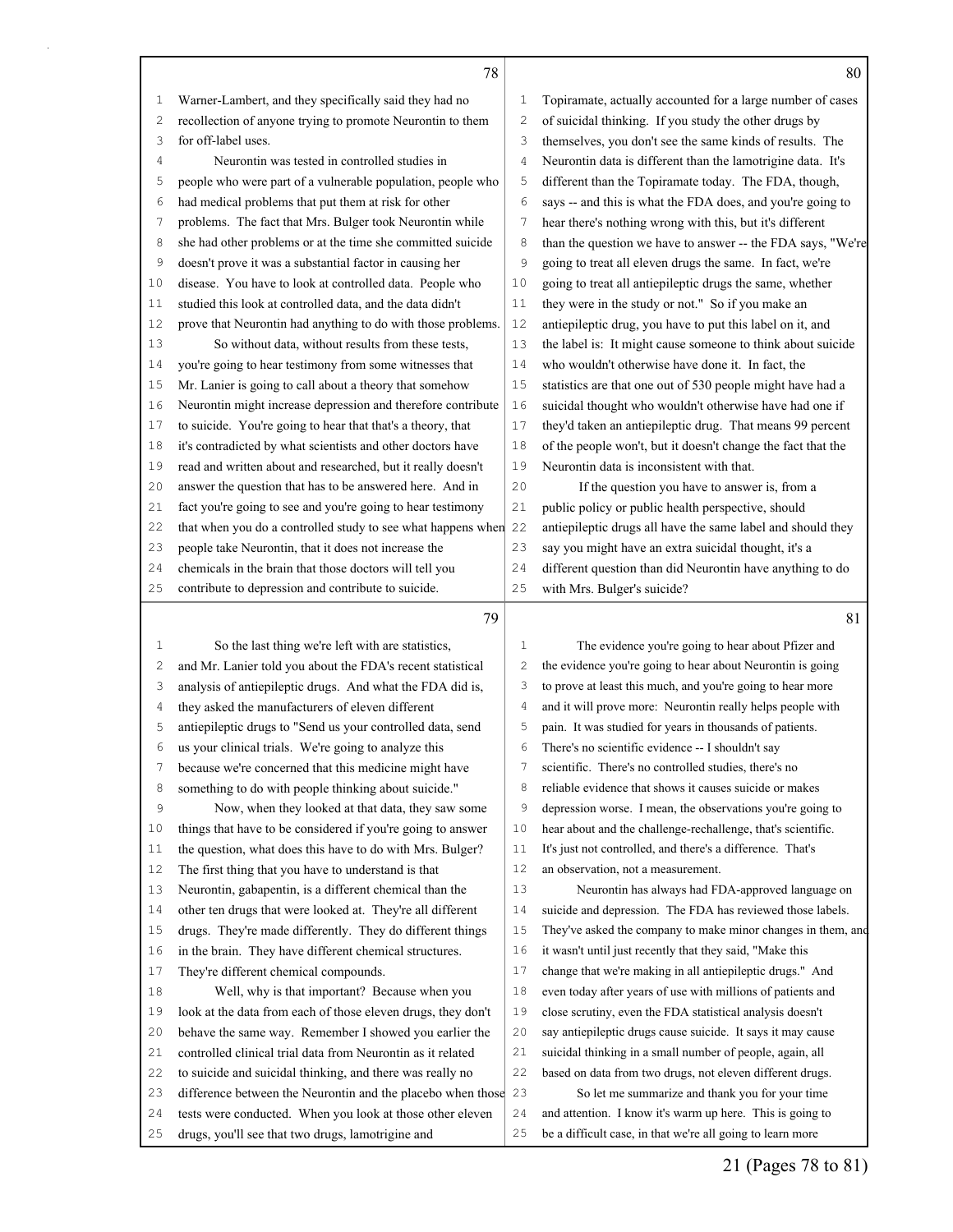| ĉ |  |
|---|--|

 $\Gamma$ 

|      | 82                                                                                                                |              | 84                                                                                                                        |
|------|-------------------------------------------------------------------------------------------------------------------|--------------|---------------------------------------------------------------------------------------------------------------------------|
| 1    | over the next three weeks about suicide, I think, than we                                                         | 1            | from you and the way you want your Court handled and what                                                                 |
| 2    | probably want to know. And the reason we're going to do it,                                                       | $\mathbf{2}$ | witnesses and exhibits are coming in, and you've made a lot                                                               |
| 3    | again, is because we're trying to answer the question of                                                          | 3            | of rulings that will assist us from here on out, for                                                                      |
| 4    | what caused Susan Bulger to make this decision, and the                                                           | 4            | instance, about the Shearer case. I will personally put                                                                   |
| 5    | evidence you're going to see and the evidence you're going                                                        | 5            | \$50,000 into a trust account. That is a thumbnail of what                                                                |
| 6    | to hear is that she had risk factors for suicide. We know                                                         | 6            | we're going to be spending on this trial.                                                                                 |
| 7    | that because she tried to commit suicide before she ever                                                          | 7            | JUDGE SARIS: Okay. If this is about settlement,                                                                           |
| 8    | took Neurontin.                                                                                                   | 8            | we should probably talk about it later. But I'm about to                                                                  |
| 9    | If she had never taken Neurontin but committed                                                                    | 9            | bring Dr. Franklin in, or you are.                                                                                        |
| 10   | suicide, doctors will tell you that they could explain this                                                       | 10           | MR. LANIER: Yes, your Honor.                                                                                              |
| 11   | to the best of their ability as doctors. And, of course,                                                          | 11           | JUDGE SARIS: Let's talk about settlement later.                                                                           |
| 12   | they will also tell you that you don't need Neurontin to                                                          | 12           | I do understand --                                                                                                        |
| 13   | make sense of what happened to Mrs. Bulger. Neurontin                                                             | 13           | MR. LANIER: It's not an offer of settlement. I'm                                                                          |
| 14   | actually might have been helping Mrs. Bulger, and it                                                              | 14           | just saying before I put Dr. Franklin on --                                                                               |
| 15   | probably was helping her because there was never a reference 15                                                   |              | JUDGE SARIS: No, we're not doing that. We're                                                                              |
| 16   | to suggest it wasn't.                                                                                             | 16           | putting Dr. Franklin on. This may be something to do this                                                                 |
| 17   | Mrs. Bulger had a short, difficult life, and it                                                                   | 17           | afternoon, appropriate.                                                                                                   |
| 18   | was full of a lot of difficult, challenging circumstances                                                         | 18           | MR. OHLEMEYER: Then I have a couple of matters or                                                                         |
| 19   | that alone or in combination you'll hear are explanations                                                         | 19           | the record.                                                                                                               |
| 20   | for what happened to her. There's going to be evidence to                                                         | 20           | JUDGE SARIS: What? Let's do it now, quick.                                                                                |
| 21   | answer the questions that are raised by this lawsuit, and                                                         | 21           | MR. OHLEMEYER: Two big ones. Number one, we're                                                                            |
| 22   | the answer to that question is going to be that Neurontin                                                         | 22           | very concerned that the ruling you made on the plea has been                                                              |
| 23   | was not a substantial factor in causing Mrs. Bulger's                                                             | 23           | expanded upon in terms of talking about the amount of money                                                               |
| 24   | suicide. Thank you.                                                                                               | 24           | in the plea. We don't think that should have been raised in                                                               |
| 25   | Thank you, your Honor.                                                                                            | 25           | the opening.                                                                                                              |
|      | 83                                                                                                                |              | 85                                                                                                                        |
| 1    | THE COURT: Thank you. We'll stand in recess.                                                                      | 1            | THE COURT: Overruled. I found the brief that was                                                                          |
| 2    | We'll be back in about a half an hour.                                                                            | $\mathbf{2}$ | given to me yesterday was a rehash, except it added the due                                                               |
|      |                                                                                                                   |              |                                                                                                                           |
| 3    |                                                                                                                   | 3            |                                                                                                                           |
| 4    | THE CLERK: All rise for the jury.                                                                                 | 4            | process argument over the others. I actually thought it was                                                               |
| 5    | (Jury excused.)                                                                                                   | 5            | a fully appropriate opening statement, I wasn't sure what to                                                              |
| 6    | (A recess was taken, 10:13 a.m.)<br>(After recess.)                                                               | 6            | expect after yesterday, but it was fully appropriate. It                                                                  |
| 7    | JUDGE SARIS: Before we call the first witness,                                                                    | 7            | wasn't overblown, it was only mentioned in a line or two. I                                                               |
| 8    |                                                                                                                   | 8            | have nothing wrong with it.                                                                                               |
| 9    | someone was puffing out of his seat.                                                                              | 9            | What's the next one?                                                                                                      |
| 10   | MR. LANIER: That would have been me, your Honor<br>JUDGE SARIS: What's the issue here?                            | 10           | MR. OHLEMEYER: In light of the opening                                                                                    |
| $11$ |                                                                                                                   | 11           | statements, I think you now know from what's been said that<br>Dr. Franklin's testimony is going to be about a time frame |
| 12   | MR. LANIER: Your Honor, I had a couple of matters<br>that need to be dealt with on the record, one off the record | 12           |                                                                                                                           |
| 13   |                                                                                                                   | 13           | in 1996 -- let me just make my point, your Honor, please --<br>that has no connection with the doctors in this case.      |
| 14   | that's very important to me.                                                                                      | 14           |                                                                                                                           |
| 15   | JUDGE SARIS: Let's go talk over here off the<br>record.                                                           | 15           | JUDGE SARIS: You have raised this point now three                                                                         |
| 16   | (Discussion off the record.)                                                                                      | 16           | times, and I've overruled it three times. It goes to the<br>corporate intent. Besides, a plea can be used to impeach      |
| 17   | MR. LANIER: Your Honor, this is Mark Lanier.                                                                      | 17           | someone testifying, and that the corporation's agents are                                                                 |
| 18   | We're going to ask this jury for something in the range of                                                        | 18           | testifying. I am not going to preclude Dr. Franklin from                                                                  |
| 19   | \$100,000 for this young lady. That's what this case is                                                           | 19           | testifying. It goes to corporate intent, corporate motive,                                                                |
| 20   | about, because I'd like money to be on the side for the                                                           | 20           | the scope of the understanding of where it was being sold,                                                                |
| 21   | Court to give her a shot at life. Please, your Honor, all                                                         | 21           | so the scope of the duty. I am not excluding the testimony.                                                               |
| 22   | I'm saying to you, Judge, is if you look at how much both                                                         | 22           | I understand you've now ramped it up by claiming                                                                          |
| 23   | sides are spending, I understand we need to try the first                                                         | 23           | it's a due process violation. It's not a due process                                                                      |
| 24   | case in here, and we need to try the first case in front of                                                       | 24           | violation. This isn't even 404(b). This is about this drug                                                                |

22 (Pages 82 to 85)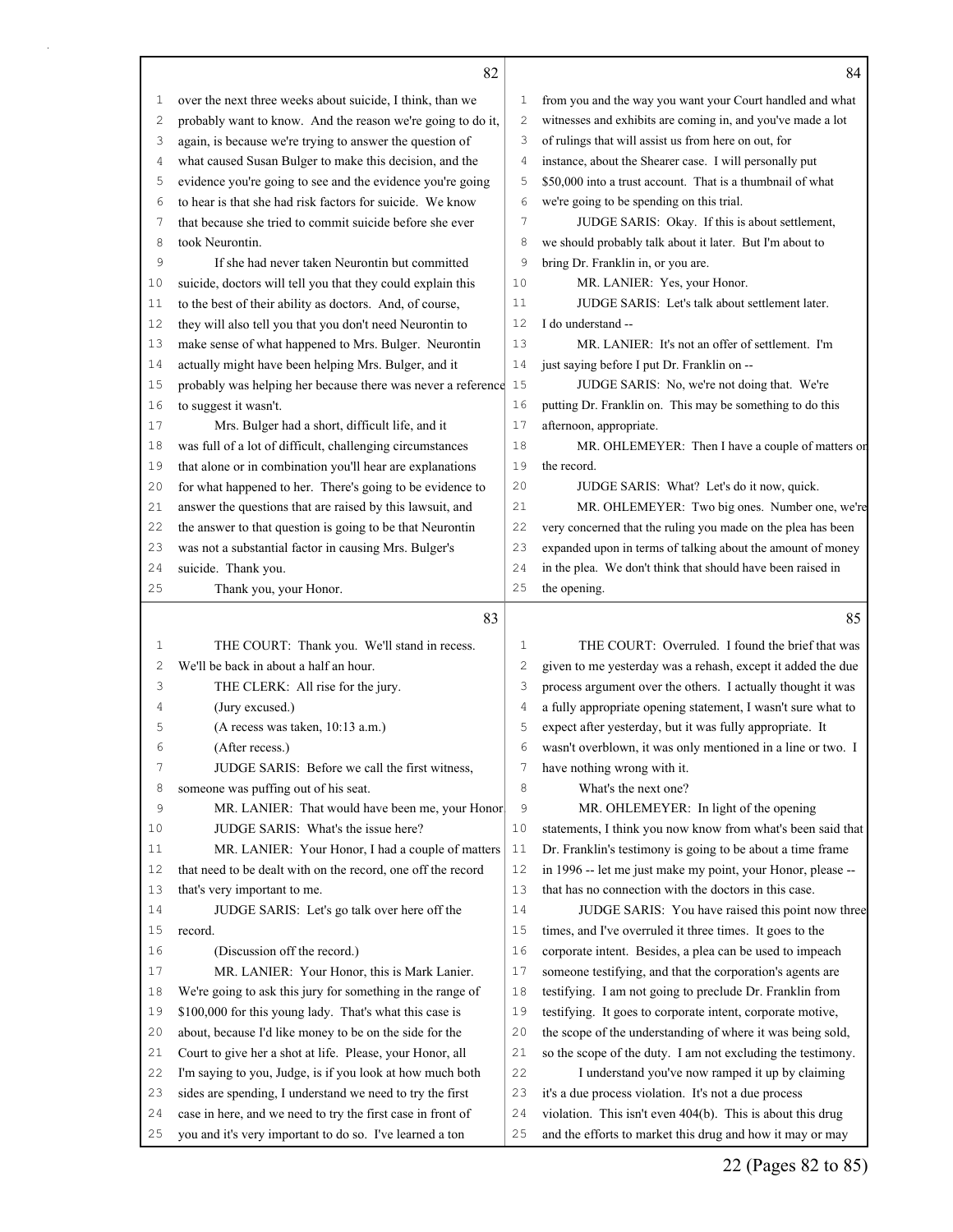|    | 86                                                         |                | 88                                                           |
|----|------------------------------------------------------------|----------------|--------------------------------------------------------------|
| 1  | not relate to corporate intent.                            | 1              | A. I'm not a medical doctor at all. I have a PhD in          |
| 2  | You both did -- I'm telling my law clerks -- two           | 2              | microbiology from the University of Rhode Island.            |
| 3  | of the best opening arguments I have heard in a very long  | 3              | Q. And a PhD, a doctor of philosophy?                        |
| 4  | time. The interns were here, honored to hear it. Let's     | 4              | A. That's what it means, but it means essentially that I     |
| 5  | just hear the evidence. Let's go.                          | 5              | studied the sciences. In my particular case microbiology,    |
| 6  | MR. LANIER: Judge, one last point that I do need           | 6              | which is the biology of microorganisms.                      |
| 7  | to put on the record.                                      | $\overline{7}$ | (Discussion off the record.)                                 |
| 8  | JUDGE SARIS: What?                                         | 8              | Q. Are you a little nervous about being here today?          |
| 9  | MR. LANIER: David Franklin is going to testify             | 9              | A. Little puts it mildly, yes.                               |
| 10 | about yesterday a private investigator calling himself a   | 10             | Q. You had an interesting afternoon yesterday, didn't you?   |
| 11 | detective sent by Pfizer to his house would not leave his  | 11             | A. Yes.                                                      |
| 12 | house until the police were called with 911 because of his | 12             | Q. Was yesterday the first time you and I ever had a         |
| 13 | persistence in trying to get Franklin to visit with the    | 13             | chance to visit?                                             |
| 14 | Pfizer people before he testified today, specifically      | 14             | A. Yes. Yeah, I met you yesterday.                           |
| 15 | blocking the driveway saying he would not leave, would not | 15             | Q. You met us after court yesterday and we had a chance to   |
| 16 | let anybody --                                             | 16             | visit?                                                       |
| 17 | JUDGE SARIS: All right.                                    | 17             | A. Yes.                                                      |
| 18 | MR. LANIER: I just want to on the record.                  | 18             | Q. Did you deal with this case a little bit yesterday        |
| 19 | JUDGE SARIS: Was it Pfizer's person?                       | 19             | before you and I met?                                        |
| 20 | MR. LANIER: His name was James Danforth.                   | 20             | A. Yes.                                                      |
|    |                                                            |                |                                                              |
| 21 | MR. GOODELL: James Danforth was asked to find --           | 21             | Q. Would you please tell us what you personally              |
| 22 | JUDGE SARIS: Who's Danforth?                               | 22             | experienced yesterday morning as you got ready to deal with  |
| 23 | MR. GOODELL: He's an investigator. He was never            | 23             | this case?                                                   |
| 24 | instructed to do that.                                     | 24             | A. My wife and my daughter Sophie were home, relaxing.       |
| 25 | JUDGE SARIS: Well, then you're going to have to            | 25             | was anxious about this experience.                           |
|    | 87                                                         |                | 89                                                           |
| 1  | put him on the stand.                                      | 1              | Q. How old is Sophie?                                        |
| 2  | (End of discussion at sidebar.)                            | 2              | A. Eight. She's eight years old.                             |
| 3  | (Jury entered the courtroom.)                              | 3              | Q. Okay.                                                     |
| 4  | MR. LANIER: Your Honor, the plaintiffs at this             | 4              | A. So horsing around with Sophie, playing with Sophie when   |
| 5  | time would call Dr. Dave Franklin to the stand.            | 5              | my wife noticed she had a voicemail. It was from someone     |
| 6  | DAVID FRANKLIN, having been duly sworn by the              | 6              |                                                              |
| 7  | Clerk, was examined and testified as follows:              |                | who said he was a detective working on a federal case, and   |
| 8  |                                                            | 7              | he was searching for someone who lived in Massachusetts that |
|    | THE CLERK: And would you please state your name            | 8              | he believed she knew, and that he needed to contact this     |
| 9  | and spell it for the record.                               | 9              | person immediately and needed to hear back from her          |
| 10 | THE WITNESS: David Franklin, D-a-v-i-d,                    | 10             | immediately. This came --                                    |
| 11 | F-r-a-n-k-l-i-n.                                           | 11             | Q. Did you have a chance to hear the message yourself?       |
| 12 | MR. LANIER: May it please the Court? Your Honor,           | 12             | A. Yes, I did.                                               |
| 13 | may I be free to write a few things on the tablet?         | 13             | Q. What did you observe next in regards to this message?     |
| 14 | JUDGE SARIS: Of course.                                    | 14             | What happened next?                                          |
| 15 | Can you all see it?                                        | 15             | A. She called back. We -- the only federal case that         |
| 16 | Good.                                                      | 16             | investigators have ever contacted me about was involved with |
| 17 | DIRECT EXAMINATION                                         | 17             | my experience working at Warner-Lambert, so we assumed it    |
| 18 | BY MR. LANIER:                                             | 18             | had something to do with that. The fact that the call came   |
| 19 | Q. Mr. Franklin, would you please tell the jury -- you     | 19             | in on my wife's cell phone was unusual in that everybody     |
| 20 | just did it. Would you tell them your name, please,        | 20             | else, when they try could contact me, contacts my attorney.  |
| 21 | introduce yourself to the jury.                            | 21             | Q. Your wife -- did she used to work for Pfizer?             |
| 22 | A. David Franklin, my name is David Franklin.              | 22             | A. She did.                                                  |
| 23 | Q. Do you go by Dave or David?                             | 23             | Q. What -- did you ever find out who this fellow was?        |
| 24 | A. David is fine.                                          | 24             | A. Yes, he called back again, called back, I was standing    |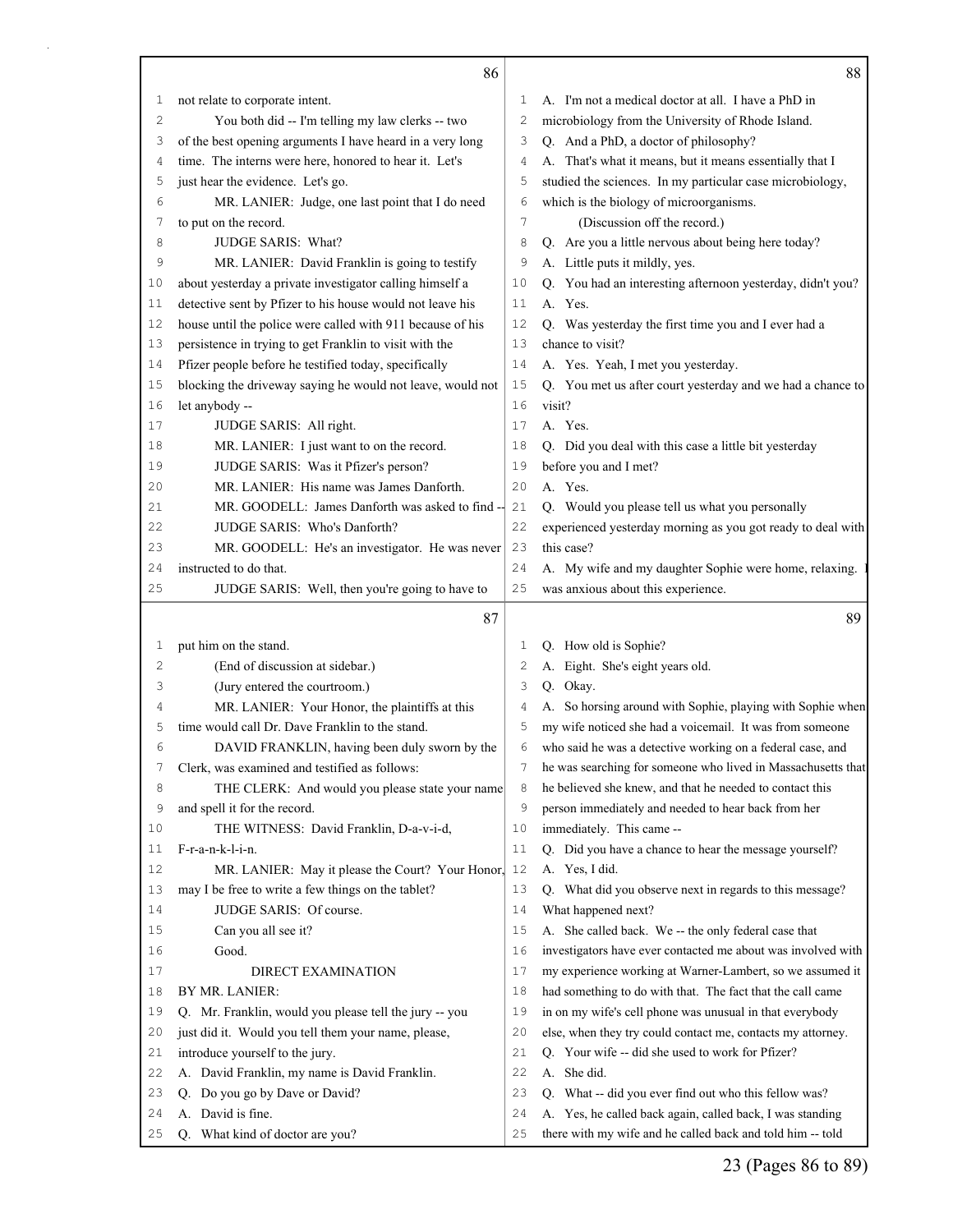|              | 90                                                           |    | 92                                                           |
|--------------|--------------------------------------------------------------|----|--------------------------------------------------------------|
| $\mathbf{1}$ | my wife -- this time -- well, actually, let me correct that. | 1  | that it was happening after 13 years.                        |
| 2            | My wife called him and -- returning the call, and he         | 2  | Q. So what did you do? By the way, you said you left         |
| 3            | reiterated that he was a detective working on a federal      | 3  | Pfizer 13 years ago --                                       |
| 4            | case, the federal case was Bulger v. Pfizer, and my wife is  | 4  | A. I'm sorry, I left Warner-Lambert. I left                  |
| 5            | an attorney, she doesn't practice any longer, but she did go | 5  | Warner-Lambert, yes.                                         |
| 6            | to law school, and recognized that wasn't the way a federal  | 6  | Well, while we were trying to figure out what to             |
| 7            | agent would identify themselves. So she asked the person,    | 7  | do, I took Sophie upstairs immediately, we didn't want her   |
| 8            | Well, who -- you know, what agency do you work for? He said  | 8  | exposed to any of this at all, and he disappeared. What he   |
| 9            | he didn't work for an agency. She said, Well, who do you     | 9  | had actually done was came down our driveway so he was so    |
| 10           | work for? He said, A large group of law firms. And she       | 10 | close to the house we couldn't see him anymore, and so       |
| 11           | goes, Who ultimately do you work for? He said, I work for    | 11 | I from the second floor yelled down to my wife that the car  |
| 12           | Pfizer.                                                      | 12 | is still there, he must be coming to the house, and my wife  |
| 13           | Q. Did this gentleman at any point in time come out to       | 13 | went to the front door and found him -- we have -- I'm       |
| 14           | your house yesterday?                                        | 14 | sorry -- our front door and on either side of our front door |
| 15           | A. Yes. At that point my wife said I'm sorry, I don't        | 15 | we have a stack of windows on either side, and he was        |
| 16           | have anything to say to you, and hung up on him. He called   | 16 | looking into the windows, saw my wife and was waving his     |
| 17           | back about 30 minutes later and insisted that he speak to    | 17 | business card at her, smiling that -- he didn't say this,    |
| 18           | her and that he had an urgent message to deliver to me and   | 18 | but he was clearly signalling that he was indeed following   |
| 19           | needed to see me face to face, and that he wasn't going to   | 19 | through with the threat that he would show up at the house   |
| 20           | accept no from her if she didn't put us in contact, he       | 20 | earlier.                                                     |
| 21           | would -- he would not let it go, he would come to what he    | 21 | We called 911 at that point, called the police,              |
| 22           | believed to be her home. He would -- this was -- the quote   | 22 | said that there was this person doing this. My wife          |
| 23           | was, you will see me, this isn't going to end.               | 23 | explained to them that I was -- in 24 hours I was scheduled  |
| 24           | So at that point my wife is now a combination of             | 24 | to testify here and we were scared. The police showed up.    |
| 25           | agitated and terrified, and hangs up on him again.           | 25 | So my wife had 911 on the phone and actually pressed the     |
|              | 91                                                           |    | 93                                                           |
| 1            | Getting to your question, later on in the                    | 1  | phone -- because he was barking things at her, she held the  |
| 2            | afternoon, my daughter was getting ready for karate, she has | 2  | phone up to the pane of glass that he was looking through to |
| 3            | karate on Mondays and Fridays in the afternoon, it was time  | 3  | demonstrate to the dispatcher on the other side that this    |
| 4            | to leave. I was changing to meet you for the first time and  | 4  | was real, you know what I mean, this guy was angry.          |
| 5            | noticed that there was an individual with his truck parked   | 5  | So she yelled at the guy -- the dispatcher --                |
| 6            | at the top of our driveway, and he was standing at the top   | 6  | yelled at the guy that she had called the police, this was   |
| 7            | of the driveway pacing back and forth, speaking on the       | 7  | the police, the police were on their way and he needed to    |
| 8            | telephone. Now, in the context of the two earlier            | 8  | leave. And he walked up the driveway, got in his car, drove  |
| 9            | conversations, we were alarmed that it was him.              | 9  | away, and the police stopped him -- I didn't see this, but   |
| 10           | Q. What did he look like?                                    | 10 | the police came to our house --                              |
| 11           | A. Big guy. Granted, I'm a short guy, so everybody seemed    | 11 | Q. We're not allowed to get into hearsay of what the         |
| 12           | big to me, but he was a large individual. He had said to my  | 12 | police told you, so I'm going to set that aside.             |
| 13           | wife in that second conversation that he was a police --     | 13 | A. Okay.                                                     |
| 14           | that he had been -- he was a retired police detective, but   | 14 | Q. Did you have anymore intrusions into your life from       |
| 15           | he was a big strapping guy. He wore black -- those black     | 15 | this gentleman or is that the end of your direct involvement |
| 16           | kind of aviator sunglasses that obscured much of his face.   | 16 | with him?                                                    |
| 17           | So he was at the top of the driveway, apparently             | 17 | A. That was the end of -- he did not come back.              |
| 18           | it looked like he was waiting for us, pacing back and forth. | 18 | Q. And this is right before you and I met for the first      |
| 19           | Q. What did you do next?                                     | 19 | time yesterday afternoon to discuss what you had to say to   |
| 20           | A. Well, at that point my wife was -- we were all, quite     | 20 | the jury today?                                              |
| 21           | frankly, terrified. I left Pfizer 13 years ago tomorrow,     | 21 | A. Yeah, literally -- I noticed that he was there was I      |
| 22           | and when I was leaving, I -- we received threats that there  | 22 | was pulling my pants up in my bedroom. So, yeah -- we would  |
| 23           | was no way the company was going to just let this go, so     | 23 | have --                                                      |
| 24           | after 13 years, having a Pfizer representative standing at   | 24 | Q. You weren't doing that in front of that window pane,      |
| 25           | our driveway scared the hell out of us. Couldn't believe     | 25 | were you?                                                    |

24 (Pages 90 to 93)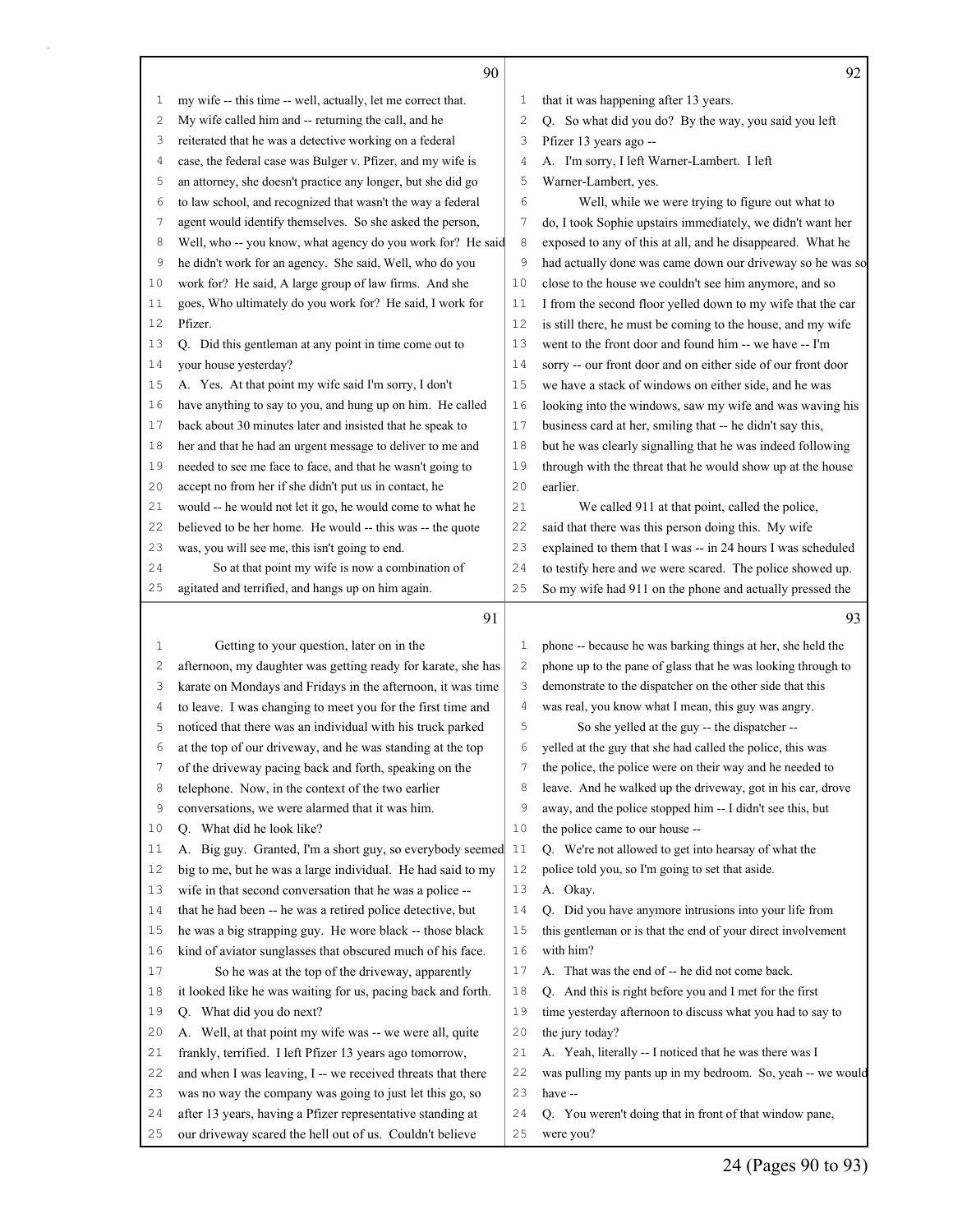|                | 94                                                                        |                | 96                                                                                   |
|----------------|---------------------------------------------------------------------------|----------------|--------------------------------------------------------------------------------------|
| 1              | A. No, but he -- he was blocking the driveway, so in just                 | 1              | A. No, no, again, I have a PhD. So I was trained as a                                |
| 2              | a matter of moments my daughter going to karate -- my                     | $\mathbf{2}$   | scientist, not at all as a clinician, I am trained as a                              |
| 3              | daughter would have encountered first, she was on her way to              | 3              | scientist. So what I -- my job there was to help -- was to                           |
| 4              | karate, they would have encountered first.                                |                | do the research, do my little bit of this larger scale of                            |
| 5              | Q. At some point in time did you hear your wife say to him                |                | research that eventually could develop new treatments for                            |
| 6              | something to the effect of how do you even know who I am of               | 6              | kids with cancer.                                                                    |
| 7              | something like that?                                                      | 7              | Q. What kind of hours were you working? What kind of                                 |
| 8              | A. He was saying that he -- he described to her when he --                | 8              | money were you making? Tell us a little more about the job.                          |
| 9              | when he called the second time, that there was -- that he                 | 9              | A. Dana-Farber is a fantastic research institution, but it                           |
| 10             | knew everything there was to know about her, but seemed to                | 10             | does require a lot of hours. On a typical day I would work                           |
| 11             | be confused about whether or not we were actually married.                | 11             | 12 hours, start at 9:00 and end at 9:00 is a typical                                 |
| 12             | And so he was asking questions about whether or not she was               | 12             | workday. And I made -- my income was based on what grants                            |
| 13             | married to me. But he then rattled off my wife's -- lots of               | 13             | was able to -- grants or awards, academic scholarships or                            |
| 14             | details about my wife, about her business, that she was --                | 14             | post-doctoral scholarships and grants from the National                              |
| 15             | had gone to law school, that -- so he -- he demonstrated                  | 15             | Institutes of Health, organizations like that dictated my                            |
| 16             | that he did know a great deal about my wife, but he was                   | 16             | salary. But the salary for the most part was around                                  |
| 17             | confused about whether or not we were married.                            | 17             | \$18,000.                                                                            |
| 18             | Q. In light of all of this, as I asked you yesterday                      | 18             | Q. \$18,000. Did you have -- you had a child at this point                           |
| 19             | afternoon, I'll ask you today in front of the jury in court,              | 19             | in time?                                                                             |
| 20             | are you still willing to testify and tell the jury what                   | 20             | A. Yes, Hillary, my oldest.                                                          |
| 21             | happened about your time at Warner-Lambert?                               | 21             | Q. She's the girl at Hofstra?                                                        |
| 22             | A. Yes -- I've been subpoenaed, but, yes, I am. My                        | 22             | A. That's right.                                                                     |
| 23             | daughter's afraid of the guy at the door, so we didn't get                | 23             | Q. And \$18,000, a PhD, I'm assuming you had some student                            |
| 24             | much sleep last night, but absolutely, no, I need to do                   | 24             | loans?                                                                               |
| 25             | this, yes.                                                                | 25             | A. Yeah, yeah -- well, I worked through school, I                                    |
|                |                                                                           |                |                                                                                      |
|                | 95                                                                        |                | 97                                                                                   |
| $\mathbf 1$    | Q. Very good. Then, sir, with that I want to ask you some                 | 1              | bull-raked quahogs.                                                                  |
| $\overline{c}$ | questions. Let's start with your background.                              | $\overline{c}$ | Q. You did what?                                                                     |
| 3              | Why don't you tell the jury a little bit about you                        | 3              | A. I bull-raked quahogs. You guys are from New England.                              |
| 4              | and who you are.                                                          | $\overline{4}$ | They're hard shelled clams. When I was in high school, I                             |
| 5              | A. I'm 47 years old, I've got a 19-year-old daughter that                 | 5              | actually bought an 18-foot skiff. So I would go out on                               |
| 6              | attends Hofstra University, she starts her junior year, and               | 6              | Narragansett Bay, when I grew up in Warren, and you                                  |
| 7              | an eight-year-old that starts third grade in September. I                 | 7              | essentially drop this rake into the mud in deep water and                            |
| 8              | grew up in Rhode Island, in Warren, Rhode Island. Went to                 | 8              | rake up quahogs.                                                                     |
| 9              | the University of Rhode Island both for my undergraduate                  | 9              | Q. Rake up what?                                                                     |
| 10             | degree and for my graduate degree. I worked throughout                    | 10             | A. Hard shell clams.                                                                 |
| 11             | undergraduate and undergraduate degree, so by staying at the              | 11             | Q. Okay. That's okay, I'm just --                                                    |
| 12             | same school for undergraduate and graduate it allowed me to               | 12             | A. It's not your fault.                                                              |
| 13             | keep working throughout school.                                           | 13             | Q. Okay. So I think we got off into this because I was                               |
| 14             | From there I went to the Dana-Farber Cancer                               | 14             | asking you about --                                                                  |
| 15             | Institute, which is right here in Boston. I spent three                   | 15             | A. I'm sorry.                                                                        |
| 16             | years there working on single transduction host disease in                | 16             | Q. -- student loans. Where were you economically at this                             |
| 17             | children.                                                                 | 17             | time?                                                                                |
| 18             | Q. Time-out. For those of us who don't use those words                    | 18             | A. So when I went to graduate school and the latter years                            |
| 19             | every day, what kind of work were you doing at Dana-Farber?               | 19             | when I was moving towards getting my bachelor's degree, the                          |
| 20             | A. Dana-Farber, I worked in the unit at Dana-Farber called                | 20             | amount of money I made doing that didn't pay for all of                              |
| 21             | pediatric oncology. Dana-Farber treats people with both --                | 21             | graduate school, so I had to take student loans, both as an                          |
| 22             | both adults and children but has a unit focused specifically              | 22             | undergraduate and as a graduate student, and so, yes -- I'm                          |
| 23             | on children with cancer. So I was in the department of                    | 23             | sorry for the long answer, but the short answer is yes, I                            |
| 24<br>25       | pediatric oncology.<br>Q. Were you treating children as a medical doctor? | 24<br>25       | had lots of student loans.<br>Q. I think what's useful for us all is did you reach a |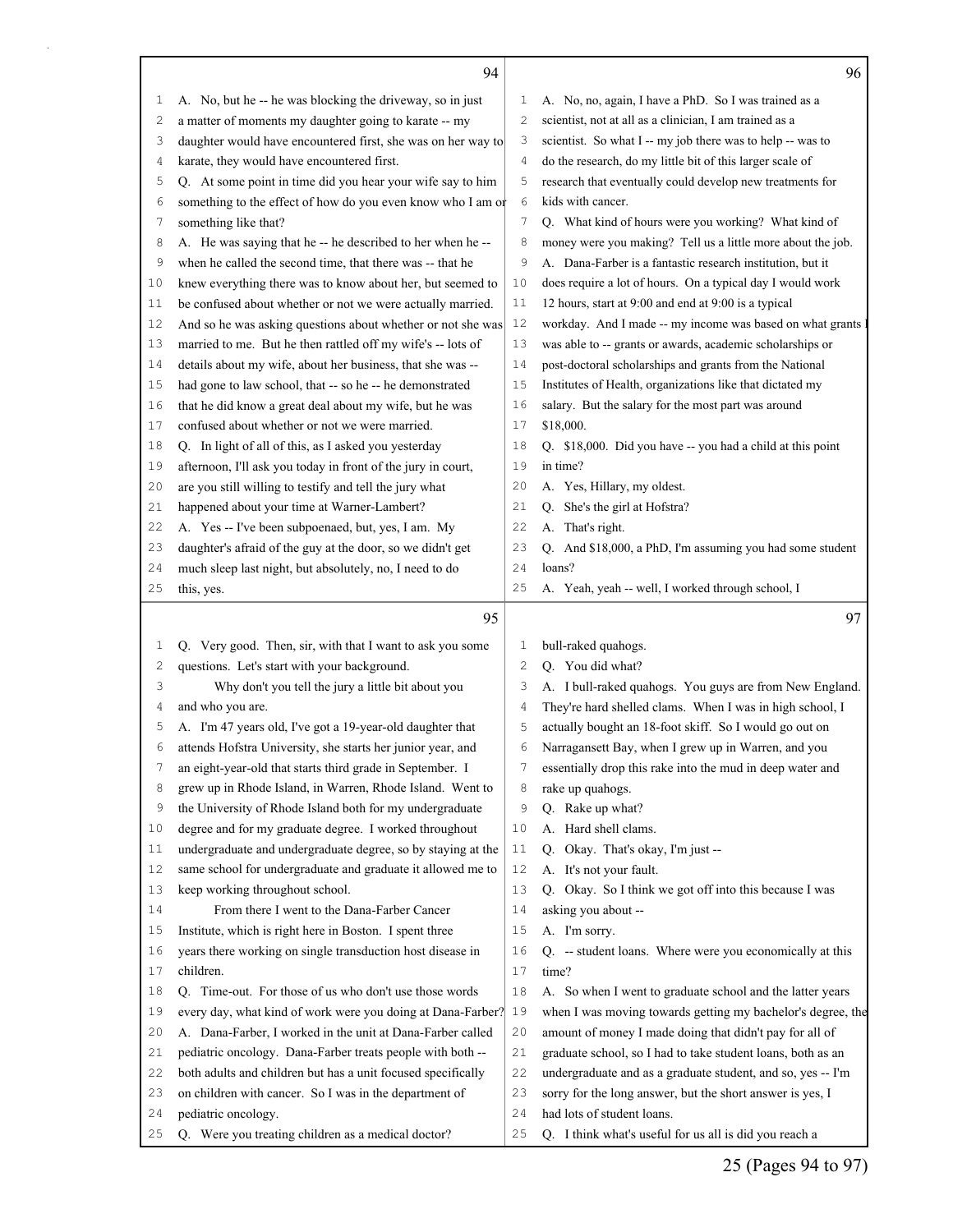|              | 98                                                                                                                   |          | 100                                                                                                                       |
|--------------|----------------------------------------------------------------------------------------------------------------------|----------|---------------------------------------------------------------------------------------------------------------------------|
| 1            | point in time where you decided it would be helpful to make                                                          | 1        | move from a sales position into some other clinical or                                                                    |
| $\mathbf{2}$ | more than the \$18,000 a year you were making?                                                                       | 2        | scientific position.                                                                                                      |
| 3            | A. Yeah, useful, it was necessary. So \$18,000 a year                                                                | 3        | Q. So was your goal when you went to work for                                                                             |
| 4            | wasn't -- was barely enough just to cover -- if my only                                                              | 4        | Warner-Lambert to be a sales rep or was your goal to get                                                                  |
| 5            | expense were the student loans, the \$18,000 would just                                                              | 5        | into your field somehow more directly inside that drug                                                                    |
| 6            | about -- after taxes and all of that would just about cover                                                          | 6        | company?                                                                                                                  |
| 7            | the student loans. So it had become actually necessary for                                                           | 7        | A. Yeah, ultimately it was to get back to my field, but I                                                                 |
| 8            | me to earn more -- have more stable income.                                                                          | 8        | recognized that the initial job that I was applying for was                                                               |
| 9            | Q. So what did you do? How did you find another job?                                                                 | 9        | a sales job, and it was quite a leap to go from a sales job                                                               |
| 10           | A. For scientists, somebody with a PhD, either -- there                                                              | 10       | to that. It was admittedly an unconventional approach.                                                                    |
| 11           | are scientific journals, Science is probably the most                                                                | 11       | Q. Did -- when you applied for the job, how did you go                                                                    |
| 12           | prominent one, in the back of Science -- it's a magazine --                                                          | 12       | about applying for it? Is this just send in a resume'? Is                                                                 |
| 13           | they'll have lots of scientific articles in there, it's                                                              | 13       | it make a phone call? What do you do?                                                                                     |
| 14           | actually a very prestigious magazine, but in the back of it                                                          | 14       | A. It was send in a resume'. It was literally how                                                                         |
| 15           | they'll have job classifieds, just like every other industry                                                         | 15       | everybody else applies for a job that they see in the Globe.                                                              |
| 16           | has. So there would be job classifieds there, and I would                                                            | 16       | Q. What happened after you sent in your resume'?                                                                          |
| 17           | apply for those jobs.                                                                                                | 17       | A. I got a phone call from Parke-Davis.                                                                                   |
| 18           | To be straight with you, though, that's a                                                                            | 18       | Q. Parke-Davis is a part of Warner-Lambert?                                                                               |
| 19           | prestigious magazine, they're pretty hard -- the jobs --                                                             | 19       | A. Yes, yes, right.                                                                                                       |
| 20           | there are two different types of jobs there, they're                                                                 | 20       | Q. Okay.                                                                                                                  |
| 21           | good-paying jobs, but are very hard to get. They're kind of                                                          | 21       | A. So I got a phone call from Parke-Davis saying that they                                                                |
| 22           | very prestigious jobs, or they're good jobs that still pay                                                           | 22       | were interested in me, not only from a sales point of view,                                                               |
| 23           | about 18 to 20 thousand dollars a year. So I needed to be                                                            | 23       | but they had another position called a medical liaison, that                                                              |
| 24           | creative about what job I took because of -- I did need more                                                         | 24       | they had a group of medical liaisons that were going to meet                                                              |
| 25           | than the 18 or even 25 thousand dollars a year.                                                                      | 25       | here in Boston, that the medical liaisons that were actually                                                              |
|              | 99                                                                                                                   |          | 101                                                                                                                       |
|              |                                                                                                                      | 1        |                                                                                                                           |
| 1<br>2       | Q. Did you have any luck at getting one of the good,<br>high-paying, quality jobs out of the back of the magazine?   | 2        | dedicated to Boston were going to meet and that they wanted                                                               |
| 3            | A. Straight scientific job, no, I did not.                                                                           | 3        | to -- and very quickly set up an impromptu meeting where I<br>could actually get to meet these people on the spot. It was |
| 4            | So what did you do instead?<br>O.                                                                                    | 4        | essentially a casual meet and greet sort of interview. It                                                                 |
| 5            | A. I applied for a job at Warner-Lambert as a sales                                                                  | 5        | wasn't really the true job interview.                                                                                     |
| 6            | representative.                                                                                                      | 6        | Q. I want to digress just for a moment and make sure that                                                                 |
| 7            | Where did you come across information Warner-Lambert<br>Q.                                                           | 7        | I understand you clearly.                                                                                                 |
| 8            | was looking to hire someone?                                                                                         | 8        | You were talking to people at a company that was                                                                          |
| 9            | A. I had -- every Sunday I would go through Science, and                                                             | 9        | Parke-Davis?                                                                                                              |
| 10           | then I would move on to the Boston Globe, and I was                                                                  | 10       | A. Right.                                                                                                                 |
| 11           | literally flipping through the Boston Globe looking for                                                              | 11       | Q. But you've always used the name Warner-Lambert?                                                                        |
| 12           | jobs. We have a pretty good biotech industry here in                                                                 | 12       | A. Right, I'm sorry --                                                                                                    |
| 13           | Massachusetts, so those biotech companies would hire for                                                             | 13       | Q. Are those one and the same, in essence?                                                                                |
| 14           | jobs. And I would look through those and eventually found                                                            | 14       | A. Right. Parke-Davis was the pharmaceutical division of                                                                  |
| 15           | this position.                                                                                                       | 15       | Warner-Lambert. So at the time Warner-Lambert made things                                                                 |
| 16           | Q. But how does a -- or why does a PhD microbiologist,                                                               | 16       | like Listerine, but it also owned this company -- a division                                                              |
| 17           | cancer researcher at Dana-Farber apply for a job as a sales                                                          | 17       | of the company was called Parke-Davis that had a whole                                                                    |
| 18           | rep at Warner-Lambert?                                                                                               | 18       | portfolio of drugs.                                                                                                       |
| 19           | A. It was a foot in the door. It was -- I never -- I                                                                 | 19       | Q. So you understood Parke-Davis to be the drug part of                                                                   |
| 20           | didn't think -- I didn't see my career being permanently a                                                           | 20       | Warner-Lambert?                                                                                                           |
| 21           | sales position, but I did see it -- this is an opportunity                                                           | 21       | A. Right.                                                                                                                 |
| 22           | to land a position with a pharmaceutical company that I                                                              | 22       | Q. Okay. The second thing you said that I want to make                                                                    |
| 23           |                                                                                                                      |          |                                                                                                                           |
|              |                                                                                                                      |          |                                                                                                                           |
| 24           | could prove myself through my own skills and experience, and                                                         | 23<br>24 | sure I'm clear on is that you applied for a job as -- in<br>sales?                                                        |
| 25           | then once inside the company I'd have access to other<br>opportunities within the company, and therefore, be able to | 25       | A. Right.                                                                                                                 |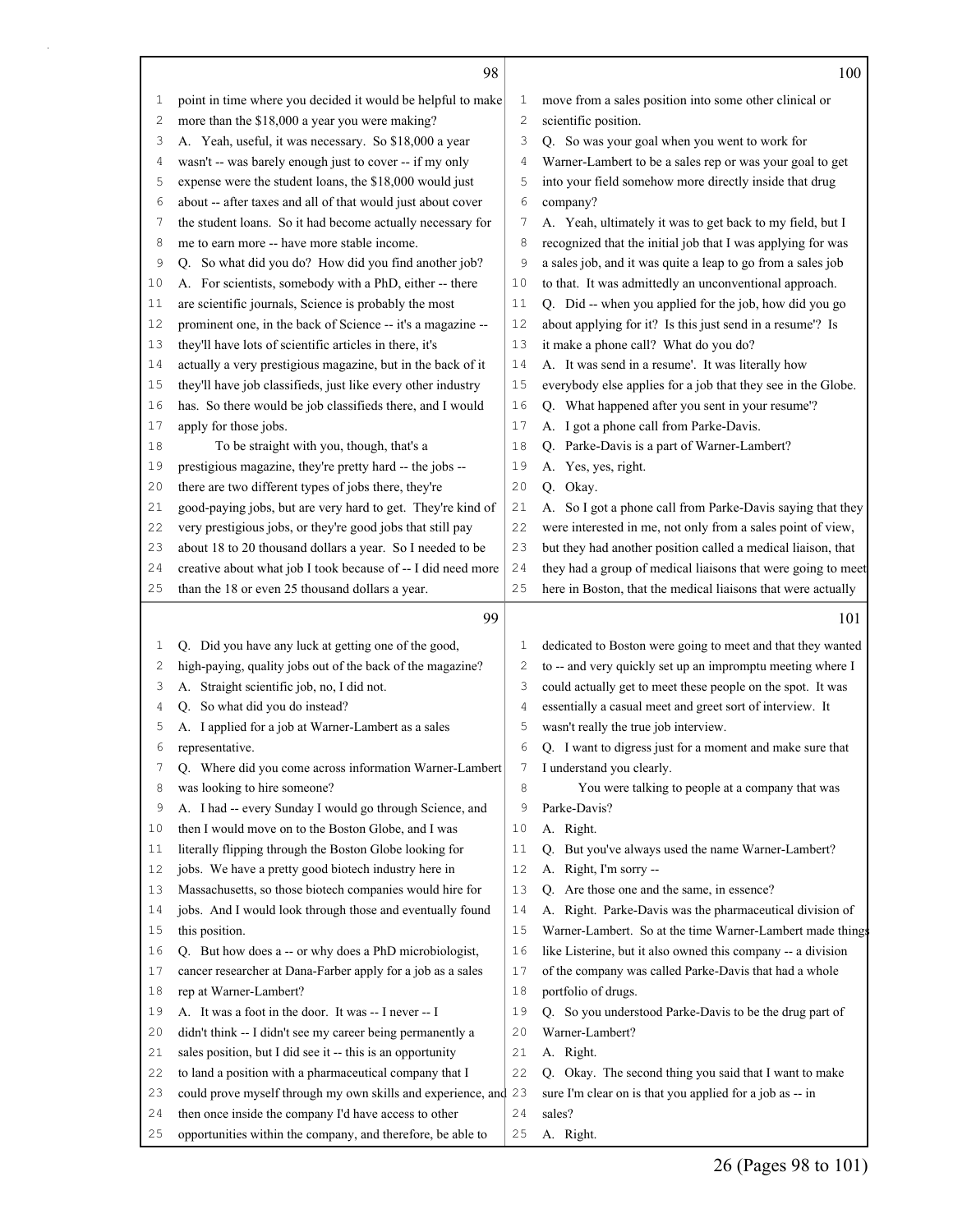|          | 102                                                                                                             |                | 104                                                                                                                                                                                     |
|----------|-----------------------------------------------------------------------------------------------------------------|----------------|-----------------------------------------------------------------------------------------------------------------------------------------------------------------------------------------|
| 1        | But you wound up taking a job as a medical liaison?<br>Q.                                                       | 1              | reference to, act as a conduit between the physician and the                                                                                                                            |
| 2        | A. Right.                                                                                                       | $\overline{c}$ | clinical development department at the company that could                                                                                                                               |
| 3        | Did I get those words right?<br>Q.                                                                              | 3              | help facilitate that clinician actually running a medical                                                                                                                               |
| 4        | That's right. I think technically my business card<br>А.                                                        | 4              | trial. The purpose of a clinical trial would be, again, to                                                                                                                              |
| 5        | said medical and scientific liaison?                                                                            | 5              | benefit patients ultimately.                                                                                                                                                            |
| 6        | Q. Medical and scientific. There.                                                                               | 6              | Q. Mr. Franklin, when you first took the job, did you                                                                                                                                   |
| 7        | I want you to explain the difference --                                                                         | 7              | think you were applying for a job as a salesperson?                                                                                                                                     |
| 8        | JUDGE SARIS: So what year was this?                                                                             | 8              | A. Yes, yes, I -- yes.                                                                                                                                                                  |
| 9        | THE WITNESS: 1996.                                                                                              | 9              | Q. As you were moving -- hoping to move into a scientific                                                                                                                               |
| 10       | MR. LANIER: Thank you, Judge.                                                                                   | 10             | role, what was the effect when you found out they were                                                                                                                                  |
| 11       | BY MR. LANIER:                                                                                                  | 11             | interested in you instead as a medical and scientific                                                                                                                                   |
| 12       | O. 1996.                                                                                                        | 12             | liaison?                                                                                                                                                                                |
| 13       | Would you please explain the difference between                                                                 | 13             | A. I was thrilled about it. So as I had mentioned                                                                                                                                       |
| 14       | what it meant to be a salesperson and what it meant to be a                                                     | 14             | earlier, I was applying for a sales job, ultimately wanted                                                                                                                              |
| 15       | medical and scientific liaison?                                                                                 | 15             | to move into a clinical -- or scientific position. As naive                                                                                                                             |
| 16       | A. It's more -- if you could have some patience with me,                                                        | 16             | as I was at that point, I knew that was going to be a very                                                                                                                              |
| 17       | it's more complicated than it may seem because there were                                                       | 17             | difficult leap. However, the medical and scientific liaison                                                                                                                             |
| 18       | two different descriptions. The sales job --                                                                    | 18             | position seemed to solve that problem, or I believed at                                                                                                                                 |
| 19       | Q. Keep talking loud, please.                                                                                   | 19             | least during those interviews that I would be working                                                                                                                                   |
| 20       | A. The sales job is what everybody thinks of as a sales                                                         | 20             | closely with the medical -- the clinical development                                                                                                                                    |
| 21       | job, is you go out there, a sales representative selling any                                                    | 21             | department and directly with physicians. It was actually                                                                                                                                |
| 22       | other product, representing the company's product, telling                                                      | 22             | quite thrilling, because I -- at Dana-Farber I worked side                                                                                                                              |
| 23       | the customers about the features and benefits of the product                                                    | 23             | by side with physicians every day, so it seemed like a very                                                                                                                             |
| 24       | and selling it. The medical liaison position, there were                                                        | 24             | nice transition, actually.                                                                                                                                                              |
| 25       | really two different descriptions of it. The one -- the                                                         | 25             | Q. All right. Once you got the call back asking about an                                                                                                                                |
|          |                                                                                                                 |                |                                                                                                                                                                                         |
|          |                                                                                                                 |                |                                                                                                                                                                                         |
|          | 103                                                                                                             |                | 105                                                                                                                                                                                     |
| 1        | official description, if you would, was that I was there to                                                     | $\mathbf 1$    | interest in scientific medical liaison, how did the ball                                                                                                                                |
| 2        | answer the physician's questions about Parke-Davis drugs and                                                    | 2              | move forward in getting that going?                                                                                                                                                     |
| 3        | help them to offer the best possible clinical practice to                                                       | 3              | A. So I had the casual meet and greet at Parke-Davis                                                                                                                                    |
| 4        | their patients.                                                                                                 | 4              | asking me to attend, it was held right here in Boston at the                                                                                                                            |
| 5        | So, for example, if a new drug is launched, the                                                                 | 5              | Ritz Carlton Hotel. The medic liaisons in the area, as well                                                                                                                             |
| 6        | FDA approves a drug, launches it, how does a physician learn                                                    | 6              | as the person that I would ultimately be working for, were                                                                                                                              |
| 7        | about that drug? Typically they -- when it's an approved                                                        | 7              |                                                                                                                                                                                         |
| 8        | drug, they learn it through the sales force. So the sales                                                       | 8              |                                                                                                                                                                                         |
| 9        | force will detail, actually meet with physicians and explain                                                    | 9              | be able to meet with me. And so I showed up, they were                                                                                                                                  |
| 10       | the features and benefits of the new drug. But there are                                                        | 10             | already -- when I got there, they were already sitting in                                                                                                                               |
| 11       | times when a physician will need to use the drug in a way                                                       | 11             | the lounge, the break had taken place, and we sat in the                                                                                                                                |
| 12       | that the directions that come with it -- sometimes you've                                                       | 12             | lounge at the Ritz Carlton Hotel, and we literally discussed                                                                                                                            |
| 13       | seen these directions when you get something from the                                                           | 13             | life. It was clearly just do you like me, do I like you                                                                                                                                 |
| 14       | pharmacy, they used to be this long, thin sheets with lots                                                      | 14             | sort of session.                                                                                                                                                                        |
| 15       | of chemical formulas on it. Sometimes physicians will have                                                      | 15             | here running what they called a consulting meeting. During<br>one of the breaks during the consulting meeting, they would<br>Q. After that session, did you actually get called back or |
| 16       | questions about those approved uses, everything from                                                            | 16             | something for interviews within the company itself?                                                                                                                                     |
| 17       | potential side effects to other ways of using the drug, and                                                     | 17             | A. Yes, yes.                                                                                                                                                                            |
| 18       | they'll have those questions. That exceeds what a sales rep                                                     | 18             | Q. Would you tell the jury briefly about those -- what                                                                                                                                  |
| 19       | typically is trained to do, so that's where a medical                                                           | 19             | happened when you got called back for interviews?                                                                                                                                       |
| 20       | liaison can get involved.                                                                                       | 20             | A. So I got called back --                                                                                                                                                              |
| 21       | The other element of a medical liaison -- or the                                                                | 21             | Q. You had to buy a suit, didn't you?                                                                                                                                                   |
| 22       | official description is sometimes physicians are interested                                                     | 22             | A. Yeah, I did have to buy a suit. So I got called                                                                                                                                      |
| 23       | in running clinical trials, particularly here in the                                                            | 23             | back -- I wasn't quite sure how that meet and greet had                                                                                                                                 |
| 24<br>25 | Massachusetts area, and the medical liaison was somebody<br>that could act -- that's what the liaison was, gave | 24<br>25       | gone, but I did get a call back a few days later from<br>Parke-Davis saying that they wanted me to spend a full day                                                                     |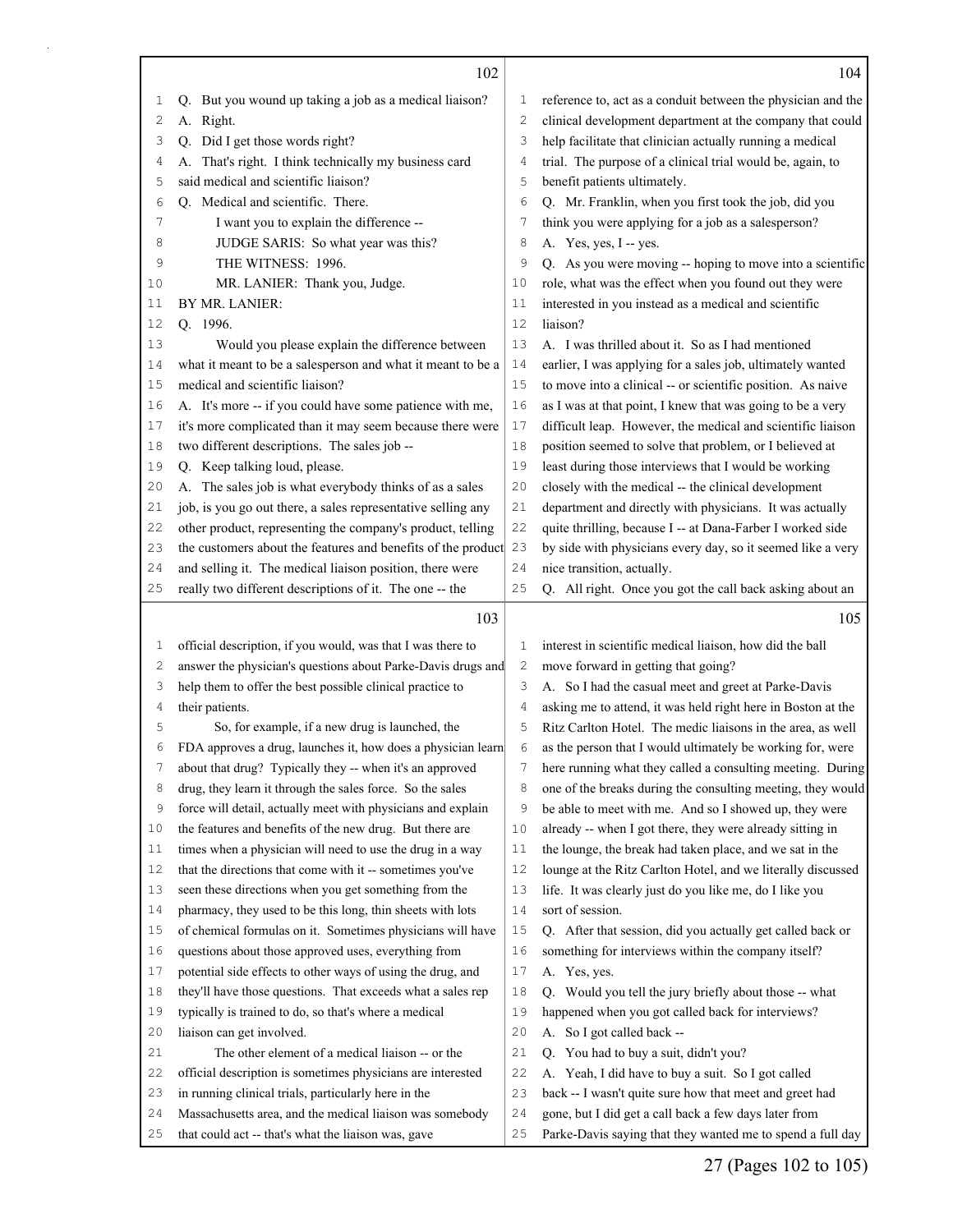|    | 106                                                             |    | 108                                                         |
|----|-----------------------------------------------------------------|----|-------------------------------------------------------------|
| 1  | in the Northeast CBU headquarters in New York -- Parsippany,    | 1  | But they -- I got there and it was not -- there was no      |
| 2  | I'm sorry, and to fly down there and interview all day long.    | 2  | discussion of my science, the science that I had worked at  |
| 3  | As he just pointed out, I wasn't actually prepared for that.    | 3  | Dana-Farber at all.                                         |
| 4  | At Dana-Farber it was a hyper casual sort of environment.       | 4  | Q. What did they discuss with you?                          |
| 5  | So I did need to scramble and go out and buy a suit and that    | 5  | A. You know, the -- more of that meet and greet, feeling    |
| 6  | sort of thing. But did fly down there and was picked up by      | 6  | out my personality. Before I had gone down, the person      |
| 7  | a limousine and driven to the headquarters in Parsippany.       | 7  | from -- her name was Zona Hodge from HR.                    |
| 8  | Q. One of the reasons I asked about a suit, I want to           | 8  | Q. HR being human resources?                                |
| 9  | know, did you get exposed to a different culture and a          | 9  | A. I'm sorry, human resources. Her advice to me was that    |
| 10 | different approach to things as you were going to               | 10 | in this meet and greet at the Ritz Carlton I wasn't         |
| 11 | Warner-Lambert versus what you were exposed to when you were 11 |    | aggressive enough, I wasn't selling myself. She was         |
| 12 | working at Dana-Farber?                                         | 12 | coaching me I had to sell myself on this. I needed to be    |
| 13 | A. Yeah. Yeah, so -- so I was sitting on the plane              | 13 | much more out -- not outgoing, but I needed to demonstrate  |
| 14 | preparing -- typically how a scientist interviews for a job     | 14 | why they needed to give me the job. And so when I had       |
| 15 | is they talk about their scientific credentials. They           | 15 | gotten that input, I recognized that I needed to figure out |
| 16 | actually present prior work. So it's a series of                | 16 | how to actually do that. I had never applied for a job that |
| 17 | PowerPoints and publications, very complicated scientific       | 17 | wasn't based on your credentials, the other scientific jobs |
| 18 | discussion. Typically you're talking to somebody's that's       | 18 | that I had applied for but I had been turned down were      |
| 19 | outside of your field, so it can be a challenging               | 19 | really based -- they were scientific interviews.            |
| 20 | conversation, but you essentially try to prove yourself by      | 20 | So when I got down there, the conversations were            |
| 21 | the innovative ideas behind your science.                       | 21 | much more, in retrospect, sales oriented. The primary theme |
| 22 | And so I was prepared for that type of very                     | 22 | of the -- the theme that stood out was -- everybody that I  |
| 23 | technical scientific conversation, even though I knew that I    | 23 | interviewed with was -- either asked me or prepared me to   |
| 24 | was applying for -- I had initially applied for a -- excuse     | 24 | answer questions about times when I've had to bend the      |
| 25 | me, a sales job. At this point I knew that I was actually       | 25 | rules. Give me examples of when you found yourself in       |
|    |                                                                 |    |                                                             |
|    |                                                                 |    |                                                             |
|    | 107                                                             |    | 109                                                         |
| 1  | applying for the medical and scientific liaison position.       | 1  | conflict or you found yourself in a place where you were    |
| 2  | So I expected a science sort of discussion.                     | 2  | working in a gray area, how did you handle that? And boy,   |
| 3  | The problem -- I bought the suit too late and that              | 3  | that wasn't in the how to interview book, and I really -- I |
| 4  | sort of thing, so I had to tailor it myself with that tape      | 4  | had a difficult time. I struggled with coming up with an    |
| 5  | which everybody seems to get a charge out of, but I             | 5  | example of a case of where I had been in a gray area or I   |
| 6  | recognized when I was sitting in -- I got there and there       | 6  | had to bend the rules.                                      |
| 7  | was a guy standing at the gate -- back then you could still     | 7  | Q. And did this come up once? You called it a theme. How    |
| 8  | stand at the gate and pick up people, there was a guy there     | 8  | often were you talking -- asked about or discussed with in  |
| 9  | with Dr. Franklin on his tag and I got in the limousine.        | 9  | this interview process bending rules or gray areas?         |
| 10 | The difference in terms of the culture in the pharmaceutical    | 10 | A. Three separate times.                                    |
| 11 | industry and the culture in at Dana-Farber are -- could not     | 11 | Q. What did you tell them?                                  |
| 12 | be any more different. They are -- they're dramatically         | 12 | A. I -- the most difficult conversation was with Mike       |
| 13 | different.                                                      | 13 | Valentino is the person who actually I had been told was -- |
| 14 | Q. When you got off -- out of the limo they sent and you        | 14 | he was the vice president -- he was responsible for the     |
| 15 | got there, how did the interviews go? Was it the scientific     | 15 | Northeast CBU.                                              |
| 16 | interview you expected?                                         | 16 | Q. Time-out, one second. Mike Valentino, e-n or i-n?        |
| 17 | A. No, not at all. No, no, there was no -- so I had my          | 17 | A. e.                                                       |
| 18 | briefcase and all that sort of stuff. I was prepared -- I       | 18 | Q. You said he was in charge of what?                       |
| 19 | sweated bullets on that plane going down there, because I       | 19 | A. The Northeast CBU. So that's the Northeast customer      |
| 20 | was really prepared for a scientific discussion, and I had      | 20 | business unit.                                              |
| 21 | even bought one of those how to interview books and so I was    | 21 | Q. C is customer?                                           |
| 22 | studying up on that sort of. I was so self-conscious at         | 22 | A. Yeah.                                                    |
| 23 | this point I actually left the how to interview book on the     | 23 | Q. Business unit?                                           |
| 24 | airplane because I was afraid somebody would see it on the      | 24 | A. Yes.                                                     |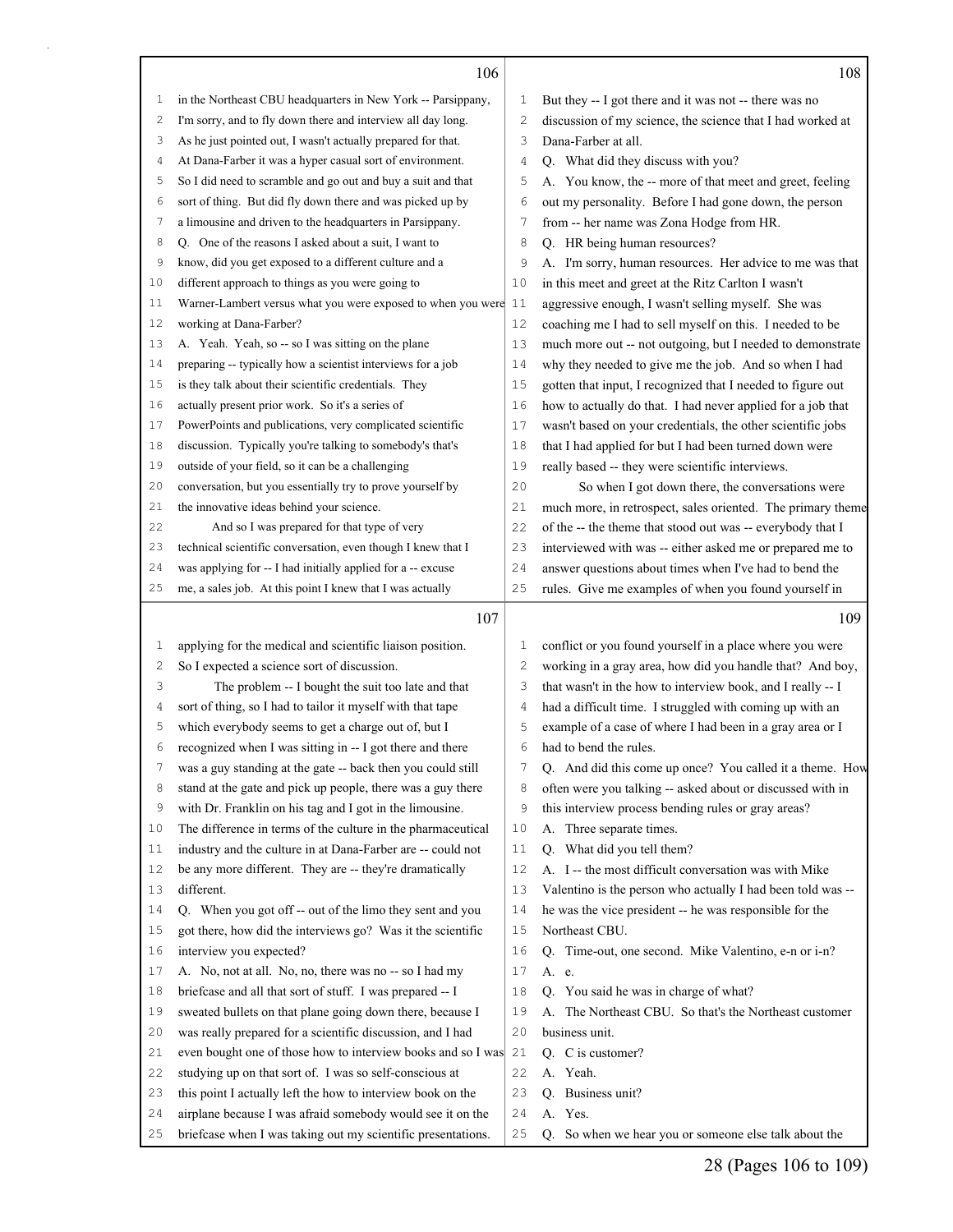|    | 110                                                             |    | 112                                                          |
|----|-----------------------------------------------------------------|----|--------------------------------------------------------------|
| 1  | Northeast CBU, talking about the customer business unit.        | 1  | A. It seems to bother you.                                   |
| 2  | And Mike Valentino headed that up?                              | 2  | Q. Occupational hazard to me.                                |
| 3  | A. That's right.                                                | 3  | A. Just so you understand at Dana-Farber.                    |
| 4  | Q. Okay. Would you please continue now the conversation         | 4  | JUDGE SARIS: No, I don't think we need to --                 |
| 5  | you were having with Mike Valentino that you thought was the    | 5  | THE WITNESS: Okay.                                           |
| 6  | most unusual, or difficult?                                     | 6  | BY MR. LANIER:                                               |
| 7  | A. So what Mike was -- he asked me directly to give him an      | 7  | Q. But that was rigorous scientific environment for you,     |
| 8  | example of where I needed to bend the rules or work in the      | 8  | wasn't it?                                                   |
| 9  | gray area, and I struggled with it. I did one of those          | 9  | A. Arguably one of the most scientific environments in the   |
| 10 | awkward sort of sweating trying to come up with the -- an       | 10 | country.                                                     |
| 11 | example. And the example I had come up with, I had as a         | 11 | Q. You went to work at Warner-Lambert Parke-Davis. What      |
| 12 | graduate student I had designed an exam and made the            | 12 | did your hours wind up being?                                |
| 13 | rules -- I structured the question and instructed the           | 13 | A. They were short. I believe that technically it was an     |
| 14 | grading of the exam so that the student -- one of the           | 14 | eight-hour day, but Lisa Kellet, the person I worked with    |
| 15 | students -- this was a microbiology class, actually figured     | 15 | most of the time pointed out to me that it was rare you had  |
| 16 | out -- found a loophole in the way I had structured the exam    | 16 | to work past 2:00, if you planned your day correctly.        |
| 17 | so that if you didn't answer any questions, he actually         | 17 | Q. Okay. So somewhere less than eight hours in general?      |
| 18 | got -- he would get an A. And so he handed in a blank exam      | 18 | A. Significantly less than eight hours in general.           |
| 19 | and then pointed out to me that the way I had structured the    | 19 | Q. Did you work six days a week?                             |
| 20 | exam there was no way I could fail him, and he was correct.     | 20 | A. No.                                                       |
| 21 | He was right on that.                                           | 21 | Q. How many?                                                 |
| 22 | Q. Did you become most popular professor on campus at that      | 22 | A. Five.                                                     |
| 23 | point?                                                          | 23 | Q. And how much were they willing to pay you?                |
| 24 | A. I corrected that error quickly, and he was the only one      | 24 | A. \$55,000.                                                 |
| 25 | who figured it out. So I attempted -- I explained that,         | 25 | Q. Did you get any perks you didn't have at Dana-Farber?     |
|    |                                                                 |    |                                                              |
|    |                                                                 |    |                                                              |
|    | 111                                                             |    | 113                                                          |
| 1  | where I had created the problem and had somebody that was       | 1  | A. I got a car. I got a car, gas, that sort of thing.        |
| 2  | taking advantage of a mistake that I had made that was          | 2  | Q. Did you take the job?                                     |
| 3  | clearly not within the spirit of exam taking, but it clearly    | 3  | A. Yes. Yes, I did.                                          |
| 4  | did not -- that kind -- that conversation of how I dealt        | 4  | Q. How long did you think about it?                          |
| 5  | with the student, talked to the student about him not           | 5  | A. I accepted it right away.                                 |
| 6  | appreciating the point of taking an exam, he might              | 6  | Q. Did you find the same type of scientific invigorating     |
| 7  | clearly -- that was not my -- what my response did not          | 7  | environment in your job as the medical liaison at            |
| 8  | answer his question.                                            | 8  | Warner-Lambert Parke-Davis as you had at Dana-Farber?        |
| 9  | Q. Ultimately did you get the job?                              | 9  | A. No, not at all. I did recognize that my job at            |
| 10 | A. Yes, Mike gave me the job offer in the same                  | 10 | Warner-Lambert was different, it was clearly different, I    |
| 11 | conversation.                                                   | 11 | knew I was applying for a job that was different than it was |
| 12 | Q. In that conversation?                                        | 12 | at Dana-Farber. So, no, they weren't remotely comparable.    |
| 13 | A. Yes.                                                         | 13 | Again, at Dana-Farber I was doing bench top science, at      |
| 14 | Q. How -- what did he offer you?                                | 14 | Warner-Lambert I was not.                                    |
| 15 | A. \$55,000 a year and the job as medical liaison in the        | 15 | Q. By the way, you told me yesterday afternoon when I was    |
| 16 | Northeast CBU, and I would start at \$55,000 a year.            | 16 | visiting with you about this, you got another perk that you  |
| 17 | Q. Okay. This is 1996, right?                                   | 17 | didn't know you were going to get. You got a subscription    |
| 18 | A. Mm-hmm.                                                      | 18 | to a magazine, what was that?                                |
| 19 | Q. And in 1996 -- I'm abbreviating your last name -- in         | 19 | A. Yeah, it was -- I got a subscription to Selling Power     |
| 20 | 1996 you had been working at Dana-Farber doing work 12 hours 20 |    | magazine.                                                    |
| 21 | a day, you said, how many days a week?                          | 21 | Q. Was that a surprise to you?                               |
| 22 | A. Six.                                                         | 22 | A. Yeah -- it was. I had earlier given you the               |
| 23 | Q. And you were making how much?                                | 23 | description of -- there was an official job description that |
| 24 | A. About 18 -- it varied, but about \$18,000 a year.            | 24 | I was not a sales representative, that I was there really to |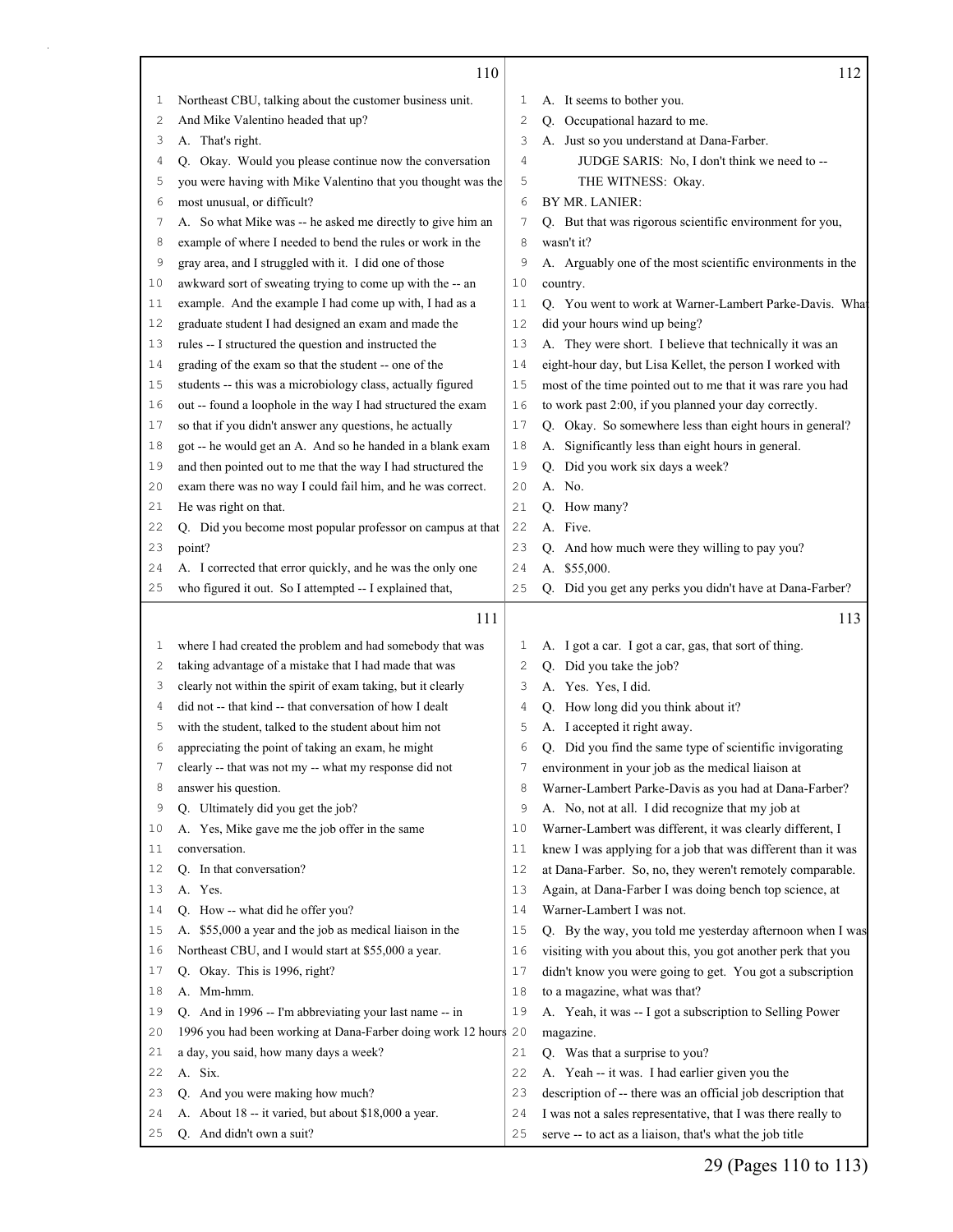|    | 114                                                                                                     |              | 116                                                          |
|----|---------------------------------------------------------------------------------------------------------|--------------|--------------------------------------------------------------|
| 1  | said. A connection between Warner-Lambert Parke-Davis and                                               | $\mathbf{1}$ | Q. All right. You've used some names. I would like you       |
| 2  | its scientists, its clinical development, its R&D, it's a                                               | $\mathbf{2}$ | to help us, please, put those names into a context so that   |
| 3  | management team and physicians who actually practice                                                    | 3            | we can remember them as they recur during the trial and we   |
| 4  | medicine on a day-to-day basis, that was my official job                                                | 4            | have something we can go back to.                            |
| 5  | description. But in actual practice I was a sales rep                                                   | 5            | You are a medical liaison. Was Lisa also a                   |
| 6  | through and through. So Selling Power -- in the context of                                              | 6            | liaison?                                                     |
| 7  | in the day-to-day practice of my job, Selling Power made                                                | 7            | A. Yes.                                                      |
| 8  | perfect sense, but --                                                                                   | 8            | Q. All right. So the liaisons would have been Lisa --        |
| 9  | Q. In the context of your thinking process when you had                                                 | 9            | what was her last name?                                      |
| 10 | thought that you'd already in a sense bumped past sales and                                             | 10           | A. Kellet.                                                   |
| 11 | were moving into the scientific area, was it kind of a bit                                              | 11           | Q. K-e-                                                      |
| 12 | of a letdown when you realized that maybe you had a                                                     | 12           | A. -- l-l-e-t.                                               |
| 13 | different title but you were still expected to do sales?                                                | 13           | Q. And you, Dave Franklin.                                   |
| 14 | You got the selling magazine?                                                                           | 14           | A. And another, Mike Davies.                                 |
| 15 | A. No -- I think the question -- that doesn't capture --                                                | 15           | Q. And a third, Mike Davies?                                 |
| 16 | how do I put it? It wasn't a letdown. I knew I was                                                      | 16           | A. Yes.                                                      |
| 17 | applying -- I had applied for a sales job. Eventually I                                                 | 17           | Q. And who did you three report --                           |
| 18 | realized that I was in a sales position. If I had taken the                                             | 18           | A. These were just the three that were located here in the   |
| 19 | sales job and found myself, you know, four months later in a                                            | 19           | Massachusetts area.                                          |
| 20 | sales position, I would have gotten what I expected, where                                              | 20           | Q. All right. So this was the Massachusetts area             |
| 21 | the disappointment or the letdown was that the sales                                                    | 21           | liaisons?                                                    |
| 22 | position -- the sales that I was responsible for were sales                                             | 22           | A. Right, yes.                                               |
| 23 | that were prohibited by the -- by law. And so my letdown,                                               | 23           | Q. And who did you three report to?                          |
| 24 | if you will, was that I was selling products illegally. So                                              | 24           | A. Phil Magistro.                                            |
| 25 | it -- how do I put it -- that -- I guess I've answered it                                               | 25           | Q. Phil, can you spell his last name, please?                |
|    |                                                                                                         |              |                                                              |
|    | 115                                                                                                     |              | 117                                                          |
| 1  | with a long answer, is the letdown, because I applied for a                                             | 1            | A. M-a-g-i-s-t-r-o.                                          |
| 2  | sales job, I found myself in a sales job would be -- letdown                                            | 2            | Q. What was his job title?                                   |
| 3  | wouldn't actually capture that. That would be what I                                                    | 3            | A. He was director of medical affairs, I believe.            |
| 4  | actually expected. What the letdown actually was, was that                                              | 4            | Did you have regular interaction with anyone else?<br>Q.     |
| 5  | I was in a sales job where my responsibility was to sell                                                | 5            | A. Many other people.                                        |
| 6  | products illegally.                                                                                     | 6            | Q. Where would they fit on this parameter, or on this        |
|    | Q. How did you find out that you were expected to sale                                                  | 7            | diagram, paradigm?                                           |
| 8  | products illegally?                                                                                     | 8            | A. Again, just as I had an official and unofficial job       |
| 9  | A. I was trained on it from day one I was trained on it.                                                | 9            | description, there were two different org charts, also. So   |
| 10 | Q. Let's start out with day one then. Tell us a little                                                  | 10           | I technically -- Phil Magistro -- so the medical liaisons    |
| 11 | bit of how you were trained when you got this amazing paid                                              | 11           | were part of an organization called medical affairs. Phil    |
| 12 | new job?                                                                                                | 12           | Magistro reported into someone named Bill Sigmund, who was a |
| 13 |                                                                                                         | 13           |                                                              |
| 14 | A. I followed -- I worked directly with the individual --                                               |              | physician and who I believe was vice president of medical    |
| 15 | the other medical liaisons in the Northeast CBU, so I                                                   | 14           | affairs.                                                     |
|    | followed around primarily an individual named Lisa Kellet,                                              | 15           | Q. Bill Sigmund?                                             |
| 16 | whose job responsibility was for me to go side by side with                                             | 16           | A. Right, MD.                                                |
| 17 | her to visit doctors and see how -- and she showed me how                                               | 17           | Q. And he's an MD?                                           |
| 18 | she would sell doctors on the off-label use of drugs,                                                   | 18           | A. Yes.                                                      |
| 19 | particularly Neurontin, and then I was -- we had official                                               | 19           | Q. And he's a vice president of medical affairs?             |
| 20 | training sessions where Phil Magistro, the person that Lisa                                             | 20           | A. I believe -- I believe that was his title, yes.           |
| 21 | Kellet and I reported to, he would train us, he would give                                              | 21           | Q. Okay. So you said there were two organization charts,     |
| 22 | us new information and show us how to use the slides that he                                            | 22           | org charts?                                                  |
| 23 | would give us. And then we actually had official -- all the                                             | 23           | A. Right.                                                    |
| 24 |                                                                                                         | 24           | Q. This one -- explain how there are two.                    |
| 25 | medical liaisons in the entire country got together in Ann<br>Arbor at one point for national training. | 25           | A. So on a day-to-day practice point of view, and what I     |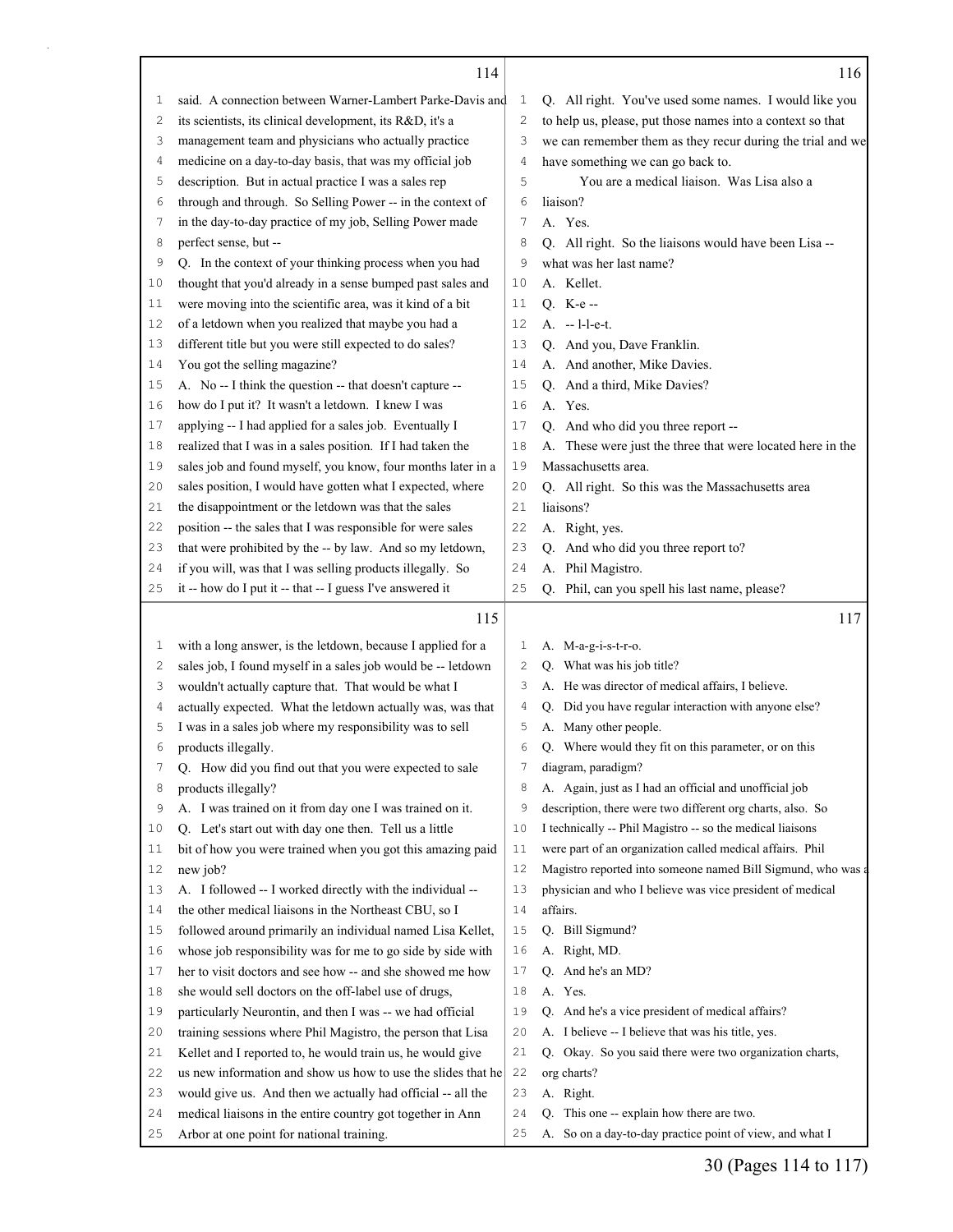|  | w<br>۰. |
|--|---------|
|  |         |

| 1        | was actually told -- what Phil Magistro explained to me in     | 1              | patient is still experiencing symptoms can be very -- it's                                                         |
|----------|----------------------------------------------------------------|----------------|--------------------------------------------------------------------------------------------------------------------|
| 2        | that all-day interview session was that while he technically   | $\overline{c}$ | troubling. Physicians want to cure, and they hate to see                                                           |
| 3        | reported to Bill Sigmund, in all practice he reported in to    | 3              | their patients suffering. So when you see someone named                                                            |
| 4        | Mike Valentino, the vice president of the Northeast CBU.       | 4              | Dr. David Franklin coming into your office saying, look,                                                           |
| 5        | And so it was Mike Valentino who would actually decide         | 5              | we've got clinical data that shows this drug is effective in                                                       |
| 6        | whether I would get the job. In fact, that's what it turned    | 6              | treating bipolar disease, those docs are actually quite                                                            |
| 7        | out, that Mike Valentino offered me the job.                   | $\overline{7}$ | motivated to benefit their patients. And so it actually is                                                         |
| 8        | Q. Now, what was Mike Valentino's job in medical affairs?      | 8              | easier -- it's actually quite easy to convince a physician                                                         |
| 9        | A. He didn't work in medical affairs. He was -- he was         | 9              | to use a drug off-label. Why I say it was illegal in this                                                          |
| 10       | part of the -- separate organization org structure. The way    | 10             | case was that we did not -- the problem with that is because                                                       |
| 11       | that Parke-Davis was set up was that it had regional           | 11             | the drug has never been actually tested and evaluated by the                                                       |
| 12       | business units. So I was obviously in the Northeast, but       | 12             | Food and Drug Administration to see if it is generally safe                                                        |
| 13       | there was a southeast, there was a western, and so there       | 13             | and efficacious. That physician is experimenting on that                                                           |
| 14       | were different geographic regions, and they would run          | 14             | patient. And when you do that sort of thing, you're going                                                          |
| 15       | somewhat independently. So Mike Valentino was responsible      | 15             | to have -- the physician needs to have a very heightened                                                           |
| 16       | for all sales, marketing, that type of operational stuff in    | 16             | awareness of the things that can go wrong for that patient.                                                        |
| 17       | the Northeast. So he ran it more or less as a business.        | 17             | That's why the FDA says while the physician has the right to                                                       |
| 18       | But he was -- all the sales and marketing guys reported in     | 18             | do that, a company cannot promote for it. And my job was to                                                        |
| 19       | through Mike Valentino.                                        | 19             | promote, to encourage, and to actually greatly encourage, to                                                       |
| 20       | Q. So even though by the main org chart you seemed to go       | 20             | motivate in a number of different ways physicians to                                                               |
| 21       | through medical affairs up to the medical doctor vice          | 21             | experiment like that.                                                                                              |
| 22       | president, in actual practice, was it the head of sales who    | 22             | Q. All right. I want to segment out some of the things                                                             |
| 23       | was running your liaison area?                                 | 23             | you've put into that answer because first of all, you say                                                          |
| 24       | A. Yes, yes. And so when -- when we would have conference      | 24             | when I was introduced as Dr. David Franklin, what -- what do                                                       |
| 25       | calls and training periods, it was actually the sales          | 25             | you mean by that? Explain the importance of that to the                                                            |
|          | 119                                                            |                | 121                                                                                                                |
| 1        | people, the directors of sales that actually -- the sales      | 1              | jury, what was really going on?                                                                                    |
| 2        | and marketing that would actually run the meetings, John       | $\mathbf{2}$   | A. So part -- part of the Hippocratic oath says that a                                                             |
| 3        | Krukar and John Ford.                                          | 3              | good doctor --                                                                                                     |
| 4        | Q. You said a little bit earlier that you were told to         | 4              | Q. Hippocratic oath being what doctors take?                                                                       |
| 5        | sell a product, in essence, illegally. Really? And were        | 5              | The Hippocratic oath that doctors take --<br>А.                                                                    |
| 6        | they that blunt about it?                                      | 6              | Medical doctors?<br>O.                                                                                             |
| 7        | A. Yeah, so the -- I know that's an inflammatory term, but     | 7              | A. Medical doctors take when they graduate from med                                                                |
| 8        | the -- what I was responsible for doing -- so any given -- I   | 8              | school. Really it's just a body of medical ethics, what                                                            |
| 9        | was responsible for selling Neurontin off-label. I had a       | 9              | makes a good doctor, what makes a good person, a good                                                              |
| 10       | list of 13 indications of we would call the snake oil list.    | 10             | physician. And an important part of that is a physician                                                            |
| 11       | It was a list of 13 indications that I was supposed to go      | 11             | recognizing his own limitations, recognizing that I don't                                                          |
| 12       | out and tell physicians that they should use this drug in      | 12             | actually know how to treat this patient, and therefore,                                                            |
| 13       | their patients, that we had a large and growing body of data   | 13             | reach out to their other physician friends. So the modded                                                          |
| 14       | that showed that this drug was safe and efficacious in those   | 14             | version of the Hippocratic oath actually specifically states                                                       |
| 15       | patients, and that I should encourage those physicians to      | 15             | that a physician should be able to reach out to his other                                                          |
| 16       | actually use the drug in patients.                             | 16             | physician friends, his peers.                                                                                      |
| 17       | So that may sound ludicrous, but it's -- you have              | 17             | So by a sales rep introducing me as Dr. Franklin,                                                                  |
| 18       | to think of it from a doctor's point of view. A doctor has     | 18             | it right away would give the physician the impression that                                                         |
| 19       |                                                                | 19             | he was dealing with a peer. It was inaccurate, but it would                                                        |
|          | a patient that he's been seeing, in some cases, for years,     | 20             |                                                                                                                    |
| 20       | and he's struggling. Let's say that person is suffering        |                | appear --                                                                                                          |
| 21<br>22 | from pain. It's very frustrating for a physician to time       | 21<br>22       | Q. When they introduced you as Dr. Franklin, was it<br>under -- did you feel an impression was being left that you |
| 23       | after time again try to treat a patient who is suffering       |                |                                                                                                                    |
| 24       | from pain and they come back every month still having -- in 23 |                | were actually a medical doctor?                                                                                    |
|          | some cases debilitating pain. Other people with bipolar        | 24             | A. Yeah, at the very least a medical doctor, someone that                                                          |
| 25       | disease who are -- he's treating with lithium and the          | 25             | was bound by that same oath, or, and at the far other end of                                                       |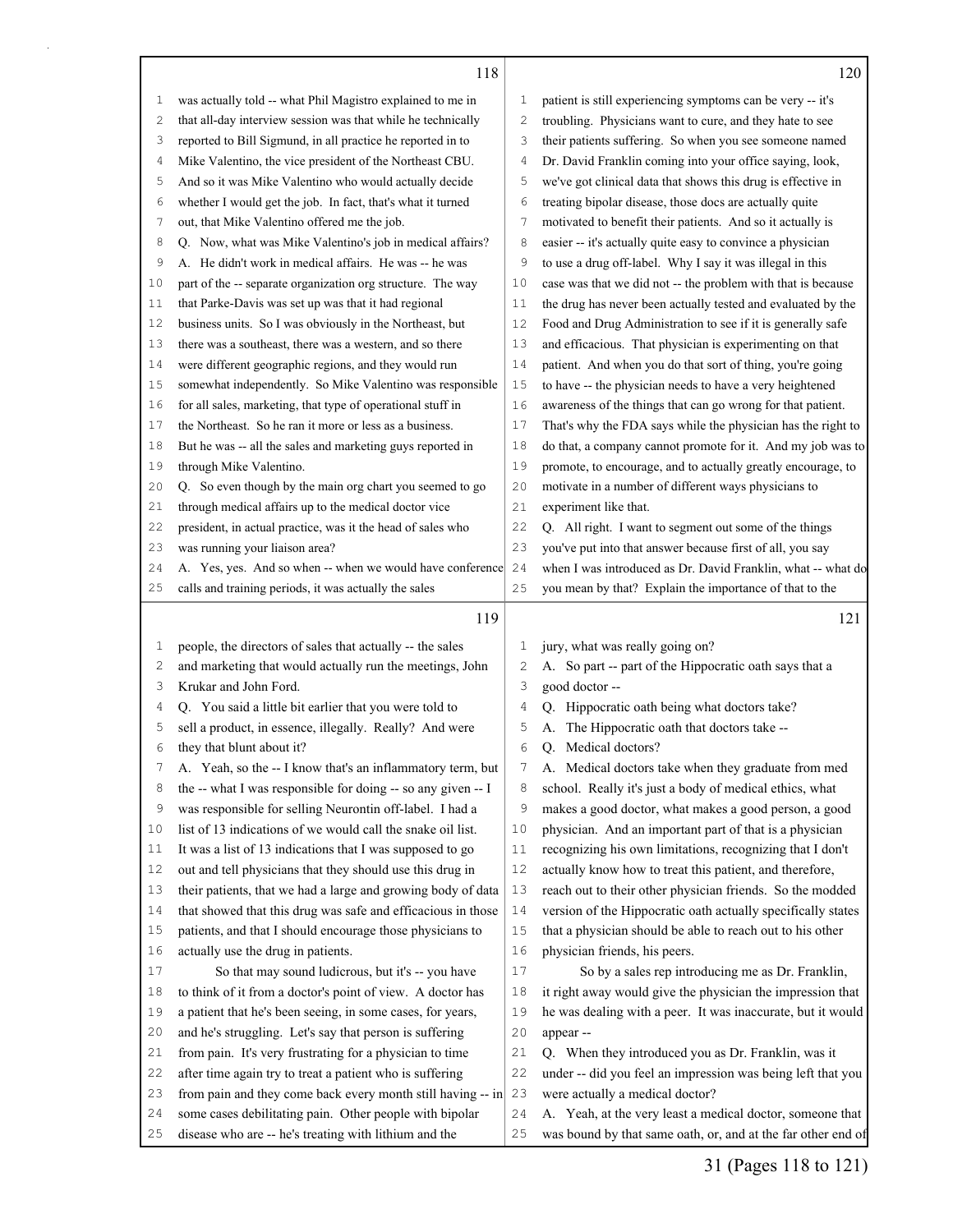|    | 122                                                          |              | 124                                                          |
|----|--------------------------------------------------------------|--------------|--------------------------------------------------------------|
| 1  | that, I was at the very least an expert at what I was        | 1            | (Discussion off the record.)                                 |
| 2  | conveying to him. So my business card would say PhD on it,   | $\mathbf{2}$ | BY MR. LANIER:                                               |
| 3  | it did not say MD on it. Most physicians did not get my      | 3            | Q. Okay. I just randomly -- and the jury is going to have    |
| 4  | business card, but if they did, they would see PhD and at    | 4            | the whole exhibit so they can look it -- but just randomly   |
| 5  | the very least I was an expert in neurology. One of the      | 5            | grabbing a sheet of paper out --                             |
| 6  | issues came up is that we would cold call physicians --      | 6            | THE COURT: This is something you received?                   |
| 7  | Q. Cold call?                                                | 7            | THE WITNESS: Yes, yes. This was an integral part             |
| 8  | A. Cold call, so we would go to a medical building --        | 8            | of my job. This list that he's showing here actually is how  |
| 9  | Q. I'm sorry to interrupt. How would you pick the doctor     | 9            | I would decide who would I go see. So if you --              |
| 10 | that you are going to cold call?                             | 10           | BY MR. LANIER:                                               |
| 11 | A. I had lists, something called decile lists, so a list     | 11           | Q. Okay. So let's just start with a column on this list      |
| 12 | of every physician in the state. They're actually in some    | 12           | and we'll work our way across to understand what it is. The  |
| 13 | cases the entire Northeast.                                  | 13           | territory seems to have numbers.                             |
| 14 | Q. Decile, d-e-c--                                           | 14           | A. Right, so that makes reference to a particular sales      |
| 15 | $A. -i-l-e.$                                                 | 15           | territory. That's how the company would track commissions    |
| 16 | Q. And who gave you the decile list?                         | 16           | back to sales reps, keep -- it's --                          |
| 17 | A. The marketing team.                                       | 17           | Q. Sales reps are getting commissions off of these sales     |
| 18 | Q. What is a decile list?                                    | 18           | you're generating?                                           |
| 19 | A. When you get a prescription and bring to any CVS,         | 19           | A. That is how the sales reps were compensated.              |
| 20 | Walgreens, any of those pharmacies, those pharmacies take    | 20           | MR. GOODELL: Could you give me a page?                       |
| 21 | that prescription data and sell it to a company, in this     | 21           | MR. LANIER: Yes, I'm on, it looks like,                      |
| 22 | case it was IMS, there are a number of different companies   | 22           | 11426-PBS. Here's the Bates number down at the bottom,       |
| 23 | that handle them, but they actually sell your doctor's       | 23           | 11426 - PBS.                                                 |
| 24 | prescribing behavior through prescriptions you have filled,  | 24           | BY MR. LANIER:                                               |
| 25 | sell it to another company. That company then -- or the      | 25           | Q. All right. So you've got a territory to get the           |
|    | 123                                                          |              | 125                                                          |
| 1  | pharmaceutical company, in my case, Warner-Lambert, then     | 1            | bonuses to the sales reps, and then last name is the next    |
| 2  | buys that data from this third company. That data has,       | 2            | column. What does that mean?                                 |
| 3  | like, the doctor's name, his address, and his actual         | 3            | A. It's the physician's last name.                           |
| 4  | prescribing behavior for any particular drugs that you want  | 4            | Q. All right. So we could find a Dr. Holzer, I we'll         |
| 5  | to buy. So if you're interested in his prescribing of        | 5            | throw in the first name at the same time, a Dr. Donald       |
| 6  | antiepileptic drugs, you can see exactly how many            | 6            | Holzer in that area?                                         |
| 7  | antiepileptic prescriptions that physician wrote over any    | 7            | A. That's right, in that sales area. His zip code is a       |
| 8  | time period.                                                 | 8            | couple of columns over. So geographically he would be in     |
| 9  | So I was getting to your question, I would choose            | 9            | 11772, and I have no idea where that is.                     |
| 10 | the doctors based on their decile, which was the volume of   | 10           | Q. All right. So the specialty is an N. What does that       |
| 11 | prescriptions they wrote.                                    | 11           | tell us about him?                                           |
| 12 | MR. LANIER: Your Honor, at this point in time                | 12           | A. Neurology.                                                |
| 13 | we'd move into evidence Plaintiff's Exhibit 2020 F, which is | 13           | Q. AED decile 7. Do you remember what that is?               |
| 14 | one of the decile lists of this witness.                     | 14           | A. Antiepileptic drug decile. So this is a measure of how    |
| 15 | MR. GOODELL: Your Honor, no objection, other than 15         |              | large his prescribing base is. So if you can imagine a       |
| 16 | those that we've already raised with you.                    | 16           | physician with a relatively small practice -- a good way of  |
| 17 | THE COURT: All right.                                        | 17           | looking at this would be a physician with a small practice   |
| 18 | (Exhibit 2020 F received into evidence.)                     | 18           | that has 150, 200 patients, that would more or less cap how  |
| 19 | BY MR. LANIER:                                               | 19           | many potential prescriptions for antiepileptic drugs that    |
| 20 | Sir, you've got a little screen in front of you, the<br>Q.   | 20           | physician could write. However, a physician with a much      |
| 21 | jury has some screens.                                       | 21           | larger practice or a practice that's solely focused on --    |
| 22 | MR. LANIER: Mr. Alba, if I can impose on you to              | 22           | let's say general practitioner has 200 patients and eight of |
| 23 | give me some Elmo.                                           | 23           | them have a need for an antiepileptic drug, so they have     |
| 24 | JUDGE SARIS: It's basically the document camera,             | 24           | epilepsy. That would be a very low need prescription,        |
|    |                                                              |              |                                                              |
| 25 | not a creature from Sesame Street.                           | 25           | because the number of prescriptions that doc writes each     |

 $\mathsf{r}$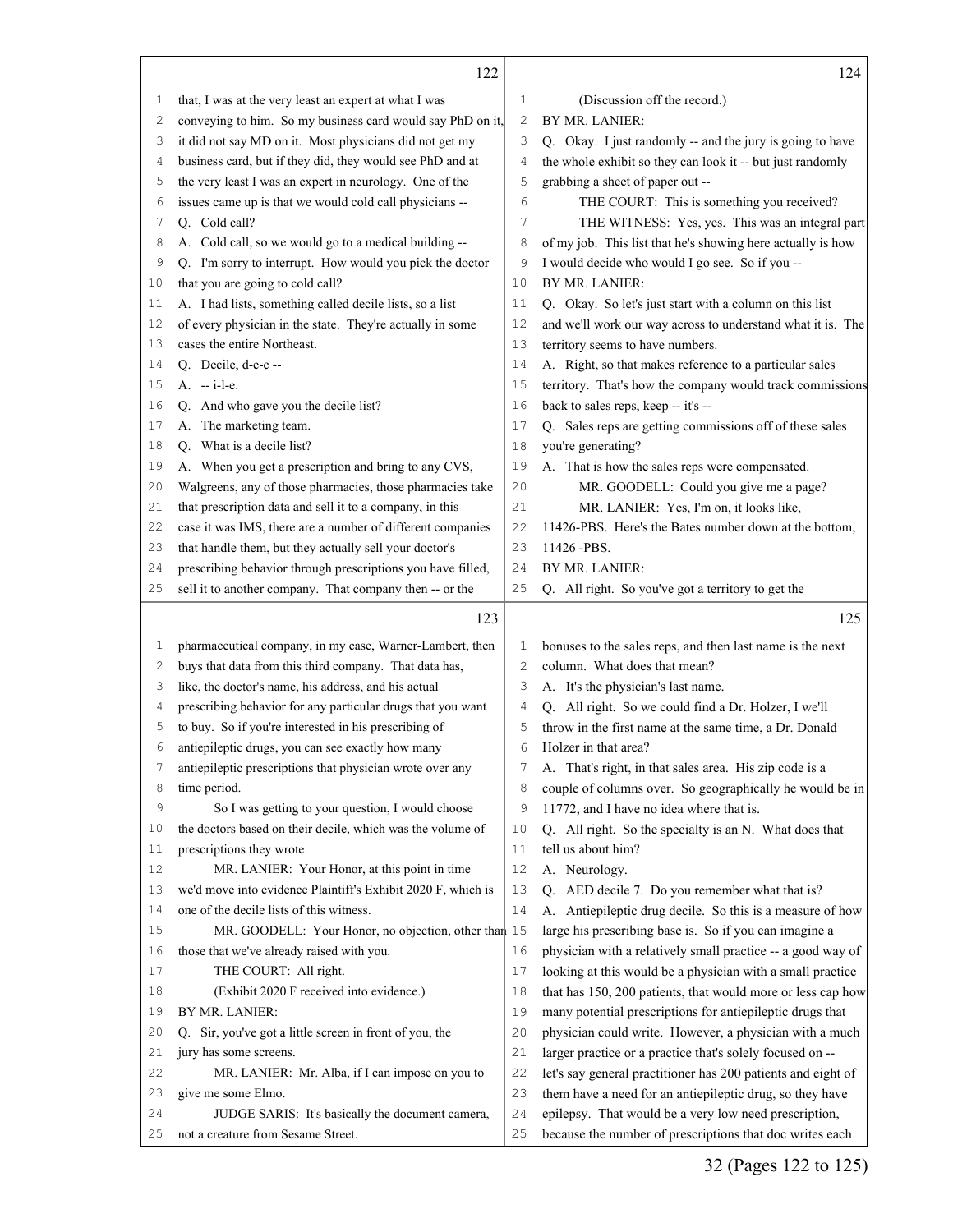|              | 126                                                                                                                       |          | 128                                                                                                                    |
|--------------|---------------------------------------------------------------------------------------------------------------------------|----------|------------------------------------------------------------------------------------------------------------------------|
| 1            | month for antiepileptic drug is very small.                                                                               | 1        | asleep. You have to imagine, oh, my leg fell asleep and it                                                             |
| $\mathbf{2}$ | However, if you took a same -- a neurologist now,                                                                         | 2        | doesn't go away and it hurts when I step on it.                                                                        |
| 3            | who had still just 200 patients but they were all epilepsy                                                                | 3        | BY MR. LANIER:                                                                                                         |
| 4            | patients, he would be a much higher decile physician,                                                                     | 4        | Q. A psychiatrist, did you ever meet any psychiatrists                                                                 |
| 5            | because he would write many, many more prescriptions for                                                                  | 5        | that were effectively dealing with issues of epilepsy and                                                              |
| 6            | antiepileptic drugs.                                                                                                      | 6        | how to treat epileptic conditions or how to treat the                                                                  |
| 7            | So this is a measure of not just the doctor's                                                                             | 7        | neuropathy condition you're talking about?                                                                             |
| 8            | practice, but their focus in clinical areas that we're                                                                    | 8        | A. No, psychiatrists would be what I just called the                                                                   |
| 9            | interested in.                                                                                                            | 9        | illegal component of my job. There was no reason why we                                                                |
| 10           | Q. Were you trying to find doctors that had a lot of                                                                      | 10       | should be calling on psychiatrists whatsoever in any kind of                                                           |
| 11           | potential to write prescriptions?                                                                                         | 11       | legal format.                                                                                                          |
| 12           | A. Yes. So this decile is on a 1 to 10 scale, so you can                                                                  | 12       | Psychiatrists were on that list, and you don't --                                                                      |
| 13           | see where the decile is, they're all 7s, 8s, you can see                                                                  | 13       | I don't know -- I'm sure you have it somewhere, but there is                                                           |
| 14           | Dr. -- his first name is Stanley, is a decile 10, so that                                                                 | 14       | a list that's dedicated just to psychiatrists.                                                                         |
| 15           | would be one of the largest practices. This isn't                                                                         | 15       | Q. It's at the very beginning of the exhibit for the                                                                   |
| 16           | necessarily a linear scale. Dr. Stanley's practice is                                                                     | 16       | jury's sake, they'll get to see it, but if we go to page 1                                                             |
| 17           | significantly larger than Dr. Donald's practice, given that                                                               | 17       | of the exhibit, it actually starts out talking about                                                                   |
| 18           | he's a decile ten. When I say practice measure, the real                                                                  | 18       | psychiatrists in NE CBU?                                                                                               |
| 19           | measure I was taught to be interested in is how many                                                                      | 19       | A. Right, that's the Northeast CBU. So this is a list of                                                               |
| 20           | prescriptions they write, not how many patients they have.                                                                | 20       | all the physicians -- all the psychiatrists in the Northeast                                                           |
| 21           | Q. I don't want to get bogged down in this. If we look at                                                                 | 21       | CBU. You can see this is set up a little bit differently                                                               |
| 22           | the entire paper we see some other doctors that are GP, CHN,                                                              | 22       | where we've got their names and addresses. So --                                                                       |
| 23           | CHP, what are they?                                                                                                       | 23       | Q. And then if we look at the columns themselves, both of                                                              |
| 24           | A. Different types of physicians, general practitioners,                                                                  | 24       | the psychiatrists on that sheet -- and I go back to these                                                              |
| 25           | psychiatrists.                                                                                                            | 25       | other doctors similarly because it's a little more readable                                                            |
|              | 127                                                                                                                       |          | 129                                                                                                                    |
|              |                                                                                                                           |          |                                                                                                                        |
| 1            | Q. Why would you be interested in what a psychiatrist is                                                                  | 1        | were you charting how much they would write Neurontin on a                                                             |
| 2            | doing?                                                                                                                    | 2        | monthly basis?                                                                                                         |
| 3            | Time-out. At this point in time, what is this                                                                             | 3        | A. Oh, yeah. Yeah. So what we could do is using this,                                                                  |
| 4            | product approved for on the label?                                                                                        | 4        | you could actually -- I'm sorry, if you could slide it over                                                            |
| 5            | A. Adjunctive therapy of seizures. So adjunctive therapy                                                                  | 5        | a little bit so we lose the zip code -- there you go.                                                                  |
| 6            | is if a person has a seizure disorder, epilepsy, and they                                                                 | 6        | JUDGE SARIS: If you touch the screen, they'll be                                                                       |
| 7            | have incomplete control using another drug, the Neurontin                                                                 | 7        | able to see where you're touching. Just touch it. At least                                                             |
| 8            | was approved that you could add that -- add Neurontin to                                                                  | 8        | theoretically. There you go, you can see it.                                                                           |
| 9            | those people. So it was not a mono -- so monotherapy is                                                                   | 9        | A. So here we are tracking -- this is a physician -- so                                                                |
| 10           | when you take a drug to treat a disease. Neurontin was                                                                    | 10       | this line moving across this way across the page is --                                                                 |
| $1\,1$       | approved for adjunctive therapy, which meant there had to be                                                              | 11       | represents a single physician's prescribing behavior. You                                                              |
| 12           | some other therapy in place, then you could add Neurontin to                                                              | 12       | can see in September this was a measure of how many                                                                    |
| 13           | it.                                                                                                                       | 13       | prescriptions he wrote. Actually, I believe in this case                                                               |
| 14           | Q. Is that the length and breadth and depth and height of                                                                 | 14       | it's new months of therapy. In October he dropped off, went                                                            |
| 15           | what it had been approved for when you were working?                                                                      | 15       | back up in November and went way up in December.                                                                       |
| 16<br>17     | A. Post-herpetic neuralgia was an indication also that it                                                                 | 16<br>17 | Excuse me, just for -- you can see then farther<br>down the page is -- are the other anti- -- Dilantin and             |
|              | was eventually approved for.                                                                                              |          |                                                                                                                        |
| 18<br>19     | JUDGE SARIS: What's that in common language?                                                                              | 18<br>19 | Depakote and those sorts of things are the other                                                                       |
|              | THE WITNESS: I'm sorry. When you have diabetes                                                                            | 20       | antiepileptic drugs that physicians would be using.                                                                    |
| 20           | for long periods of time, the diabetes slowly works on your                                                               |          | If you look at this row that I already drew this                                                                       |
| 21<br>22     | nerves throughout your body, and oftentimes your feet and                                                                 | 21<br>22 | line through, this physician is writing a lot of -- he has a                                                           |
| 23           | your hands start to tingle. It's almost -- you can think of<br>it as a painful tingling, like when your arm falls asleep, | 23       | lot of antiepileptic prescriptions here and here, but no<br>Neurontin. So the issue would then be to come -- to decide |
| 24           |                                                                                                                           |          |                                                                                                                        |
|              |                                                                                                                           |          |                                                                                                                        |
| 25           | your leg falls asleep, that's that unpleasant -- it's a very<br>unpleasant experience. It's not simply, oh, my leg fell   | 24<br>25 | we already know this is a high-decile physician, so this<br>would be somebody that I would need to target. I'd have to |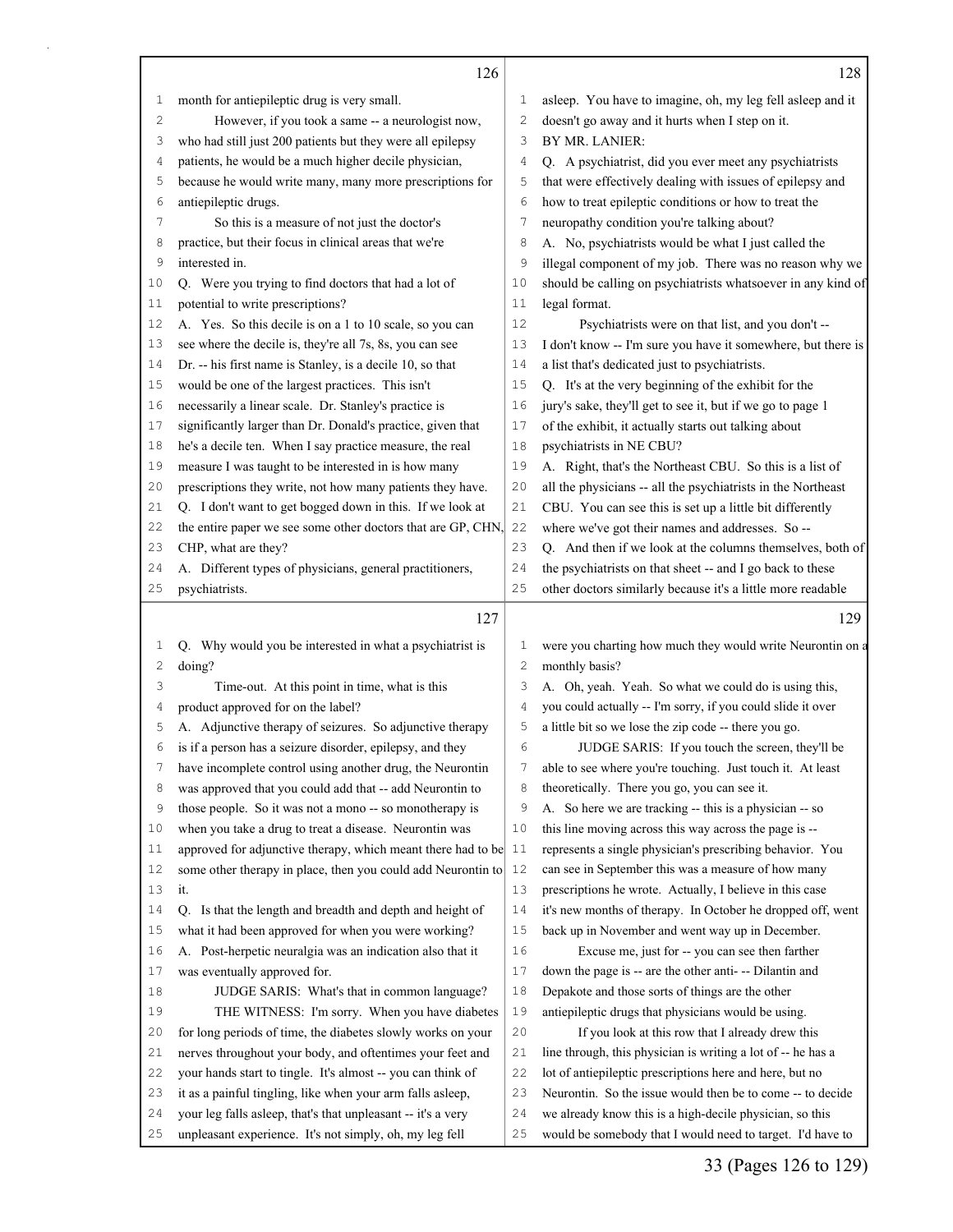|          | 130                                                                   |                | 132                                                              |
|----------|-----------------------------------------------------------------------|----------------|------------------------------------------------------------------|
| 1        | get him to stop using these other two drugs and start using           | 1              | play?                                                            |
| 2        | Neurontin.                                                            | 2              | (Played tape.)                                                   |
| 3        | Q. Okay. Now, you have -- you have some tape recordings               | 3              | JUDGE SARIS: I think -- you couldn't see the                     |
| 4        | of some of the instructions and messages and things from              | 4              | transcript on there. I had trouble hearing some of it, so I      |
| 5        | your superiors on how to do this process; is that right?              | 5              | think you need to put that on.                                   |
| 6        | A. Yes.                                                               | 6              | BY MR. LANIER:                                                   |
| 7        | MR. LANIER: Your Honor, we've got one we'd                            | 7              | Q. Let's take a moment, sir, and look through this with          |
| 8        | introduce into evidence right now and play to question the            | 8              | the transcript of it up as a reference.                          |
| 9        | witness about, it's Exhibit 5655 entitled "The Neurontin              | 9              | Mr. Alba, if I could go back to the Elmo, please.                |
| 10       | Push." If we could have the Court's permission to play it,            | 10             | I think I can come close to getting it all on                    |
| 11       | move it into evidence as well.                                        | 11             | there where it's still readable if we take out the date and      |
| 12       | MR. GOODELL: Could we just get a little                               | 12             | time signal.                                                     |
| 13       | foundation, please?                                                   | 13             | Medical liaisons, this is Phil. Is that your boss                |
| 14       | JUDGE SARIS: Yes.                                                     | 14             | Phil Magistro?                                                   |
| 15       | BY MR. LANIER:                                                        | 15             | A. Yes.                                                          |
| 16       | Q. Sir, you're familiar with the phone conversation from              | 16             | JUDGE SARIS: We can all read. What exhibit                       |
| 17       | Phil Magistro entitled -- that we've been calling the                 | 17             | number is this?                                                  |
| 18       | Neurontin push do you remember that conversation?                     | 18             | MR. LANIER: Your Honor, it's 5655.                               |
| 19       | A. Yes.                                                               | 19             | JUDGE SARIS: All right.                                          |
| 20       | Q. Did you tape that phone conversation yourself?                     | 20             | (Pause.)                                                         |
| 21       | A. Yes.                                                               | 21             | BY MR. LANIER:                                                   |
| 22       | Q. Did you provide that tape to your lawyers who                      | 22             | Q. Sir, when you were receiving this message, were you           |
| 23       | ultimately have given it to us?                                       | 23             | understanding that you were to be going out there and            |
| 24       | $A. I -$                                                              | 24             | pushing Neurontin for these illegal, off-label matters you       |
| 25       | Q. You don't know?                                                    | 25             | discussed earlier?                                               |
|          | 131                                                                   |                | 133                                                              |
|          |                                                                       |                |                                                                  |
|          |                                                                       |                |                                                                  |
| 1        | A. I gave it to my lawyers, I have no ideas how you got               | 1              | A. Yes, this is an admonishment to actually -- to take           |
| 2        | it. I thought you got it from the government.                         | $\overline{c}$ | responsibility for driving off-label, illegal sales.             |
| 3<br>4   | Q. Fair enough.                                                       | 3              | JUDGE SARIS: Do you remember exactly --                          |
|          | The Phil in that conversation, was it Phil                            | 4              | approximately when this message took place?                      |
| 5        | Magistro?                                                             | 5              | THE WITNESS: I could find it, your Honor, but --                 |
| 6        | A. Yes.                                                               | 6              | MR. LANIER: I believe there was a time insignia                  |
| 7        | Q. Was he working for the company at the time?                        | 7              | on the tape that we listened to said that May 23rd.              |
| 8        | A. Yes.                                                               | 8              | JUDGE SARIS: May 23rd --                                         |
| 9        | MR. LANIER: Your Honor, with that, I move it into                     | 9              | MR. LANIER: 1996.                                                |
| 10       | evidence.                                                             | 10             | THE WITNESS: I'm sorry.                                          |
| 11       | JUDGE SARIS: Sure. Just -- how long is it going                       | 11             | MR. LANIER: Your Honor, recognizing if I could,                  |
| 12       | to be?                                                                | 12             | recognizing I have two more minutes before I get the hook --     |
| 13       | MR. LANIER: Fifty-six seconds.                                        | 13             | if I could move into evidence as well Exhibit 2020 J, which      |
| 14       | JUDGE SARIS: All right.                                               | 14             | are the slides that he had for presentation.                     |
| 15       | MR. GOODELL: Your Honor, no objection, other than 15                  |                | JUDGE SARIS: All right.                                          |
| 16       | the one we've previously raised.                                      | 16             | MR. GOODELL: Your Honor, other than the normal                   |
| 17       | MR. LANIER: With the Court's permission I've got                      | 17             | objection, I don't know that he's actually identified these      |
| 18       | a transcript, can I put that up as well?                              | 18             | yet.                                                             |
| 19       | JUDGE SARIS: Sure.                                                    | 19             | JUDGE SARIS: No, he has not.                                     |
| 20       | MR. LANIER: It's a little scratchy as well.                           | 20             | MR. GOODELL: It may well be, I just don't know.                  |
| 21       | THE WITNESS: So do I press clear to get those                         | 21             | BY MR. LANIER:                                                   |
| 22       | lines off?                                                            | 22             | Q. Sir, I'm going to hand you a document that's marked           |
| 23       | THE CLERK: Bottom right.                                              | 23             | 2020 J and ask you if these are the slides that you talked       |
| 24<br>25 | MR. LANIER: Yes.<br>Mr. Alba, is there some magic to making the audio | 24<br>25       | about when you were referencing the snake oil slides?<br>A. Yes. |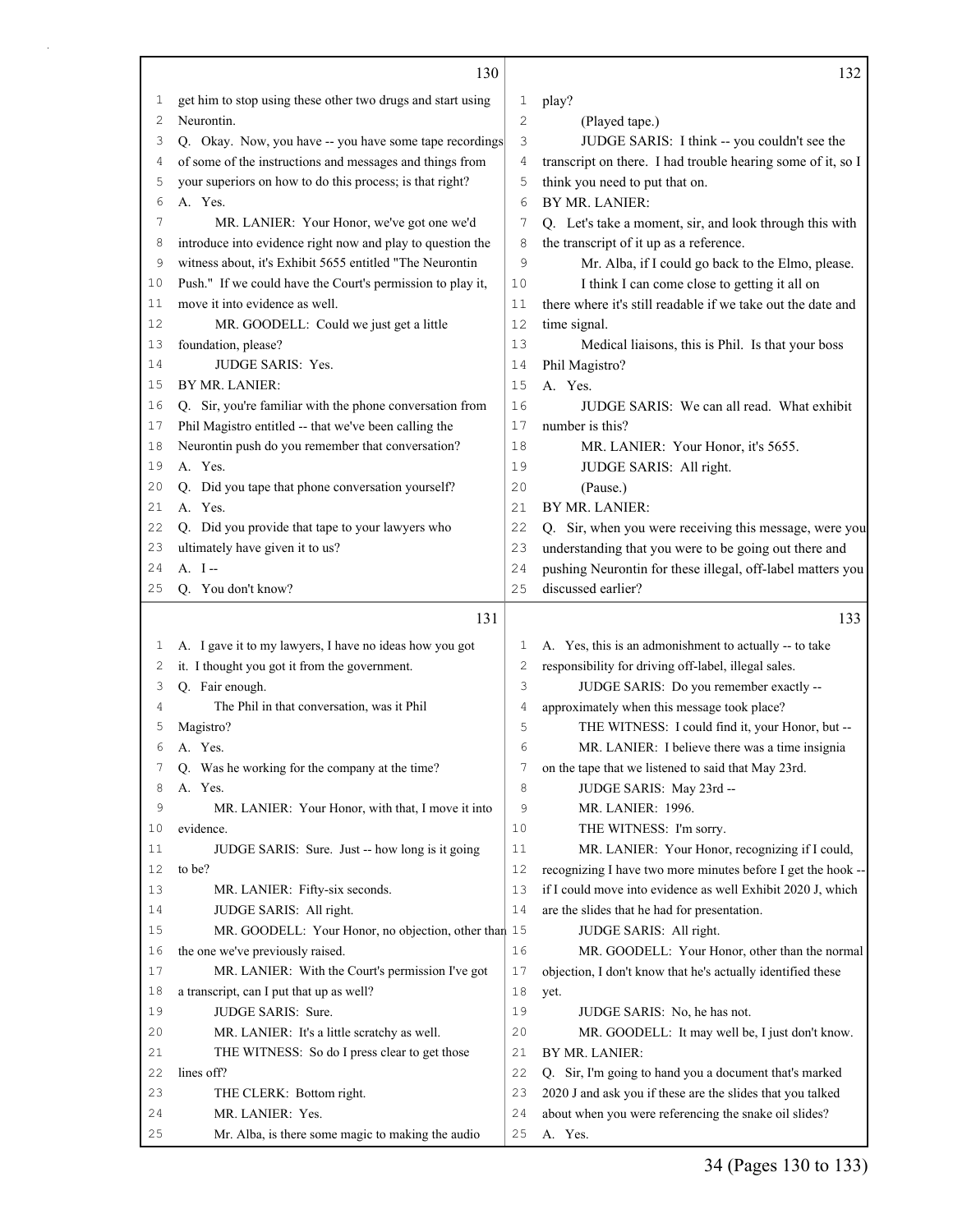|          | 134                                                                    |          | 136                                                                                                                       |
|----------|------------------------------------------------------------------------|----------|---------------------------------------------------------------------------------------------------------------------------|
| 1        | Q. You can't show them to the jury yet.                                | 1        | the specific date that Pfizer -- Warner-Lambert did get                                                                   |
| 2        | A. This is the snake oil slides.                                       | 2        | approval for post-herpetic neuralgia.                                                                                     |
| 3        | MR. LANIER: With that predicate, your Honor, I                         | 3        | A. Essential tremor, that was off-label. Restless leg --                                                                  |
| 4        | move into evidence 2020 J.                                             | 4        | Q. You can go through these quicker than I can. Go                                                                        |
| 5        | MR. GOODELL: No further objection.                                     | 5        | through each one and tell us --                                                                                           |
| 6        | JUDGE SARIS: All right.                                                | 6        | A. Restless leg syndrome, off-label; attention deficit                                                                    |
| 7        | (Exhibit 2020 J received into evidence.)                               | 7        | disorder, off-label; limb movement disorder, migraine,                                                                    |
| 8        | BY MR. LANIER:                                                         | 8        | bipolar, ALS is what most of us think of as Lou Gehrig's                                                                  |
| 9        | Q. Sir, when you in for opening statements this morning?               | 9        | disease, and alcohol and drug control seizures, all of those                                                              |
| 10       | A. No, I wasn't.                                                       | 10       | were off-label and had no clinical data -- no scientific                                                                  |
| 11       | Q. The jury had a chance to hear some discussion about the             | 11       | valid data to support use by a physician. A physician using                                                               |
| 12       | difference between an observation that may be made and valid 12        |          | these drugs for those things was effectively experimenting                                                                |
| 13       | clinical science. Do you know the difference between those             | 13       | on their patient.                                                                                                         |
| 14       | terms?                                                                 | 14       | JUDGE SARIS: Is this a good place to break?                                                                               |
| 15       | A. Yes. Yes, I do.                                                     | 15       | MR. LANIER: Yes, your Honor.                                                                                              |
| 16       | Q. The drug company lawyer spent some time talking about               | 16       | JUDGE SARIS: See you tomorrow morning at 9:00.                                                                            |
| 17       | those. Did you have experience with those terms when you               | 17       | do note that there are one or two people here from the                                                                    |
| 18       | were working at the drug company?                                      | 18       | media, which is totally appropriate and legal for them, but                                                               |
| 19       | MR. GOODELL: Your Honor, I object. This is not                         | 19       | I don't want you reading anything that shows up in the media                                                              |
| 20       | appropriate examination.                                               | 20       | tomorrow.                                                                                                                 |
| 21       | JUDGE SARIS: Yes, why don't you ask it a                               | 21       | Remember 9:00 to 1:00 all this week, and next week                                                                        |
| 22       | different way.                                                         | 22       | I may start going into afternoons, but I will certainly give                                                              |
| 23       | BY MR. LANIER:                                                         | 23       | you plenty of heads up.                                                                                                   |
| 24       | Q. Sir, were you taught by the drug company -- were you                | 24       | Thank you.                                                                                                                |
| 25       | instructed by the drug company to use anecdotal stories as             | 25       | THE CLERK: All rise for the jury.                                                                                         |
|          | 135                                                                    |          | 137                                                                                                                       |
| 1        | opposed to science when you were selling the drug?                     | 1        | (Jury left the courtroom.)                                                                                                |
| 2        | A. I was actually taught how to use anecdotal science,                 | 2        | JUDGE SARIS: I'll see counsel at sidebar on the                                                                           |
| 3        | make them look -- anecdotal stories, make them look like a             | 3        | record for one minute and then we'll go off.                                                                              |
| 4        | scientific data base supporting clinical use.                          | 4        | (At sidebar on the record.)                                                                                               |
| 5        | Q. So this slide that is entitled, "Anecdotal Uses of                  | 5        | THE COURT: One of the jurors told Robert she had                                                                          |
| 6        | Neurontin," was this an new slide prepared by your drug                | 6        | a daughter that was epileptic. Of course that's something                                                                 |
| 7        | company and given to you to use with doctors?                          | 7        | we didn't ask about. The child or the person was not on                                                                   |
| 8        | A. Yes.                                                                | 8        | Neurontin. So I wanted to report that to you.                                                                             |
| 9        | Q. Reflex sympathetic dystrophy. Was that on-label or                  | 9        | MR. OHLEMEYER: Thank you, Judge.                                                                                          |
| 10       | off?                                                                   | 10       | MR. LANIER: Okay.                                                                                                         |
| 11       | A. Off.                                                                | 11       | JUDGE SARIS: The second is, as far as I'm                                                                                 |
| 12       | Q. Was that something you thought you could legally sell?              | 12       | concerned, this procedure worked fairly well, but I do know                                                               |
| 13       | A. No.                                                                 | 13       | that there are two exhibits that may come up at some point                                                                |
| 14       | Q. Peripheral neuropathy, on-label or off?                             | 14       | tomorrow which are those two --                                                                                           |
| 15       | A. Off-label.                                                          | 15       | MR. OHLEMEYER: DDMAC letters.                                                                                             |
| 16       |                                                                        |          |                                                                                                                           |
|          | Q. Diabetic neuropathy, on-label or off?                               | 16       | JUDGE SARIS: I know I cut you short this morning.                                                                         |
| 17       | A. At some point it became approved for diabetic                       | 17       | Are those likely to come in tomorrow?                                                                                     |
| 18       | neuropathy.                                                            | 18       | MR. LANIER: No, ma'am.                                                                                                    |
| 19       | Q. Trigeminal neuralgia?                                               | 19       | JUDGE SARIS: When are they going to come in?                                                                              |
| 20       | A. Off-label.                                                          | 20       | MR. LANIER: Day after tomorrow.                                                                                           |
| 21       | Q. Post-herpetic neuralgia?                                            | 21       | JUDGE SARIS: They're not self-explanatory.                                                                                |
| 22       | A. Post-herpetic neuralgia, yes.                                       | 22       | MR. LANIER: Okay.                                                                                                         |
| 23       | JUDGE SARIS: That means it was on-label, that                          | 23       | JUDGE SARIS: There's one that talks about                                                                                 |
| 24<br>25 | means it was legal.<br>THE WITNESS: At some point, yes. I don't recall | 24<br>25 | mechanism of action, and it did seem to be on point. It was<br>2001 notice to Pfizer. The other one I had no idea what he |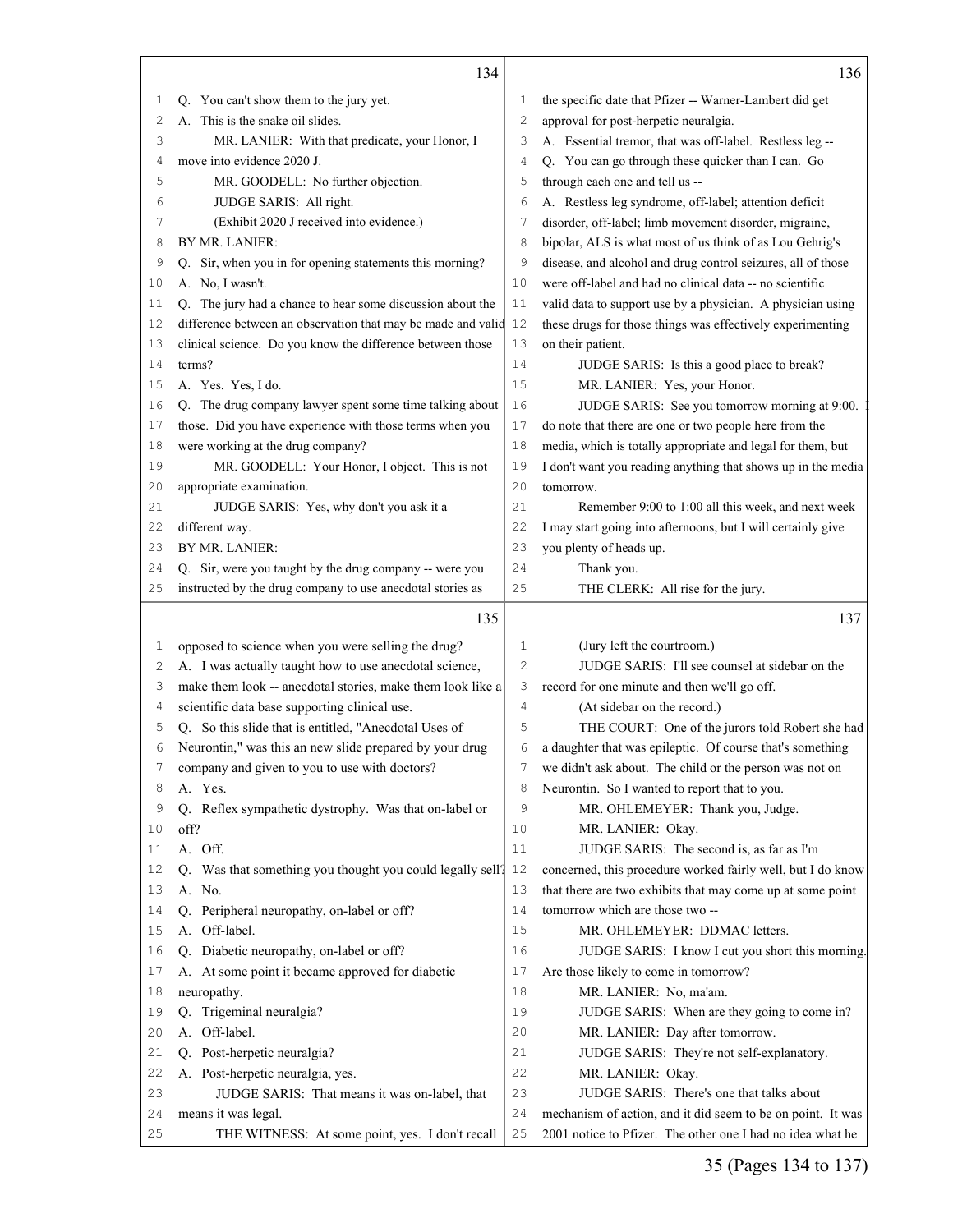|              | 138                                                          |                | 140                                                          |
|--------------|--------------------------------------------------------------|----------------|--------------------------------------------------------------|
| 1            | was talking about, Slim Jims, I just didn't understand       | $\mathbf{1}$   | JUDGE SARIS: Franklin is known. Everyone's                   |
| $\mathbf{2}$ | quality of life and why it was or wasn't relevant. I just    | $\overline{c}$ | known -- I've never seen him before, but I've known him      |
| 3            | didn't get it.                                               | 3              | since 1995. He must have been deposed more than anybody --   |
| 4            | MR. LANIER: I'll have a witness that can either              | 4              | MR. LANIER: 1,100 pages.                                     |
| 5            | explain it or I won't use it.                                | 5              | JUDGE SARIS: So there's no need to go out and see            |
| 6            | JUDGE SARIS: Well, I don't want to get into it               | 6              | him. He's not some brand new fact witness like those women   |
| 7            | until I understand it better.                                | 7              | you found. No one should be going to him. In fact, I think   |
| 8            | MR. LANIER: I understand.                                    | 8              | at this point no one should be going to any witness that's   |
| 9            | JUDGE SARIS: So the one seemed relevant, it was              | 9              | been deposed, somebody that's been around. I think we know   |
| 10           | mechanism of action, it says we don't understand it, it      | 10             | what they're going to say.                                   |
| 11           | increases GABA, seemed to be an agency statement. I don't    | 11             | Do you need something else on the record?                    |
| 12           | know why that wouldn't be --                                 | 12             | MR. OHLEMEYER: You could make the argument that              |
| 13           | MR. OHLEMEYER: Obviously, the Seroquel case                  | 13             | standing with the marker writing down words that the witness |
| 14           | speaks directly to this, tied to the doctor from this case,  | 14             | says is argumentative and highlighting things for the jury,  |
| 15           | it's something from years ago about a generalized --         | 15             | some judges think it's fine, some don't, I just want to      |
| 16           | JUDGE SARIS: Help me on that if the date is 2000.            | 16             | know --                                                      |
| 17           | MR. OHLEMEYER: What the judge said, unless there             | 17             | THE COURT: I think it's very effective.                      |
| 18           | was some evidence the doctor had seen the offending          | 18             | MR. OHLEMEYER: We'll all be guided by it.                    |
| 19           | marketing material, it's absolutely irrelevant to talk about | 19             | JUDGE SARIS: I think that's the way people learn,            |
| 20           | the fact there may have been some newspaper clipping or -- I | 20             | particularly when we hit the science -- when you wrote       |
| 21           | don't want to demean it, there may be some marketing, but    | 21             | down -- but when it comes to the scientific terms, I think   |
| 22           | unless the doctor actually saw it, heard it, or relied on    | 22             | it's helpful to actually see what they look like. And the    |
| 23           | $it -$                                                       | 23             | names, to see an organization chart. I encourage both sides  |
| 24           | THE COURT: That's overruled. But the Slim Jim I              | 24             | to do this. These aren't going into the jury.                |
| 25           | don't understand. I don't get it. I tried to read it         | 25             | MR. OHLEMEYER: All right. Very good. Thanks,                 |
|              |                                                              |                |                                                              |
|              |                                                              |                |                                                              |
|              | 139                                                          |                | 141                                                          |
| 1            | myself, it was very thick, I don't get it. So let me just    | 1              | Judge.                                                       |
| 2            | now go off the record. Actually, stay on one more minute.    | 2              | MR. LANIER: Then the last matter that we had                 |
| 3            | Have I gotten a deposition --                                | 3              | addressed earlier that -- I just want the Court to know that |
| 4            | MR. LANIER: No, your Honor --                                | 4              | it is my request that we be allowed, we being the            |
| 5            | JUDGE SARIS: Then we can go off the record.                  | 5              | plaintiffs' lawyers, to put aside money for this girl and    |
| 6            | (Discussion off the record.)                                 | 6              | set this case aside, non-suit this case, and move on and try |
| 7            | JUDGE SARIS: Who sent out the private eye?                   | 7              | the next case up here in front of you before we go to the    |
| 8            | MR. OHLEMEYER: I'll say this, your Honor: I                  | 8              | defense --                                                   |
| 9            | don't know the details of what happened, but it's not        | 9              | JUDGE SARIS: That was a very different -- you can            |
| 10           | unusual, obviously, to try and find fact witnesses to talk   | 10             | dismiss this case whenever you want.                         |
| 11           | to them.                                                     | 11             | MR. LANIER: Well, I don't want to be in a                    |
| 12           | JUDGE SARIS: This guy --                                     | 12             | position where the lawyers for the other side say we're      |
| 13           | MR. OHLEMEYER: There's a right way do it, there's            | 13             | going to incur expenses for their expenses --                |
| 14           | a wrong way do it. The way it was done here sounds like it   | 14             | THE COURT: If you want to settle it, settle it.              |
| 15           | was done wrong, and if it was done the way he described it,  | 15             | MR. OHLEMEYER: I think he's saying something                 |
| 16           | we owe him an apology and we'll deliver it.                  | 16             | else. I think what he's saying, if he wants to set money     |
| 17           | THE COURT: At this point, let me just say no one             | 17             | aside for Regina Bulger, will we waive costs. That's a       |
| 18           | should be going after Dr. David Franklin anymore.            | 18             | conversation I'd be willing to have with my client, but I    |
| 19           | MR. OHLEMEYER: Understood.                                   | 19             | have to do that.                                             |
| 20           | JUDGE SARIS: There was that feel, that old                   | 20             | MR. LANIER: I mean, that's absolutely what I'm               |
| 21           | movie-                                                       | 21             | saying.                                                      |
| 22           | MR. OHLEMEYER: Understood.                                   | 22             | This girl has got a shot at getting some money,              |
| 23           | JUDGE SARIS: There was that feel that was really             | 23             | I've got a shot at winning this case.                        |
| 24           | wrong.                                                       | 24             | JUDGE SARIS: By the way, what you just said is               |